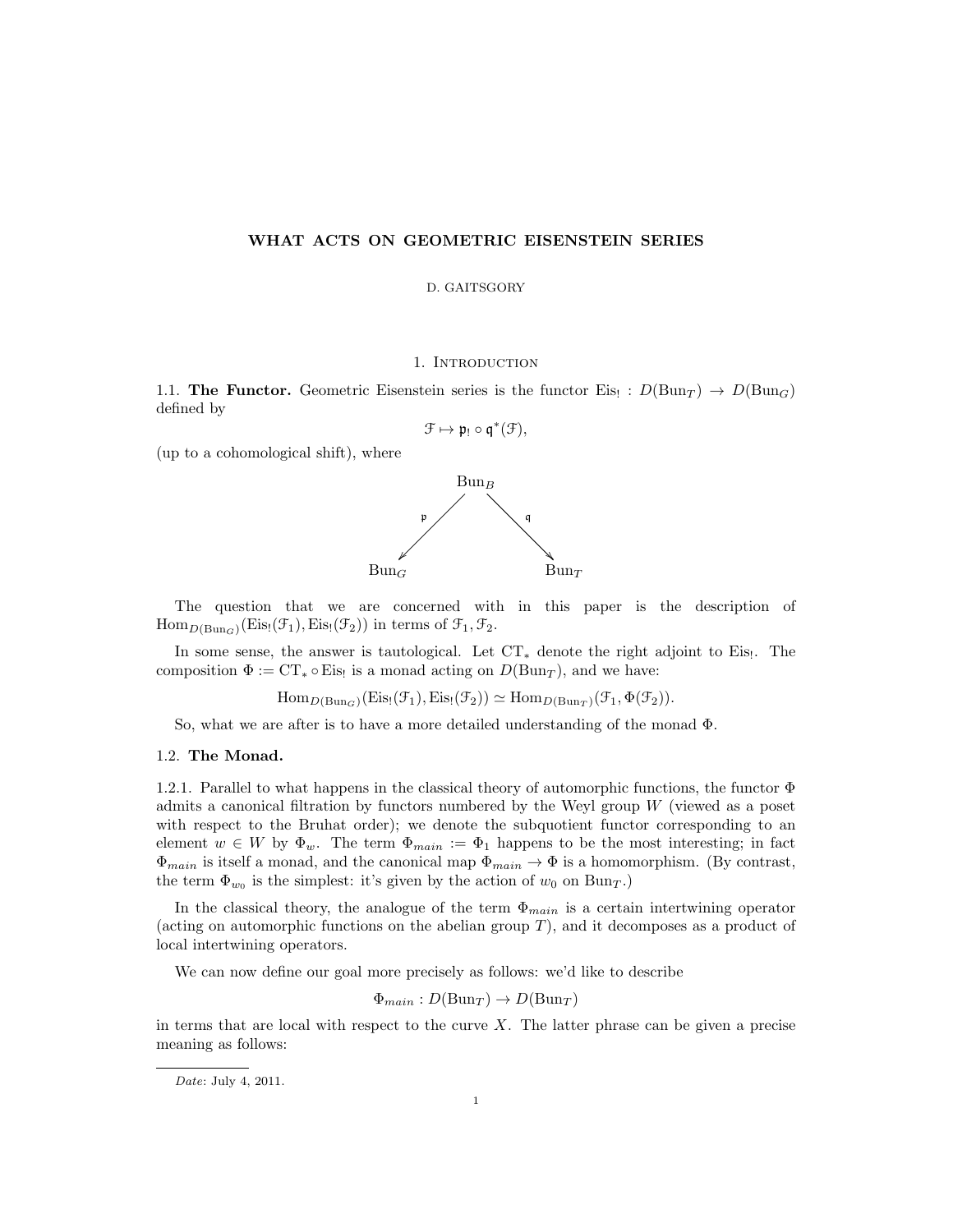Recall that for a reductive group M and  $x \in X$  one can attach the Satake category at x, denoted  $\text{Sat}_{M,x}$  that acts on  $D(\text{Bun}_M)$  by Hecke functors. The assignment

 $x \mapsto Sat_{M,x}$ 

forms what is called a factorization (a.k.a. chiral) category over  $X$ , equipped with a compatible monoidal structure. We denote this category simply by  $\text{Sat}_{M}$ . Now, if  $\mathcal{E} \in \text{Sat}_{M}$  is a factorization (a.k.a. chiral) algebra equipped with a compatible associative algebra structure in this category, the chiral homology  $H_{ch}(X, \mathcal{E})$  acts as a monad on  $D(\text{Bun}_M)$ .

So, our first goal can be stated as follows:

Goal 1a: Describe explicitly the factorization algebra  $\mathcal{E} \in \text{Sat}_T$ , such that  $\Phi_{main} \simeq H_{ch}(X, \mathcal{E})$ .

1.2.2. By the definition of the functor Eis!, its construction uses the stack  $Bun_B$ . However,  $Bun<sub>B</sub>$  is a little "stupid" as a stack: it splits into connected components numbered by elements of  $\Lambda$ –the coroot lattice of T.

However,  $Bun_B$  admits a relative compactification



with  $\mathfrak{p} = \overline{\mathfrak{p}} \circ \jmath$  and  $\mathfrak{q} = \overline{\mathfrak{q}} \circ \jmath$ .

The stack  $\overline{\text{Bun}}_B$  is stratified by locally closed substacks of the form

$$
\iota^\lambda: X^\lambda \times \operatorname{Bun}_B \hookrightarrow \overline{\operatorname{Bun}}_B,
$$

where  $X^{\lambda}$  is the space of configuration on  $\Lambda^{pos}$ -colored divisors of total degree  $\lambda$ . (Here  $\Lambda^{pos} \subset \Lambda$ is the semi-group spanned by positive simple roots.)

Our second goal can be stated as follows:

Goal 1b: Describe the factorization algebra  $\mathcal E$  in terms adjunction of the strata in  $\overline{\text{Bun}}_B$ .

## 1.3. The "space" of rational reductions to B.

1.3.1. The situation with  $\overline{Bun}_B$  can be pushed even further. In 2004 Drinfeld proposed that there should exist a stack  $Bun_B^{rat}$  " of G-bundles equipped with a rational reduction to  $B$ ". This stack is supposed to glue together the connected components  $\text{Bun}_{B}^{\mu}$  of  $\text{Bun}_{B}$  for  $\mu$  projecting to the same element of  $\pi_1(G)$ . In other words, the should exist a projection

$$
\overline{{\operatorname{Bun}}}_B \to {\operatorname{Bun}}^{rat}_B
$$

that collapses each stratum  $X^{\lambda} \times \text{Bun}_{B}^{\mu}$  to just  $\text{Bun}_{B}^{\mu}$ .

However,  $\overline{Bun}_B$  does not exist as an algebraic stack (the strata that need to collapse have wrong self-intersections). Nonetheless we will achieve:

Goal 2a: Construct a category  $D(\text{Bun}_B^{rat})$ , equipped with a "direct image" functor Av :  $D(\overline{\text{Bun}}_B) \to D(\text{Bun}_B^{rat})$  and a functor  $\mathfrak{p}_!^{rat}: D(\text{Bun}_B^{rat}) \to D(\text{Bun}_G)$  so that  $\overline{\mathfrak{p}}_! \simeq \mathfrak{p}_!^{rat} \circ \text{Av}.$ 

1.3.2. As we shall see, the monad  $\Phi_{main}$  will have a natural interpretation in terms of the category  $D(\text{Bun}_B^{rat})$ . Namely, we'll achieve

Goal 2b: Interpret the monad  $\Phi_{main}$  in terms of Homs in the category  $D(\text{Bun}_B^{rat})$ .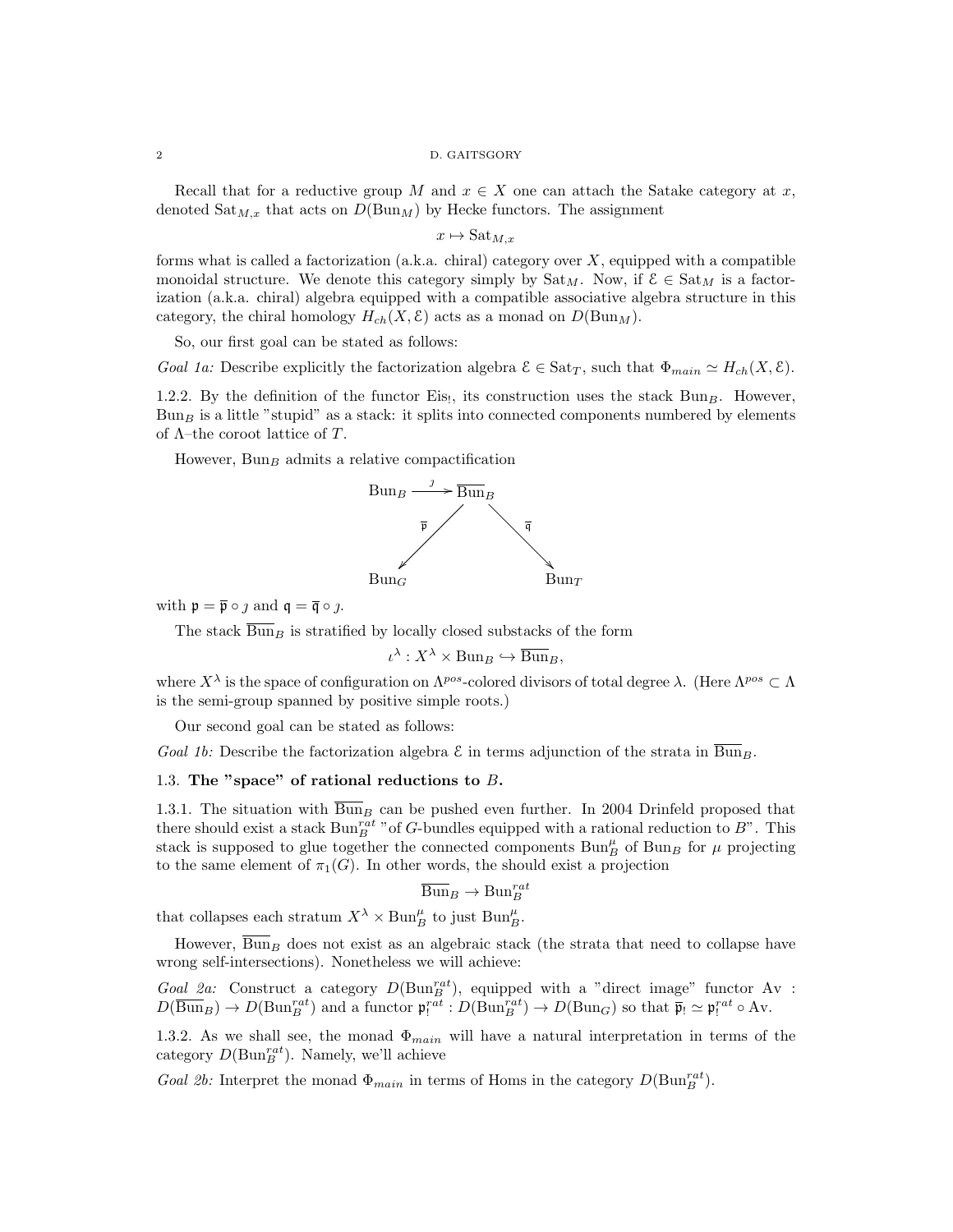1.4. Compactified Eisenstein series. The existence of the compactification  $\overline{Bun}_B$  has lead the authors of [BG1] and [FFKM] to consider another functor  $D(\text{Bun}_T) \to D(\text{Bun}_G)$ , namely that of compactified Eisenstein series:

$$
\mathrm{Eis}_{!*}(\mathcal{F}):=\overline{\mathfrak{p}}_!(\overline{\mathfrak{q}}^*(\mathcal{F})\otimes\mathrm{IC}_{\overline{\mathrm{Bun}}_B}),
$$

where  $IC_{\overline{\mathrm{Bun}}_B}$  is the intersection cohomology sheaf on Bun<sub>B</sub>.

Our next goal can be stated as follows:

Goal 3: From the action of the monad  $\Phi_{main}$  on Eis!, find what monad acts on the functor Eis!∗.

### 1.5. The Langlands dual picture.

1.5.1. Let us recall now that the functor Eis! is supposed to fit into the Geometric Langlands picture

(1.1)  
\n
$$
\begin{array}{ccc}\n\text{QCoh}_{\mathcal{N}}(\text{LocSys}_{\check{G}}) & \xrightarrow{L_G} & D(\text{Bun}_G) \\
\text{Eis}_{spec} \uparrow & & \text{Eis}_{!} \circ -\rho(\omega_X) \uparrow \\
\text{QCoh}(\text{LocSys}_{\check{T}}) & \xrightarrow{L_T} & D(\text{Bun}_T).\n\end{array}
$$

Here  $\mathsf{QCoh}_{\mathcal{N}}(\mathrm{LocSys}_{\check{G}})$  is a certain modification of the category  $\mathsf{QCoh}(\mathrm{LocSys}_{\check{G}})$ , described in [Sum].

The horizontal arrow  $L_G$  is the conjectural Langlands transform. The horizontal arrow  $L_T$  is the Langlands transform for  $T$ , which since  $T$  is abelian, is the Fourier-Mukai transform. The functor  $Eis_{spec}$  is the spectral Eisenstein series functor defined using the diagram



by

$$
\mathrm{Eis}_{spec} := \mathfrak{p}_{spec*} \circ \mathfrak{q}_{spec}^*.
$$

Finally,  $-\rho(\omega_X)$  is the functor of shift by  $-\rho(\omega_X) \in \text{Bun}_T$  acting on  $D(\text{Bun}_T)$ .

1.5.2. Our main goal can be stated as follows:

Goal  $4a$ : Give an interpretation of the monad  $\Phi_{main}$  and of the chiral algebra  $\mathcal E$  on the Langlands dual side as a monad acting on  $\mathsf{QCoh}(\mathsf{LocSys}_{\check{\mathcal{T}}}).$ 

1.5.3. Note that the map of stacks pt  $\overrightarrow{B} \rightarrow$  pt  $\overrightarrow{T}$  admits a canonical section, and hence so does the map of stacks

$$
\mathbf{e}: \mathrm{LocSys}_{\check T} \to \mathrm{LocSys}_{\check B}\,.
$$

We'll show that if the diagram (1.2) takes place, then so does the diagram

(1.2)  
\n
$$
\begin{array}{ccc}\n\text{QCoh}_{\mathcal{N}}(\text{LocSys}_{\check{G}}) & \xrightarrow{\mathcal{L}_G} & D(\text{Bun}_G) \\
\downarrow^{\mathfrak{p}_{spec \ast}} \text{Oe}_{*} & \xrightarrow{\mathcal{E}_{\text{IS}_{\ast} \circ -\rho(\omega_{X})}} \uparrow \\
\text{QCoh}(\text{LocSys}_{\check{T}}) & \xrightarrow{\mathcal{L}_T} & D(\text{Bun}_T).\n\end{array}
$$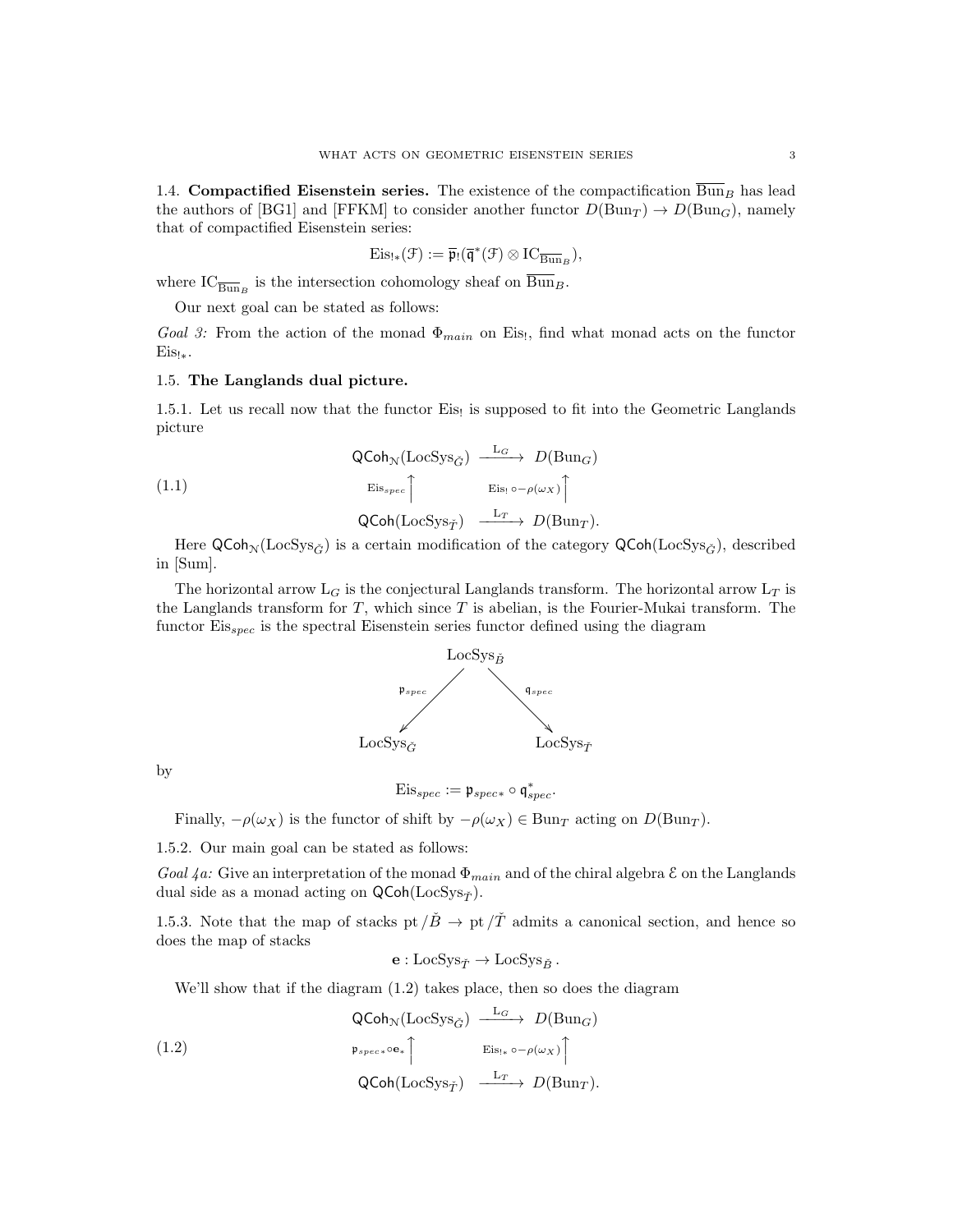#### 4 D. GAITSGORY

Our final goal is:

Goal  $4b$ : Give an interpretation of the monad from Goal 3 on the Langlands dual side as a monad acting on  $\mathsf{QCoh}(\mathrm{LocSys}_{\check{\mathcal{T}}}).$ 

We observe that our Goal  $\mu$  is a categorical upgrade of the following remarkable fact discovered in [FFKM]: namely, that the object  $Eis_{!*}(\mathbb{C}_{Bun_T})$  carries an action of the Langlands dual Lie algebra  $\check{\mathfrak{g}}$ .

1.6. Structure of the paper. This paper is divided into three parts, according to the level of sophistication at which we employ the machinery of factorization algebras and categories.

1.6.1. Part I is largely preparatory and is meant to set the scene for the more involved but similar in spirit manipulation in the later sections.

In particular, instead of the factorization category  $\text{Sat}_{T}$ , which is needed for the description of the monad  $\Phi_{main}$ , we use its more simply-minded version that deals with factorization algebras of  $\Lambda^{pos}$ -vector space.

Although this restricted framework will not allow us to get to  $\Phi_{main}$  or our goals that have to do with the Langlands dual picture, we will be able to observe some interesting phenomena, e.g. why the functor Eis! factors on the Langlands dual side through a functor  $\mathfrak{q}_{spec}^*$ .

We should also remark that Part I is to a large extent a restatement of the results from [BG2] in the language of factorization algebras.

1.6.2. In Part II we'll achieve some of the goals stated above.

First, we'll show what the monad  $\Phi_{main}$  has to do with the stacks  $\overline{Bun}_B$ . Secondly, we'll define the category  $D(\text{Bun}_{B}^{rat})$  with the expected properties.

1.6.3. Finally, in Part III we'll state a certain local conjecture that will relate the monad  $\Phi_{main}$ to the factorization category  $\text{Sat}_T$ , and assuming this conjecture, we'll be able to make a contact with the Langlands dual picture.

We note that the results "proved" in Part III heavily result on the yet unpublished theory of factorization categories.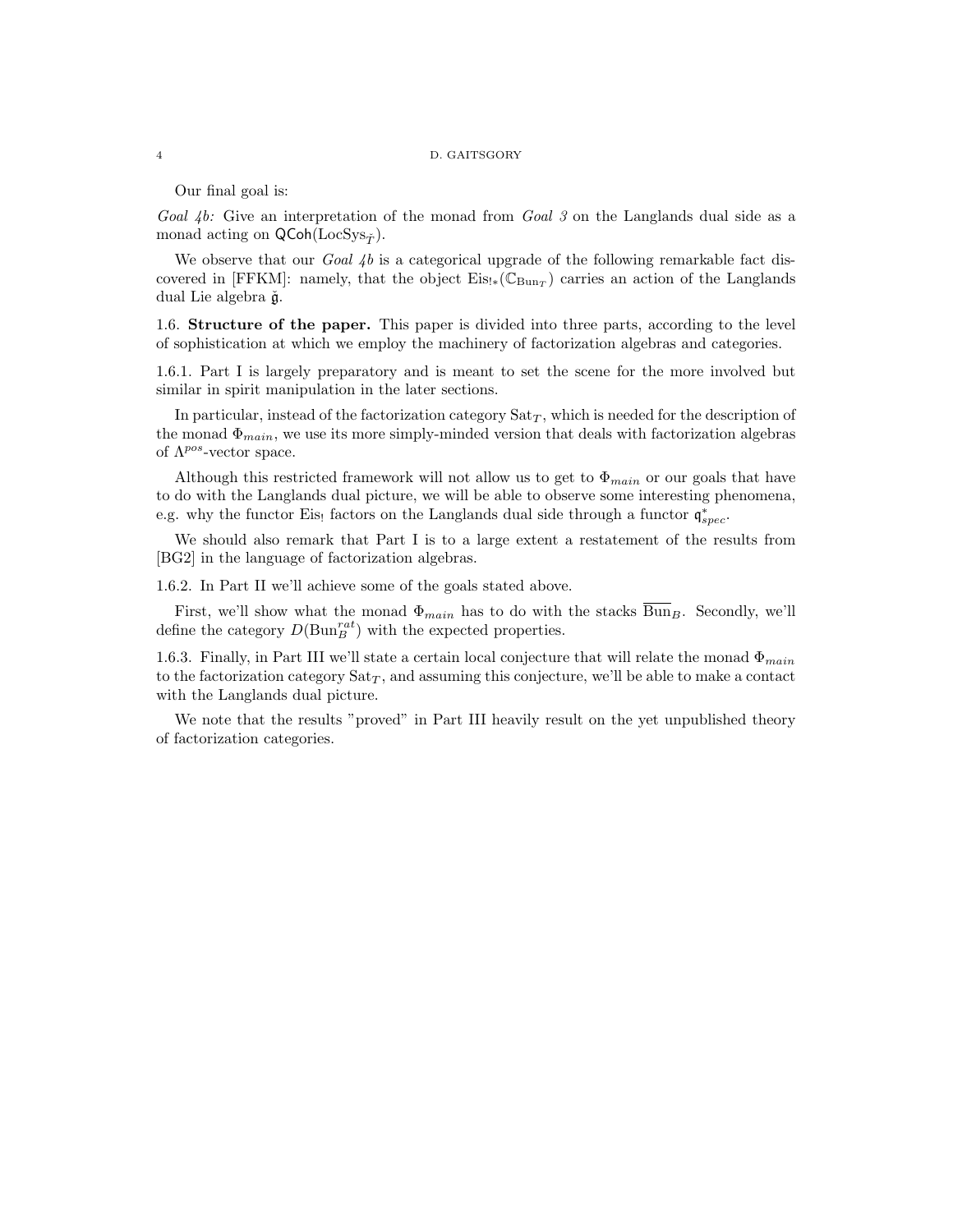#### Part I

## 2. Factorization algebras in a simplified context

This section introduces a language of factorization algebras graded by a semi-lattice  $\Lambda^{pos}$ . <sup>1</sup> This is nothing but a particular case of the set-up of factorization algebras from [CHA], with the difference that the presence of  $\Lambda$  allows to replace the Ran space by genuine schemes.

## 2.1. The graded Ran space.

2.1.1. For  $\lambda \in \Lambda^{pos}$ , let  $X^{\lambda}$  denote the corresponding partially symmetrized power of X. For  $\lambda = \lambda_1 + \lambda_2$  let

$$
\mathrm{add}_{\lambda_1,\lambda_2}: X^{\lambda_1} \times X^{\lambda_2} \to X^{\lambda}
$$

denote the canonical map.

For 
$$
\mathcal{F}_i \in D(X^{\lambda_i})
$$
, with  $\lambda = \lambda_1 + \lambda_2$  we'll denote by  $\mathcal{F}_1 \star \mathcal{F}_2$  the object of  $D(X^{\lambda})$  equal to  $(\text{add}_{\lambda_1, \lambda_2})_*(\mathcal{F}_1 \boxtimes \mathcal{F}_2)$ .

2.1.2. We regard the disjoint union  $\bigcup_{\lambda} X^{\lambda}$  is a  $\Lambda^{pos}$ -graded version of the Ran space  $\text{Ran}(X)$ and denote it by  $\text{Ran}(X, \Lambda^{pos}).$ 

The category

$$
D(\text{Ran}(X, \Lambda^{pos})) := {\lambda \mapsto \mathcal{F}^{\lambda} \in D(X^{\lambda})}
$$

has a natural monoidal structure with respect to  $\star$ : for two families  $\{\mathcal{F}_1^{\lambda}\}\$  and  $\{\mathcal{F}_2^{\lambda}\}\$  the value of their tensor product on  $X^{\lambda}$  is

$$
\mathop{\oplus}\limits_{\lambda=\lambda_1+\lambda_2}\mathfrak{F}_1^{\lambda_1}\star\mathfrak{F}_2^{\lambda_2}
$$

.

This monoidal structure is naturally symmetric.

2.1.3. For  $\lambda \in \Lambda^{pos}$  consider the natural closed embedding  $\Delta^{\lambda}: X \to X^{\lambda}$ .

The functor  $\Delta_* := {\Delta^{\lambda}_*}$  makes the category  $D(X)^{\Lambda^{pos}}$  of  $\Lambda^{pos}$ -graded objects of  $D(X)$  a full subcategory of  $D(\text{Ran}(X, \Lambda^{pos}))$ . This embedding has a right adjoint given by  $\Delta^! := {\{\Delta^{\lambda!}\}}$ .

The category  $D(X)^{\Lambda^{pos}}$  has a natural symmetric monoidal structure given by  $\stackrel{!}{\otimes}$ . The functor  $\Delta^!$  is strictly monoidal.

By adjunction, for  $\mathfrak{F}_1, ..., \mathfrak{F}_n, \tilde{\mathfrak{F}} \in D(X)^{\Lambda^{pos}}$  we have a natural map

$$
(2.1) \quad \operatorname{Hom}_{D(X)^{\Lambda^{pos}}}(\tilde{\mathcal{F}},\mathcal{F}_1 \overset{!}{\otimes} \dots \overset{!}{\otimes} \mathcal{F}_n) \to \operatorname{Hom}_{D(\operatorname{Ran}(X,\Lambda^{pos}))}(\Delta_{*}(\tilde{\mathcal{F}}),\Delta_{*}(\mathcal{F}_1) \star \dots \star \Delta_{*}(\mathcal{F}_n)),
$$

and these maps are compatible with iterated tensor products. However, we have the following straightforward assertion:

**Lemma 2.1.4.** The maps  $(2.1)$  are isomorphisms.

2.1.5. One can speak about associative, commutative and Lie algebras and co-algebras in either  $D(X)^{\Lambda^{pos}}$  or  $D(\text{Ran}(X, \Lambda^{pos}))$ . The functor  $\Delta^!$  maps such objects in  $D(\text{Ran}(X, \Lambda^{pos}))$  to objects of a similar nature in  $D(X)$ <sup> $\Lambda^{pos}$ </sup>.

In addition, Lemma 2.1.4 implies that for an object  $M \in D(X)^{\Lambda^{pos}}$ , a structure of co-algebra of any kind on it is equivalent to one on  $\Delta_*(M)$ .

<sup>&</sup>lt;sup>1</sup>Unless specified otherwise, we consider  $\Lambda^{pos}$  without the 0 element.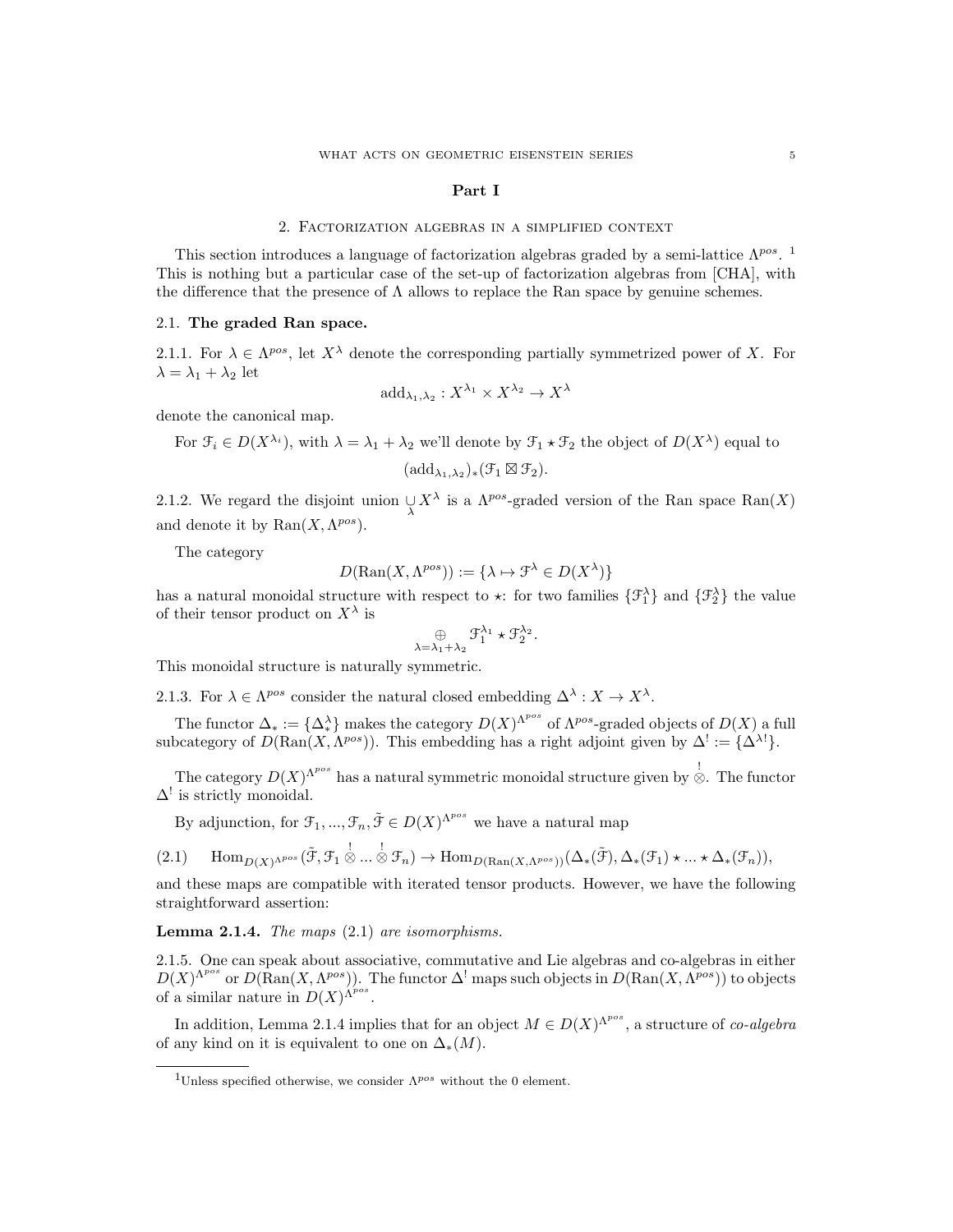2.1.6. The usual Koszul duality defines equivalences

 $KD_{A\rightarrow cA}:$  Assoc. Alg  $\rightarrow$  co-Assoc. co-Alg,

$$
KD_{cC \rightarrow L}: co\text{-}Com.\, co\text{-}Alg \rightarrow Lie\, alg,
$$

and

 $KD_{C\rightarrow cL} : Com. Alg \rightarrow Lie co-alg$ 

in either context.

NB: We'll use the subscripts  $\star$  or  $\stackrel{!}{\otimes}$  to indicate which category we're in when an ambiguity is likely to occur.

Explicitly,  $KD_{A\rightarrow cA}$  attaches to an associative augmented algebra A the co-associative coalgebra  $Bar(A)$  that computes Tor's of the augmentation module with itself over A. The inverse functor sends a co-associative co-algebra  $A^{\vee}$  to  $\text{coBar}(A^{\vee})$ , where the latter computes Exts's of the augmentation module with itself over  $A^{\vee}$ .

The inverse to  $KD_{cC \to L}$  sends a Lie algebra L to its homological Chevalley complex C.(L). The inverse to  $\text{KD}_{\text{C}\to\text{cL}}$  sends a Lie co-algebra  $L^{\vee}$  to its homological Chevalley complex  $\text{C}^{\cdot}(L)$ .

#### 2.2. Factorization algebras.

2.2.1. By definition, a  $\Lambda^{pos}$ -factorization algebra is the same as a chiral algebra on X, graded by  $\Lambda^{pos}$ . The corresponding functor is given by

$$
A \mapsto \mathfrak{C}(A),
$$

where  $\mathfrak C$  stands for the chiral Chevalley-Cousin complex, following the conventions from [CHA].

2.2.2. Explicitly, we can think of a  $\Lambda^{pos}$ -graded factorization algebra A as follows. To each  $\lambda \in \Lambda^{pos}$  we assign  $\mathcal{A}^{\lambda} \in D(X^{\lambda})$  and whenever  $\lambda = \lambda_1 + \lambda_2$ , we have an isomorphism

(2.2) 
$$
\mathcal{A}^{\lambda}|_{(X^{\lambda_1}\times X^{\lambda_2})_{disj}} \simeq \mathcal{A}^{\lambda_1} \boxtimes \mathcal{A}^{\lambda_2}|_{(X^{\lambda_1}\times X^{\lambda_2})_{disj}},
$$

satisfying the natural compatibilities.

NB: The restriction of the map  $\text{add}_{\lambda_1,\lambda_2}$  to the open subscheme  $(X^{\lambda_1} \times X^{\lambda_2})_{disj} \subset X^{\lambda_1} \times X^{\lambda_2}$ is étale, so the notation  $\mathcal{F} \mapsto \mathcal{F}|_{(X^{\lambda_1} \times X^{\lambda_2})_{disj}}$  is unambiguous.

2.2.3. Whenever we have two factorization algebras  $A_1$  and  $A_2$  their  $\star$ -product  $A_1 \star A_2$  has a natural factorization algebra structure.

## 2.3. Commutative factorization algebras.

2.3.1. We shall say that  $A$  is *commutative* if the above isomorphisms have been extended to maps

$$
\mathcal{A}^{\lambda_1} \boxtimes \mathcal{A}^{\lambda_2} \to \mathrm{add}^!_{\lambda_1, \lambda_2}(\mathcal{A}^{\lambda}),
$$

which also satisfy the natural compatibilities.

By adjunction, for a commutative  $A$ , we obtain the maps

$$
\mathcal{A}^{\lambda_1} \star \mathcal{A}^{\lambda_2} \to \mathcal{A}^{\lambda_1 + \lambda_2},
$$

which make A into a commutative algebra in  $D(\text{Ran}(X, \Lambda^{pos}))$  with respect to  $\star$ .

Note that commutative factorization algebras form a full subcategory among commutative algebras in  $D(\text{Ran}(X, \Lambda^{pos}))$ . Indeed, for a commutative algebra  $\mathcal{A} := {\{\mathcal{A}^{\lambda}\}\in D(\text{Ran}(X, \Lambda^{pos}))}$ we have the maps

$$
\mathcal{A}^{\lambda_1} \boxtimes \mathcal{A}^{\lambda_2}|_{(X^{\lambda_1} \times X^{\lambda_2})_{disj}} \to \mathcal{A}^{\lambda}|_{(X^{\lambda_1} \times X^{\lambda_2})_{disj}}
$$

and  $A$  is a commutative factorization algebra if and only if these maps are isomorphisms.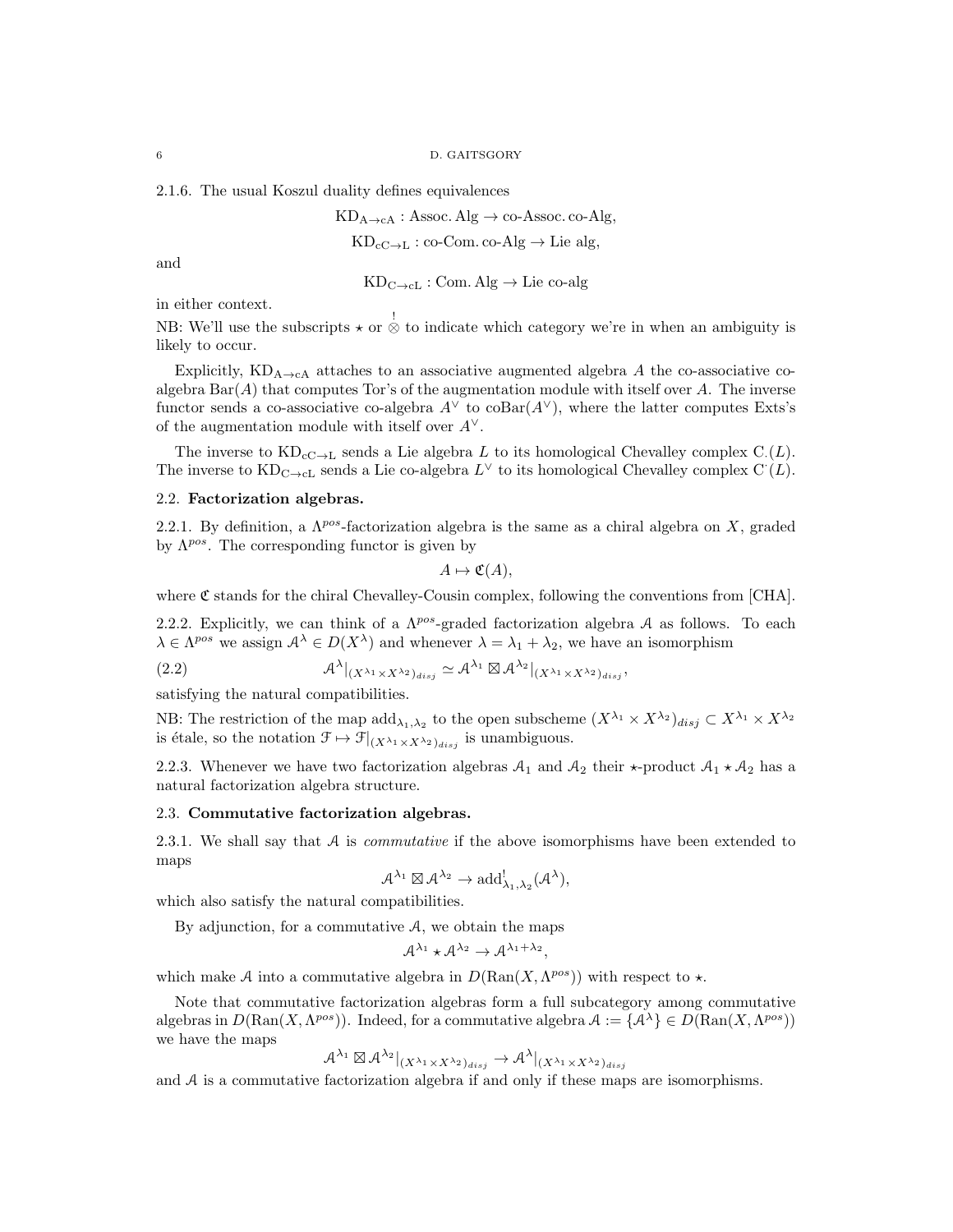2.3.2. As in [CHA], one can prove the following:

Proposition 2.3.3. The assignment

$$
\mathcal{A} \mapsto \Delta^!(\mathcal{A})
$$

establishes an equivalence between the category of commutative factorization algebras and that of commutative algebras in  $D(X)^{\Lambda^{pos}}$ .

NB: Note that the chiral algebra corresponding to such A is  $\Delta^!(\mathcal{A})[-1]$ .

For a commutative algebra A in  $D(X)^{\Lambda^{pos}}$ , we'll denote by  $A_{\text{Ran}}$  the corresponding commutative factorization algebra.

2.3.4. The following proposition is due to [JNKF].

Proposition 2.3.5. The following diagram of functors is commutative:

Lie co-alg
$$
(D(X)^{\Lambda^{pos}}, \stackrel{!}{\otimes})
$$
  $\xrightarrow{\text{KD}_{cL \to C}(D(X)^{\Lambda^{pos}}, \stackrel{!}{\otimes})}$  Com. Alg $(D(X)^{\Lambda^{pos}}, \stackrel{!}{\otimes})$   
 $\Delta_*$   $\downarrow$   $A \mapsto A_{\text{Ran}}$   $\downarrow$   $A \mapsto A_{\text{Ran}}$ 

Lie co-alg $(D(\text{Ran}(X, \Lambda^{pos}), \star))$  $\xrightarrow{\text{KD}_{\text{cL}\to\text{C}}(D(\text{Ran}(X, \Lambda^{pos}), \star))}$  Com. Alg( $D(\text{Ran}(X, \Lambda^{pos}), \star)$ ).

The above proposition reads as follows: for a Lie co-algebra  $L^{\vee} \in D(X)^{\Lambda^{pos}}$  with respect to the  $\stackrel{!}{\otimes}$  tensor structure, consider the following two procedures:

- Consider the commutative algebra  $C(L^{\vee}) \in D(X)^{\Lambda^{pos}}$  with respect to the  $\stackrel{!}{\otimes}$  tensor structure, and apply to it the equivalence of Proposition 2.3.3, i.e.,  $C(L^{\vee})_{\text{Ran}}$ .
- Consider the Lie co-algebra  $\Delta_*(L^{\vee}) \in D(\text{Ran}(X, \Lambda^{pos}))$ , and consider its cohomological Chevalley complex  $C(\Delta_*(L^{\vee}))$  with respect to the  $\star$  tensor structure.

We'll denote the resulting commutative factorization algebra by  $\Omega(L)$ , i.e.,

$$
\mathcal{C}^{\cdot}(L^{\vee})_{\operatorname{Ran}} \simeq \Omega(L) \simeq \mathcal{C}^{\cdot}(\Delta_{*}(L^{\vee})).
$$

It follows from the construction that if  $L^{\vee}$  is such that  $L^{\vee}[-1]$  is a D-module (belongs to the heart of the t-structure), then so does  $\Omega(L)$ .

2.3.6. The following construction will be used in the sequel. Let  $L^{\vee}$  be as above. Consider  $\Delta_*(L^{\vee})$  as a Lie co-algebra in  $D(\text{Ran}(X, \Lambda^{pos}))$  with respect to  $\star$ , and consider its universal co-enveloping co-algebra in  $D(\text{Ran}(X, \Lambda^{pos}))$ ; denote the resulting object of  $D(\text{Ran}(X, \Lambda^{pos}))$ by  $U^{\vee}(L)_{\text{Ran}}$ .<sup>2</sup>

By construction,  $U^{\vee}(L)_{\text{Ran}}$  is a commutative algebra in  $D(\text{Ran}(X, \Lambda^{pos}))$  with a compatible co-associative co-algebra structure, i.e., it's a commutative Hopf algebra.

In addition,  $U^{\vee}(L)$  has the following properties:

## Lemma 2.3.7.

(1) As a commutative algebra in  $D(\text{Ran}(X, \Lambda^{pos}))$ ,  $U^{\vee}(L)_{\text{Ran}}$  is factorizable.

(2) The Hopf algebra  $\Delta^!(U^{\vee}(L)_{\text{Ran}}) \in D(X)^{\Lambda^{pos}}$  identifies with the universal co-enveloping co-algebra  $U^{\vee}(L)$  of  $L^{\vee}$ , considered as a Lie co-algebra with respect to the  $\stackrel{!}{\otimes}$  tensor structure.

<sup>&</sup>lt;sup>2</sup>We emphasize that  $U^{\vee}(L)$  is not the Verdier dual of the chiral universal envelope of the Verdier dual L of  $L^{\vee}$ , assuming it was dualizable. As we shall see,  $U^{\vee}(L)$  is that for the loop object of  $L[-1]$ .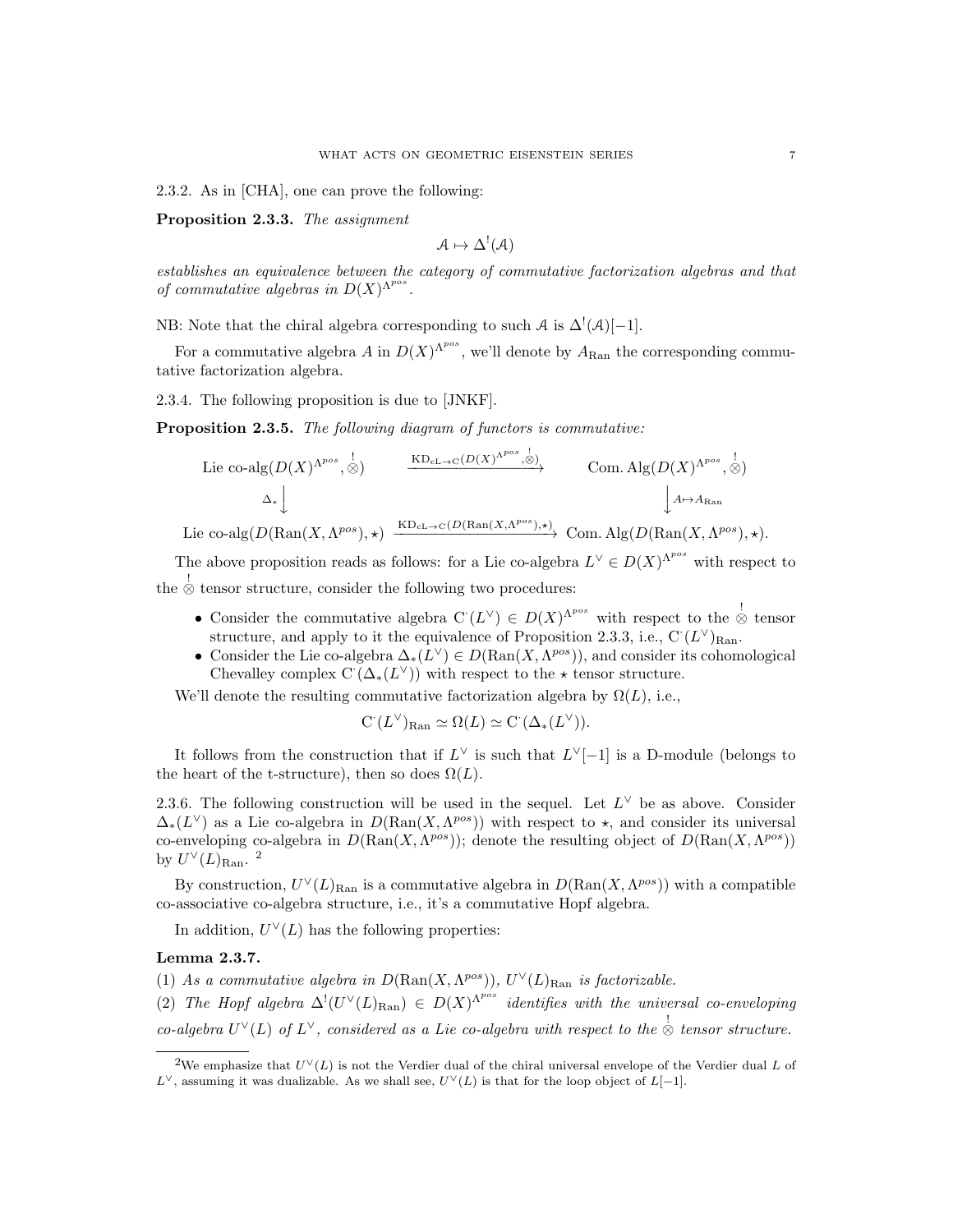#### 8 D. GAITSGORY

Note also that the universal co-enveloping co-algebra  $U^{\vee}(L)_{\text{Ran}}$  of a Lie co-algebra  $L^{\vee}$  (in any tensor category) has the following additional interpretations:

2.3.8. For a Lie co-algebra  $L^{\vee} \in D(X)^{\Lambda^{pos}}$  consider its suspension  $L^{\vee}[1]$ . This is a co-algebra object in the category of Lie co-algebras in  $D(X)^{\Lambda^{pos}}$ . Then we have:

$$
U^{\vee}(L)_{\text{Ran}} \simeq \Omega(L^{\vee}[1]),
$$

as commutative factorization algebras in  $D(\text{Ran}(X, \Lambda^{pos}))$  equipped with a co-algebra structure.

2.3.9. Another (in a sense, tautologically equivalent) interpretation is as follows: for a Lie coalgebra  $L^{\vee}$ , consider C $(L^{\vee})$  as an associative algebra. Consider the co-associative co-algebra Bar  $(C(L^{\vee}))$ . The commutative algebra structure on  $C(L^{\vee})$  makes Bar  $(C(L^{\vee}))$  into a commutative Hopf algebra. We have a canonical isomorphism

$$
U^{\vee}(L) \simeq \text{Bar}\left(\mathrm{C}^{\cdot}(L^{\vee})\right),
$$

as commutative Hopf algebras. So, we have:

$$
U^{\vee}(L)_{\text{Ran}} \simeq \text{Bar}(\Omega(L)),
$$

as commutative factorization algebras in  $D(\text{Ran}(X, \Lambda^{pos}))$  equipped with a co-algebra structure.

## 2.4. Co-commutative factorization algebras.

2.4.1. We say that a  $\Lambda^{pos}$ -factorization algebra is co-commutative if the factorization isomorphisms (2.2) come by adjunction from maps

$$
\mathcal{A}^{\lambda_1+\lambda_2}\to \mathcal{A}^{\lambda_1}\star \mathcal{A}^{\lambda_2},
$$

which make A into a co-commutative co-algebra in  $D(\text{Ran}(X, \Lambda^{pos}))$ .

As in the case of commutative factorization algebras, the category of co-commutative factorization algebras is a full subcategory in the category of co-commutative co-algebras in  $D(\text{Ran}(X, \Lambda^{pos}))$  with respect to the  $\star$  tensor structure.

NB: We refrain from formulating the structure of co-commutative factorization algebra as a map on  $X^{\lambda_1} \times X^{\lambda_2}$  because the latter would involve the functor  $\text{add}^*_{\lambda_1,\lambda_2}$ , which is not defined for all D-modules.

2.4.2. The following is parallel to Proposition 2.3.5 combined with Proposition 2.3.3:

## Proposition 2.4.3.

(1) For a Lie-\* algebra L in  $D(X)^{\Lambda^{pos}}$ , the co-commutative co-algebra in  $D(\text{Ran}(X, \Lambda^{pos}))$  with respect to the  $\star$  tensor structure, given by C.( $\Delta_*(L)$ ) is factorizable.

(2) The above assignment  $L \mapsto C(\Delta_*(L))$  is an equivalence between the category of Lie-\* algebras in  $D(X)^{\Lambda^{p\tilde{o}s}}$  and co-commutative factorization algebras.

For a Lie-\* algebra L in  $D(X)^{\Lambda^{pos}}$  let us denote the resulting co-commutative factorization algebra by  $\Upsilon(L)$ .

It follows from the construction that it L is such that  $L[1]$  is a D-module (i.e., belongs to the heart of the t-structure), then so does  $\Upsilon(L)$ .

Let  $\mathfrak{U}(L)$  denote the chiral universal enveloping algebra of L; this is a  $\Lambda^{pos}$ -graded chiral algebra on  $X$ . By construction, we have:

$$
\mathfrak{C}(\mathfrak{U}(L)) \simeq \Upsilon(L).
$$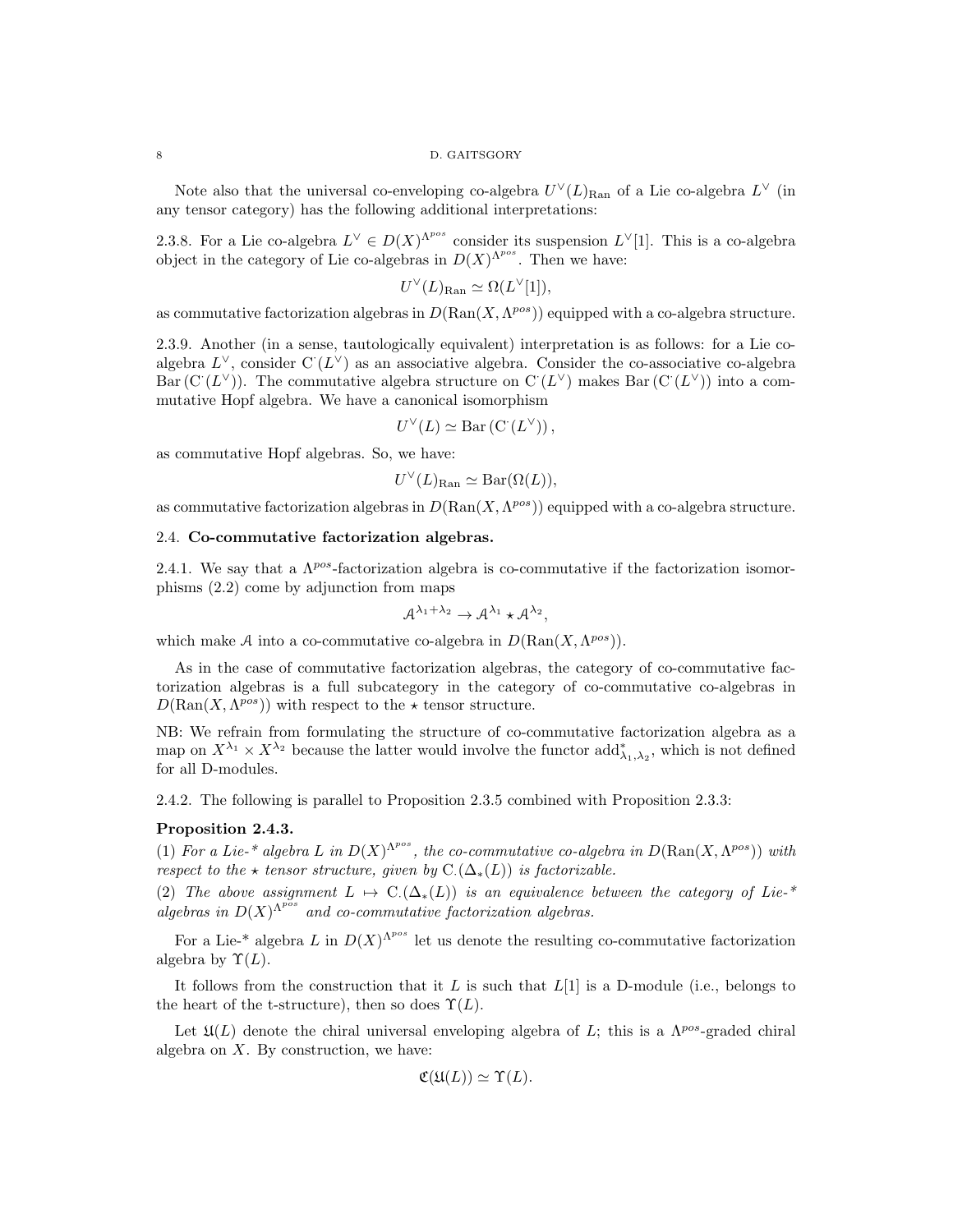2.4.4. The following is parallel to Sect. 2.3.6. For a Lie-\* algebra L in  $D(X)^{\Lambda^{pos}}$ , consider  $\Delta_*(L)$ as a Lie algebra in  $D(\text{Ran}(X, \Lambda^{pos}))$  with respect to the  $\star$  tensor structure, and let  $U(L)_{\text{Ran}}$ denote its universal enveloping algebra. This is a co-commutative factorization algebra in  $D(\text{Ran}(X, \Lambda^{pos}))$  with a compatible associative algebra structure with respect to  $\star$ .

We can also think of  $U(L)_{\text{Ran}}$  as  $\text{coBar}(\Upsilon(L))$ , with its natural structure of co-commutative Hopf algebra. In addition, we have a canonical isomorphism

$$
\Upsilon(L[-1]) \simeq U(L)_{\text{Ran}},
$$

as co-commutative Hopf algebras.

## 2.5. Verdier duality.

2.5.1. Parallel to the above discussion, we can consider the semi-group  $\Lambda^{neg}$ . For a compact object  $\mathcal{F} \in D(X^{\lambda})$ , we'll think of its Verdier dual  $\mathbb{D}(\mathcal{F})$  as an object of  $D(X^{-\lambda})$ .

We shall say that an object  $\mathcal{F} = {\mathcal{F}^{\lambda}}$  of  $D(\text{Ran}(X, \Lambda^{pos}))$  is locally compact if each of its components  $\mathcal{F}^{\lambda}$  is compact as an object of  $D(X^{\lambda})$ .

Thus, we obtain that Verdier duality defines a contravariant equivalence between the subcategories  $D(\text{Ran}(X, \Lambda^{pos}))$  and  $D(\text{Ran}(X, \Lambda^{neg}))$ , consisting of locally compact objects.

2.5.2. The  $\star$  tensor product sends (locally) compact objects to (locally) compact ones, and satisfies:

$$
\mathbb{D}(\mathcal{F}_1 \star \mathcal{F}_2) \simeq \mathbb{D}(\mathcal{F}_1) \star \mathbb{D}(\mathcal{F}_2).
$$

In particular, Verdier duality defines anti-equivalences between the categories of locally compact associative/commutative/Lie algebras in  $D(\text{Ran}(X, \Lambda^{pos}))$  with respect to the  $\star$  tensor structure and the corresponding co-algebras in  $D(\text{Ran}(X, \Lambda^{neg}))$ .

Moreover, Koszul duaility in any of the contexts: associative/commutative/Lie sends locally compact objects to locally compact ones, and we have:

$$
\mathbb{D}\circ\mathrm{KD}\simeq\mathrm{KD}\circ\mathbb{D}.
$$

2.5.3. Let A be a factorization algebra which is locally compact. It is clear that  $\mathbb{D}(\mathcal{A})$  has a natural structure of factorization algebra.

The following is evident from the definitions:

**Lemma 2.5.4.** Let  $A$  be a factorization algebra which is locally compact. Then the structure on it of commutative/co-commutative factorization algebra is equivalent to the structure of cocommutative/commutative factorization algebra on  $\mathbb{D}(\mathcal{A})$ .

2.5.5. Let L be a Lie-\* algebra in  $D(X)^{\Lambda^{pos}}$ , which is compact in every degree. Then  $L^{\vee}$  :=  $D(L) \in D(X)^{\Lambda^{neg}}$  is also compact in every degree, and has a natural structure of Lie co-algebra

with respect to the  $\stackrel{!}{\otimes}$  tensor structure.

From Sect. 2.5.2, we obtain that the objects  $\Upsilon(L)$ ,  $\Omega(L)$ ,  $U(L)_{\text{Ran}}$  and  $U^{\vee}(L)_{\text{Ran}}$  are all locally compact. Moreover,

**Lemma 2.5.6.** We have canonical isomorphisms  $\mathbb{D}(\Upsilon(L)) \simeq \Omega(L)$  as commutative algebras, and  $\mathbb{D}(U(L)) \simeq U^{\vee}(L)$  as commutative Hopf algebras in the  $\star$  tensor structure.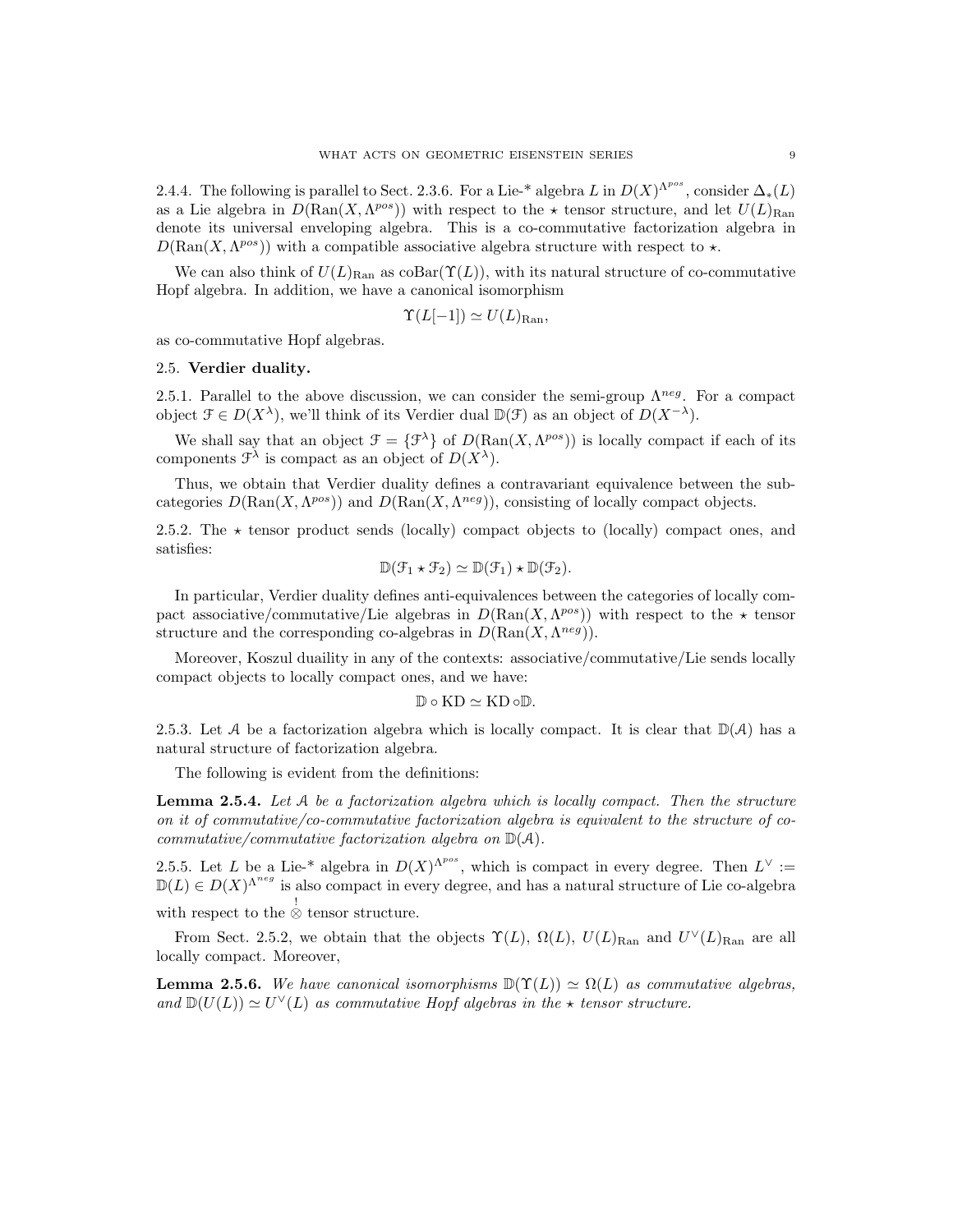3. Eisenstein series, take I (a summary of [BG2])

# 3.1. Action of  $\text{Ran}(X, \Lambda^{pos})$  on  $\text{Bun}_T$ .

3.1.1. We assume now that X is compact and that  $\Lambda^{pos}$  maps to the lattice  $\Lambda$  of coweights of some torus T. Consider the category  $D(\text{Bun}_T)$ .

We denote the action of  $D(\text{Ran}(X, \Lambda^{pos}))$  as a monoidal category on  $D(\text{Bun}_T)$  by

$$
(\mathcal{F} := {\{\mathcal{F}^{\lambda}\}, \delta) \mapsto \mathcal{F} \star \delta := \underset{\lambda}{\oplus} (\pi^{\lambda} \times id_{\mathrm{Bun}_T})_* \left( \pi^{\lambda!}(\mathcal{F}^{\lambda}) \overset{!}{\otimes} \mathrm{mult}_{\lambda}^!(\delta) \right),
$$

where  $\text{mult}_{\lambda}$  is the natural map

$$
X^{\lambda} \times \text{Bun}_T \xrightarrow{\text{AJ}^{\lambda} \times \text{id}} \text{Bun}_T \times \text{Bun}_T \xrightarrow{\text{mult}} \text{Bun}_T,
$$

where

$$
AJ^{\lambda}: X^{\lambda} \to Bun_T
$$

is the Abel-Jacobi map.

3.1.2. Similarly, we define an action of  $D(\text{Ran}(X, \Lambda^{neg}))$ . Since the maps mult<sub>λ</sub> are smooth and proper, we have:

**Lemma 3.1.3.** For a compact object  $\mathcal{F} \in D(\text{Ran}(X, \Lambda^{pos}))$ , the functors

 $S \mapsto \mathcal{F} \star S$  and  $S' \mapsto \mathbb{D}(\mathcal{F}) \star S'$ 

are both left and right adjoint of one another.

# 3.2. Action on Drinfeld's compactifications.

3.2.1. For  $\lambda \in \Lambda^{pos}$  denote by

$$
\overline{\iota}^{\lambda}: X^{\lambda} \times \overline{\operatorname{Bun}}_B \to \overline{\operatorname{Bun}}_B
$$

the corresponding map obtained by "adding zeros". This is a finite map. We let  $\iota^{\lambda}$  denote its restriction to the open substack  $X^{\lambda} \times \text{Bun}_B$ .

The above procedure defines an action of  $D(\text{Ran}(X, \Lambda^{pos}))$  as a monoidal category on  $D(\overline{\text{Bun}}_B)$  by

$$
(\mathcal{F} := \{\mathcal{F}^{\lambda}\}, \mathcal{S}) \mapsto \mathcal{F} \star \mathcal{S} := \bigoplus_{\lambda} \bar{\iota}^{\lambda} \ast (\mathcal{F}^{\lambda} \boxtimes \mathcal{S}).
$$

3.2.2. Let  $\bar{\mathfrak{p}}, \bar{\mathfrak{q}}$  denote the projections:

$$
\mathrm{Bun}_G \stackrel{\overline{\mathfrak p}}{\longleftarrow} \overline{\mathrm{Bun}}_B \stackrel{\overline{\mathfrak q}}{\longrightarrow} \mathrm{Bun}_T \, .
$$

We define the functor of Eisenstein series

Eis: 
$$
D(\overline{Bun}_B) \times D(Bun_T) \to D(Bun_G)
$$

by

$$
\mathfrak{T},\mathfrak{F}\mapsto\overline{\mathfrak{p}}_*\left(\mathfrak{T}\overset{!}{\otimes}\overline{\mathfrak{q}}^!(\mathfrak{F})\right).
$$

The following is a diagram chase:

**Proposition 3.2.3.** For  $S \in D(\text{Ran}(X, \Lambda^{pos}))$  there exists a canonical isomorphism:

$$
Eis(\mathcal{S} \star \mathcal{T}, \mathcal{F}) \simeq Eis(\mathcal{T}, \mathcal{S} \star \mathcal{F}).
$$

3.3. A factorization algebra attached to  $\check{\mathfrak{n}}^-$ .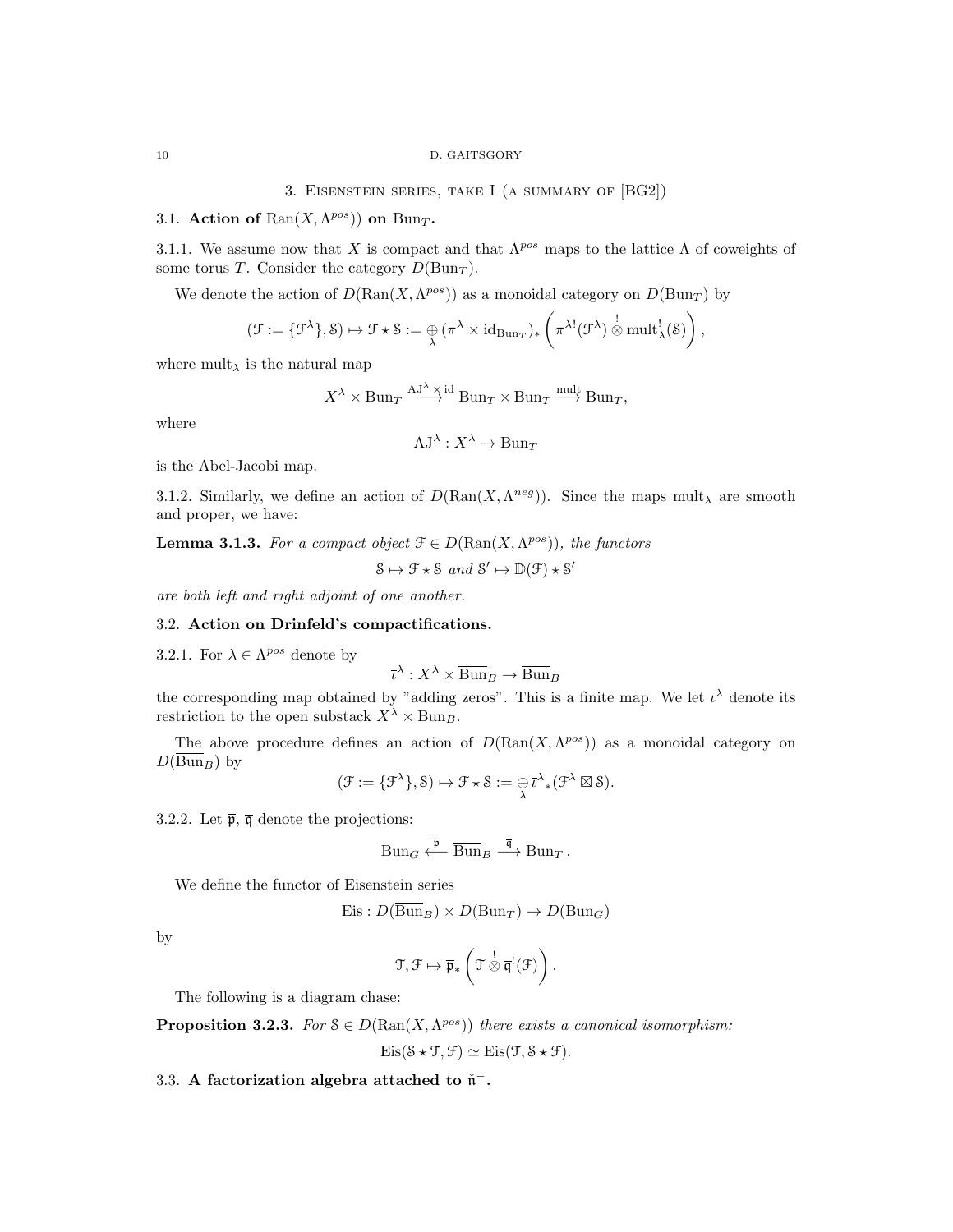3.3.1. Consider the Lie algebra  $\check{\mathfrak{n}}^-$ ; consider the constant Lie-\* algebra  $\check{\mathfrak{n}}^-_X := \check{\mathfrak{n}}^- \otimes \mathbb{C}_X$ , which is graded by  $\Lambda^{neg}$ , and its Verdier dual  $(\tilde{\mathfrak{n}}_X^-)^{\vee} \simeq (\tilde{\mathfrak{n}}^-)^{\vee} \otimes \mathbb{C}_X[2]$  which is graded by  $\Lambda^{pos}$ . Consider the corresponding commutative algebra  $\Omega(\tilde{\mathfrak{n}}_X^-)$  in  $D(\text{Ran}(X, \Lambda^{pos}))$  with respect to  $\star$ .

By Sect. 2.3.4,  $\Omega^{\lambda}(\tilde{\mathfrak{n}}_X^-)$  is a D-module (i.e., belongs to the heart of the t-structure) for every λ.

3.3.2. Let *j* denote the open embedding Bun<sub>B</sub>  $\rightarrow$  Bun<sub>B</sub>, and consider the object

$$
\jmath_! (IC_{\text{Bun}_B}) \in D(\text{Bun}_B).
$$

NB: Since Bun<sub>B</sub> is smooth,  $IC_{\text{Bun}_B}$  is isomorphic to  $C_{\text{Bun}_B}$  [dim(Bun<sub>B</sub>)], where we apply the cohomological shift by the corresponding amount on each connected component.

The following has been established in [BG2]:

**Theorem 3.3.3.** The object  $\jmath_1(\text{IC}_{\text{Bun}_B}) \in D(\overline{\text{Bun}}_B)$  is naturally a  $\Omega(\tilde{\mathfrak{n}}_X^-)$ -module, with respect to the above action of  $D(\text{Ran}(X, \Lambda^{pos}))$  on  $D(\overline{Bun}_B)$ . Moreover, the map

$$
\Omega^{\lambda}(\check{\mathfrak{n}}_X^-) \boxtimes \mathrm{IC}_{\mathrm{Bun}_B} \to \iota^{\lambda!} \circ \jmath! (\mathrm{IC}_{\mathrm{Bun}_B}),
$$

arising by adjunction from

$$
\iota^{\lambda} \colon (\Omega^{\lambda}(\check{\mathfrak{n}}_X^-) \boxtimes \mathrm{IC}_{\mathrm{Bun}_B}) \simeq \bar{\iota}^{\lambda} \colon (\Omega^{\lambda}(\check{\mathfrak{n}}_X^-) \boxtimes \jmath \colon (\mathrm{IC}_{\mathrm{Bun}_B})) \to \jmath \colon (\mathbb{C}_{\mathrm{Bun}_B}),
$$

identifies

$$
\Omega^{\lambda}(\check{\mathfrak{n}}_X^-) \boxtimes \mathrm{IC}_{\mathrm{Bun}_B} \simeq H^0\left(\iota^{\lambda!}(\jmath_! (\mathrm{IC}_{\mathrm{Bun}_B}))\right).
$$

3.3.4. Let Eis! denote the functor  $D(\text{Bun}_T) \to D(\text{Bun}_G)$  defined as  $\text{Eis}(j_!(\text{IC}_{\text{Bun}_B}), -)$ , i.e.,

$$
\mathrm{Eis}_{!}(\mathcal{F})=\mathfrak{p}_{!}\left({\mathrm{IC}_{\mathrm{Bun}_B}}\overset{!}{\otimes}\mathfrak{q}^!(\mathcal{F})\right).
$$

As a corollary of Theorem 3.3.3 we obtain:

Corollary 3.3.5. There exists a natural transformation

$$
\mathrm{Eis}_! (\Omega(\check{\mathfrak{n}}_X^-) \star \mathcal{F}) \to \mathrm{Eis}_! (\mathcal{F}),
$$

compatible with the algebra structure on  $\Omega(\tilde{\mathfrak{n}}_X^-)$ .

## 3.4. Intermediate Eisenstein series.

3.4.1. Let  $\Omega(\tilde{\mathfrak{n}}_X^-)$ -mod $(D(\text{Bun}_T))$  denote the category of  $\Omega(\tilde{\mathfrak{n}}_X^-)$ -modules in  $D(\text{Bun}_T)$ . We have the natural forgetful functor

$$
\Omega(\mathfrak{\check{n}}_X^-)\text{-}\mathrm{mod}(D(\mathrm{Bun}_T))\to D(\mathrm{Bun}_T),
$$

which admits a left adjoint, denoted  $\text{ind}^{\Omega(\tilde{n}_X^-)}$ ,

$$
\mathcal{F} \mapsto \Omega(\check{\mathfrak{n}}_X^-)\star \mathcal{F}.
$$

Corollary 3.3.5 implies:

**Corollary 3.4.2.** The functor Eise canonically extends to a functor

$$
\mathrm{Eis}_!^{int}: \Omega(\tilde{\mathfrak{n}}_X^-)\text{-mod}(D(\mathrm{Bun}_T))\to D(\mathrm{Bun}_G),
$$

so that  $\mathrm{Eis}_{!} \simeq \mathrm{Eis}_{!}^{int} \circ \mathrm{ind}^{\Omega(\tilde{n}_{X}^{-})}.$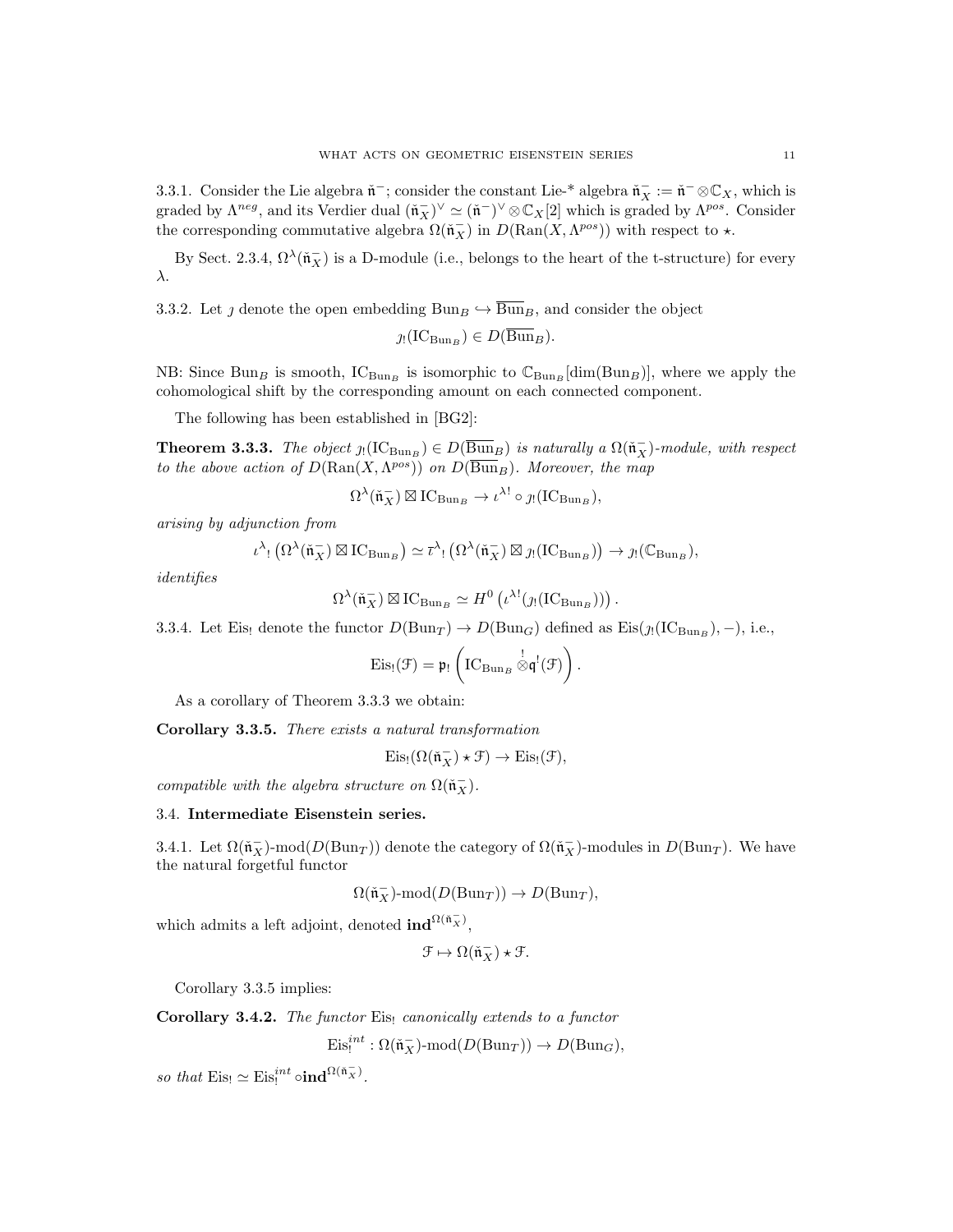3.4.3. Let's give an interpretation of the category  $\Omega(\tilde{\mathfrak{n}}_X^-)$ -mod $(D(\text{Bun}_T))$  in terms of geometric Langlands.

Recall that we have an equivalence (Fourier-Mukai transform):

 $\Phi_T : D(\text{Bun}_T) \simeq \text{QCoh}(\text{LocSys}_{\tilde{T}}).$ 

The following results from deformation theory:

Proposition 3.4.4. There exists a canonical equivalence

$$
\Phi_B: \Omega(\tilde{{\mathfrak{n}}}_X^-)\text{-mod}(D(\mathrm{Bun}_T)) \simeq \operatorname{\mathsf{QCoh}}(\mathrm{LocSys}_{\check{B}}),
$$

making the diagrams

$$
\Omega(\tilde{\mathfrak{n}}_X^-)\text{-mod}(D(\text{Bun}_T)) \xrightarrow{\Phi_B} \text{QCoh}(\text{LocSys}_{\check{B}})
$$
  

$$
\downarrow \qquad \qquad \downarrow \qquad \qquad \downarrow
$$
  

$$
D(\text{Bun}_T) \xrightarrow{\Phi_T} \text{QCoh}(\text{LocSys}_{\check{T}}),
$$

(where the left vertical arrow is the forgetful functor) and

$$
\Omega(\tilde{\mathfrak{n}}_X^-)\text{-mod}(D(\text{Bun}_T)) \xrightarrow{\Phi_B} \text{QCoh}(\text{LocSys}_{\tilde{B}})
$$
  

$$
\text{ind}^{\Omega(\tilde{\mathfrak{n}}_X^-)} \upharpoonright \text{grad}^{\Phi_{\text{free}}}
$$
  

$$
D(\text{Bun}_T) \xrightarrow{\Phi_T} \text{QCoh}(\text{LocSys}_{\tilde{T}})
$$

commute.

3.4.5. The above achieves the stated goal 2 mentioned in the introduction:

The functor  $\mathrm{Eis}^{int}_{!} \circ \Phi_B$  can be interpreted as a functor

$$
\mathsf{QCoh}(\mathrm{LocSys}_{\check{B}}) \to D(\mathrm{Bun}_G),
$$

which is the thought-for  $\Psi_G \circ \mathfrak{p}_{spec*}$ .

The composition

$$
\mathrm{Eis}^{int}_!\circ \Phi_B\circ \mathfrak{q}^*_{spec} : \mathsf{QCoh}(\mathrm{LocSys}_{\check{T}}) \to D(\mathrm{Bun}_G)
$$

identifies with Eis!  $\circ \Phi_T$  and is supposed to be isomorphic to the composition

$$
\mathsf{QCoh}(\mathrm{LocSys}_{\check T}) \stackrel{\mathrm{Eis}_{spec}}{\longrightarrow} \mathsf{QCoh}_{\mathcal{N}}(\mathrm{LocSys}_{\check G}) \stackrel{\Phi_G}{\longrightarrow} D(\mathrm{Bun}_G).
$$

## 3.5. Compactified Eisenstein series.

3.5.1. Let's recall the second main result of [BG2]. Consider the Bar-construction

(3.1) 
$$
Bar\left(\Omega(\tilde{\mathfrak{n}}_X^-), \jmath_!(\text{IC}_{\text{Bun}_B})\right) \in D(\overline{\text{Bun}}_B).
$$

**Theorem 3.5.2.** There exists a canonical isomorphism in  $D(\overline{Bun}_B)$ :

$$
\mathrm{Bar}\left(\Omega(\tilde{\mathfrak{n}}_X^-), \jmath_! (\mathrm{IC}_{\mathrm{Bun}_B})\right) \simeq \mathrm{IC}_{\overline{\mathrm{Bun}}_B}^-.
$$

3.5.3. Let

$$
\mathbf{triv}^{\Omega(\check{\mathfrak{n}}_X^-)}: D(\mathrm{Bun}_T) \rightarrow \Omega(\check{\mathfrak{n}}_X^-)\text{-}\mathrm{mod}(D(\mathrm{Bun}_T))
$$

be the functor that associates to  $\mathcal{F} \in D(\text{Bun}_T)$  the same object endowed with the trivial action of  $\Omega(\tilde{\mathfrak{n}}_X^-)$ . From Theorem 3.5.2 we obtain:

**Corollary 3.5.4.** There exists a canonical isomorphism of functors  $D(\text{Bun}_T) \to D(\text{Bun}_G)$ :

 $\mathrm{Eis}_{!*} \simeq \mathrm{Eis}_{!}^{int} \circ \mathbf{triv}^{\Omega(\tilde{\mathfrak{n}}_X^-)}.$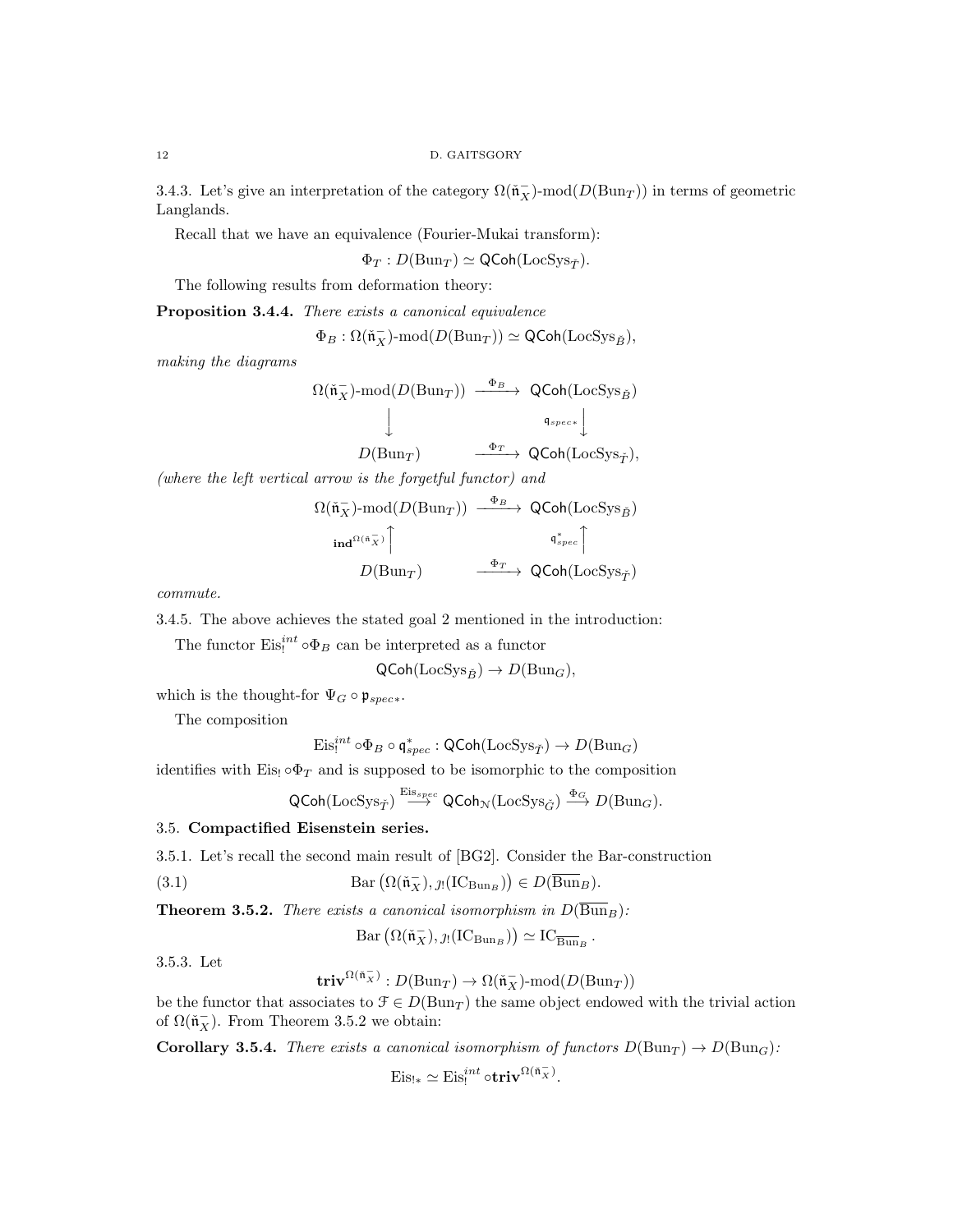**Corollary 3.5.6.** The object  $\text{IC}_{\overline{Bun}_B} \in D(\overline{Bun}_B)$  is naturally a  $U^{\vee}(\tilde{\mathfrak{n}}_X^-)$ -comodule, or, equivalently, a co-module for the Lie co-algebra  $(\tilde{\mathfrak{n}}_X^-)^{\vee} \in D(\text{Ran}(X, \Lambda^{pos}))$ .

3.5.7. We define the functor of compactified Eisenstein series  $Eis_{!*}: D(\text{Bun}_T) \to D(\text{Bun}_G)$  as  $\mathrm{Eis}(\mathrm{IC}_{\overline{\mathrm{Bun}}_B}, -), \text{ i.e.,}$ 

$$
\mathrm{Eis}_!(\mathcal{F}) = \overline{\mathfrak{p}}_* \left( \mathrm{IC}_{\overline{\mathrm{Bun}}_B} \overset{!}{\otimes} \overline{\mathfrak{q}}^!(\mathcal{F}) \right).
$$

From Corollary 3.5.6, we obtain:

Corollary 3.5.8. There exists a natural transformation

$$
\mathrm{Eis}_{!*}(\mathcal{F}) \to \mathrm{Eis}_{!*}(U^\vee(\check{\mathfrak{n}}_X^-)\star \mathcal{F})
$$

compatible with the co-algebra structure on  $U^{\vee}(\tilde{\mathfrak{n}}_X^-)$ .

From Lemma 3.1.3, we obtain:

Corollary 3.5.9. There exists a natural transformation

$$
\mathrm{Eis}_{!*}(U(\check{\mathfrak{n}}_X^-)\star\mathfrak{F})\to \mathrm{Eis}_{!}(\mathfrak{F})
$$

compatible with the algebra structure on  $U(\tilde{\mathfrak{n}}_X^-)$ .

3.5.10. Let

$$
(\check{\mathfrak{n}}_X^-)^{\vee}\text{-comod}(D(\mathrm{Bun}_T))=\check{\mathfrak{n}}_X^- \text{-mod}(D(\mathrm{Bun}_T))
$$

denote the category of  $(\tilde{\mathfrak{n}}_X^-)^\vee$ -comodules or (which is equivalent by Lemma 3.1.3) of  $\tilde{\mathfrak{n}}_X^-$ -modules in  $D(\text{Bun}_T)$ . Let

 $\text{ind}^{\tilde{\mathfrak{n}}_X^-}:D(\text{Bun}_T)\to \tilde{\mathfrak{n}}_X^- \text{mod}(D(\text{Bun}_T))$ 

denote the left adjoint to the forgetful functor. From Corollary 3.5.9 we obtain:

Corollary 3.5.11. The functor  $Eis_{!*}$  canonically extends to a functor

 $\mathrm{Eis}_{!*}^{int} : \mathfrak{n}_X^- \text{-mod}(D(\mathrm{Bun}_T)) \to D(\mathrm{Bun}_G),$ 

so that  $\mathrm{Eis}_{!*} \simeq \mathrm{Eis}_{!*}^{int} \circ \mathbf{ind}^{\tilde{\mathfrak{n}}_X}.$ 

4. RELATIONSHIP BETWEEN TWO KINDS OF EISENSTEIN SERIES AND  $\epsilon$ -FACTORS

## 4.1. The renormalized categories.

4.1.1. Let A be an associative algebra in  $D(\text{Ran}(X, \Lambda^{pos}))$ , which is locally compact as an object of this category. Let  $\mathcal{A}^{\vee}$  be the Verdier dual co-algebra in  $D(\text{Ran}(X, \Lambda^{neg}))$ .

Note that the forgetful functor

$$
A\text{-mod}(D(\text{Bun}_T)) \to D(\text{Bun}_T)
$$

does not send compact objects to compact ones.

We define the renormalized version of category  $A\text{-mod}(D(\text{Bun}_T))$ , denoted

 $\mathcal{A}\text{-mod}(D(\text{Bun}_T))^{ren}$ 

to be the ind-completion of the full subcategory of  $A$ -mod $(D(Bun<sub>T</sub>))$  consisting of objects whose image under the forgetful functor in  $D(\text{Bun}_T)$  is compact.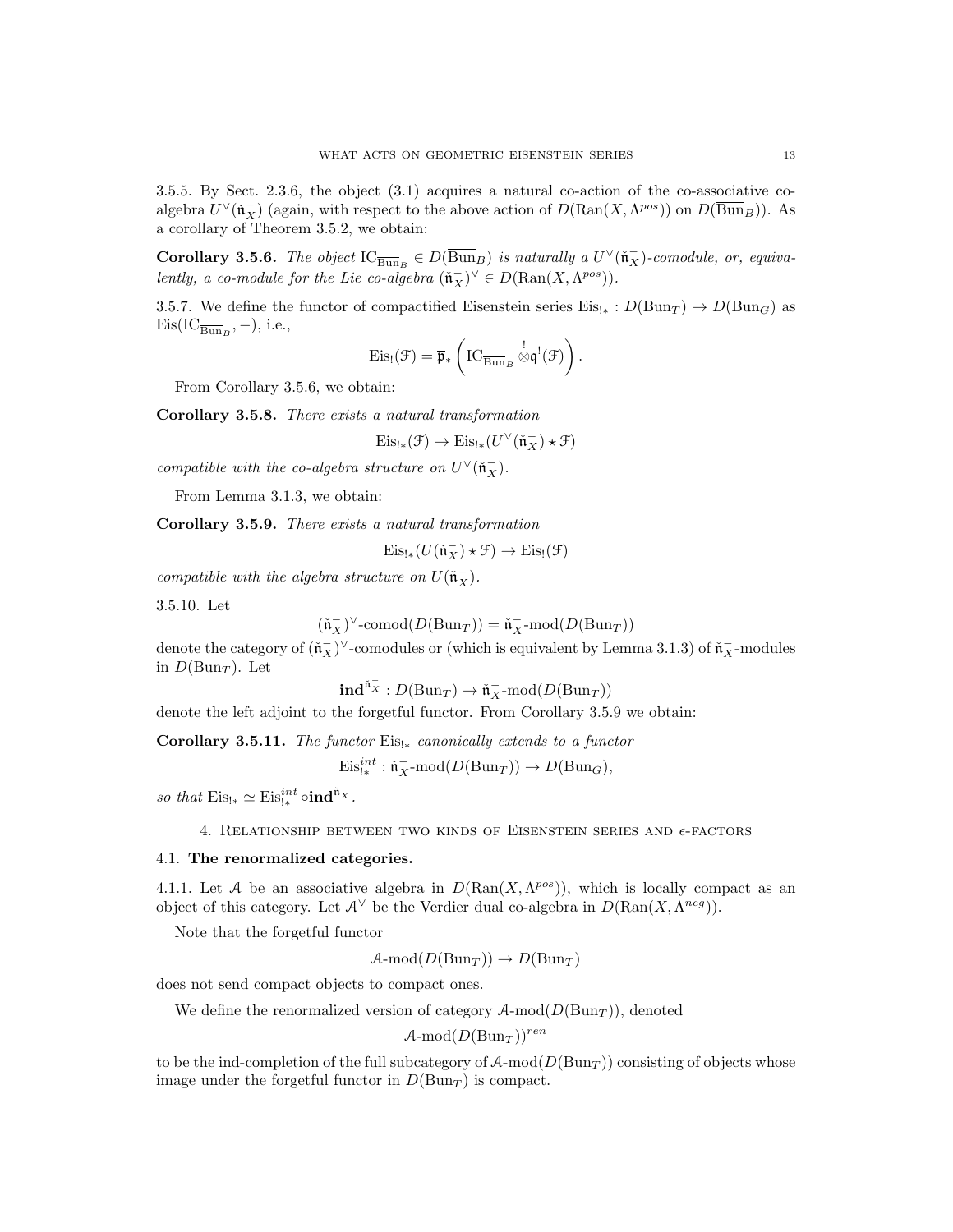We have a tautological functor

$$
\Xi^{\mathcal{A}} : \mathcal{A}\text{-mod}(D(\mathrm{Bun}_T))^{ren} \to \mathcal{A}\text{-mod}(D(\mathrm{Bun}_T)).
$$

4.1.2. By construction, the forgetful functor

 $\Xi^{\mathcal{A}} : \mathcal{A}\text{-mod}(D(\mathrm{Bun}_T))^{ren} \to D(\mathrm{Bun}_T)$ 

sends compact objects to compact ones. Hence, it admits a right adjoint that commutes with direct sums, which we will denote by  $\mathbf{coind}^{\mathcal{A}}$ . Explicitly,

$$
\mathbf{coind}^{\mathcal{A}}(\mathcal{F}) \simeq \mathcal{A}^{\vee} \star \mathcal{F},
$$

where we regard  $\mathcal{A}^{\vee} := \mathbb{D}(\mathcal{A})$  as an  $\mathcal{A}$ -module.

In addition to the above functor  $\Xi^{\mathcal{A}}$ , we have a functor

 $\Psi^{\mathcal{A}} : \mathcal{A}\text{-mod}(D(\mathrm{Bun}_T)) \to \mathcal{A}\text{-mod}(D(\mathrm{Bun}_T))^{ren}$ 

defined so that

$$
\Psi^{\mathcal{A}}\circ \mathbf{ind}^{\mathcal{A}} \simeq \mathbf{coind}^{\mathcal{A}}.
$$

4.1.3. Let  $\mathbf{triv}^{\mathcal{A}}$  denote the functor

 $D(Bun_T) \to \mathcal{A}\text{-mod}(D(Bun_T))$ 

that attaches to an object of  $D(\text{Bun}_T)$  the same object endowed with the trivial action of A.

This functor factors naturally as  $\Xi^{\mathcal{A}} \circ \mathbf{triv}^{\mathcal{A},ren}$ . The resulting functor

 $\mathbf{triv}^{\mathcal{A},ren}:D(\mathrm{Bun}_T)\to\mathcal{A}\text{-mod}(D(\mathrm{Bun}_T))^{ren}$ 

has the property that it sends compact objects to compact ones. Hence, it admits a right adjoint that commutes with direct sums. We'll denote this right adjoint by  $inv^{\mathcal{A}}$ .

## 4.2. Koszul dualities.

4.2.1. For  $A \in D(\text{Ran}(X, \Lambda^{pos}))$  as above, let  $\mathcal{B}^{\vee} \in D(\text{Ran}(X, \Lambda^{pos}))$  be the Koszul dual co-algebra. By the local compactness assumption,  $\mathcal{B}^{\vee}$  is also locally compact. Let  $\mathcal{B} \in$  $D(\text{Ran}(X, \Lambda^{neg}))$  be its Verdier dual algebra.

We have the following Koszul duality type result:

# Proposition 4.2.2.

(1) The functor

 $inv^{\mathcal{A}} : \mathcal{A}\text{-mod}(D(\text{Bun}_T))^{ren} \to D(\text{Bun}_T)$ 

canonically factors through a functor

$$
\mathbf{inv}_{enh}^{\mathcal{A}} : \mathcal{A}\text{-mod}(D(\mathrm{Bun}_T))^{ren} \to \mathcal{B}\text{-mod}(D(\mathrm{Bun}_T)),
$$

followed by the forgetful functor.

(2) The functor  $\text{inv}_{enh}^{\mathcal{A}}$  is an equivalence. Its inverse is the functor

 $\mathbf{coinv}_{enh}^{B} : \mathcal{B}\text{-mod}(D(\mathrm{Bun}_T)) \to \mathcal{A}\text{-mod}(D(\mathrm{Bun}_T))^{ren},$ 

whose composition with the forgetful functor is the functor

 $\mathbf{coinv}^{\mathcal{B}} : \mathcal{B}\text{-mod}(D(\mathrm{Bun}_T)) \to D(\mathrm{Bun}_T),$ 

left adjoint to  $\mathbf{triv}^{\mathcal{B}}$ .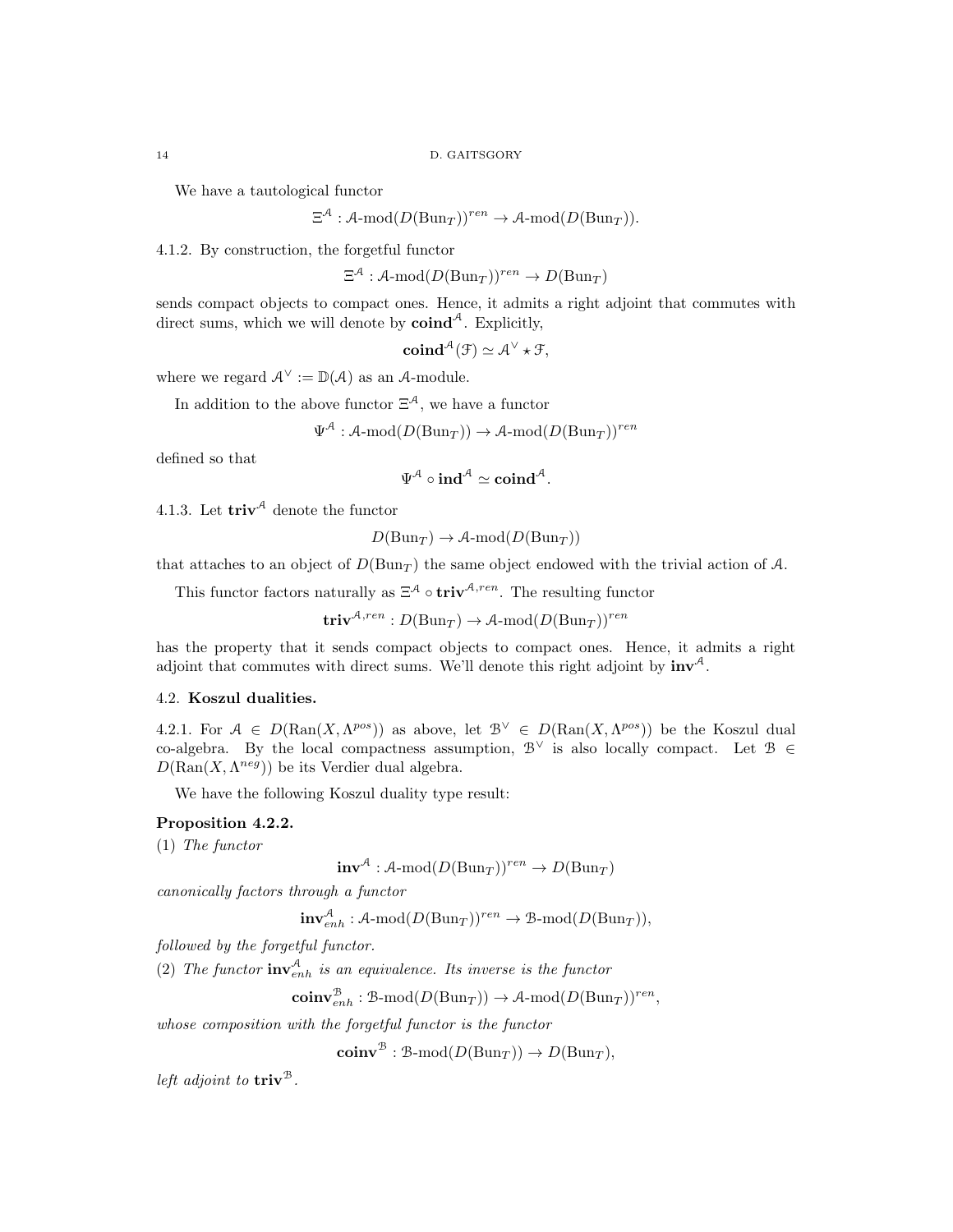(3) The following diagram of functors is commutative:

(4.1)  
\n
$$
\begin{array}{ccc}\n\mathcal{A}\text{-mod}(D(\text{Bun}_T)) & \longrightarrow & \mathcal{B}\text{-mod}(D(\text{Bun}_T))^{ren} \\
\equiv^{\mathcal{A}} \upharpoonright & \psi^{\mathcal{B}} \upharpoonright \\
\mathcal{A}\text{-mod}(D(\text{Bun}_T))^{ren} & \longrightarrow & \mathcal{B}\text{-mod}(D(\text{Bun}_T)).\n\end{array}
$$

4.2.3. Let's apply the above discussion to A being  $\Omega(\tilde{\mathfrak{n}}_X^-)$ . In this case  $\mathcal{B} = U(\tilde{\mathfrak{n}}_X^-)$ . We obtain:

## Corollary 4.2.4.

(1) The functor

$$
\mathbf{inv}^{\Omega(\tilde{\mathfrak{n}}_X^-)} : \Omega(\tilde{\mathfrak{n}}_X^-)\text{-mod}(D(\mathrm{Bun}_T))^{ren} \to D(\mathrm{Bun}_T)
$$

canonically factors through a functor

$$
\mathbf{inv}^{\Omega(\tilde{\mathfrak{n}}_X^-)}_{enh} : \Omega(\tilde{\mathfrak{n}}_X^-)\text{-}\mathrm{mod}(D(\mathrm{Bun}_T))^{ren} \rightarrow \tilde{\mathfrak{n}}_X^- \text{-}\mathrm{mod}(D(\mathrm{Bun}_T)),
$$

followed by the forgetful functor.

(2) The functor  $\mathbf{inv}_{enh}^{\Omega(\tilde{\mathfrak{n}}_X^-)}$  is an equivalence. Its inverse is the functor

$$
\mathbf{coinv}^{\check{\mathfrak{n}}_{{}_R}^{\smash{-}}}\colon\check{\mathfrak{n}}_X^{\smash{-}}\text{-}\mathrm{mod}(D(\mathrm{Bun}_T))\to\Omega(\check{\mathfrak{n}}_X^{\smash{-}})\text{-}\mathrm{mod}(D(\mathrm{Bun}_T))^{ren},
$$

whose composition with the forgetful functor is the functor

$$
\mathbf{coinv}^{\check{\mathfrak{n}}_X^-}:\check{\mathfrak{n}}_X^- \textbf{-mod}(D(\mathrm{Bun}_T)) \to D(\mathrm{Bun}_T),
$$

left adjoint to  $\mathrm{triv}^{\tilde{\mathfrak{n}}_X^-}$ .

(3) The functor

$$
\mathbf{inv}^{\check{\mathfrak{n}}_X^-}:\check{\mathfrak{n}}_X^-{\operatorname{-mod}}(D(\mathrm{Bun}_T))^{ren}\to D(\mathrm{Bun}_T)
$$

canonically factors through a functor

$$
\mathbf{inv}^{\check{\mathfrak{n}}_X^-}_{enh}: \check{\mathfrak{n}}_X^- \text{-mod}(D(\mathrm{Bun}_T))^{ren} \rightarrow \Omega(\check{\mathfrak{n}}_X^-)\text{-mod}(D(\mathrm{Bun}_T)),
$$

followed by the forgetful functor.

(4) The functor  $\mathbf{inv}_{enh}^{\tilde{n}_{\overline{X}}}$  is an equivalence. Its inverse is the functor

$$
\mathbf{coinv}^{\Omega(\check{\mathfrak{n}}_X^-)}_{enh} : \Omega(\check{\mathfrak{n}}_X^-)\text{-}\mathrm{mod}(D(\mathrm{Bun}_T)) \rightarrow \check{\mathfrak{n}}_X^- \text{-}\mathrm{mod}(D(\mathrm{Bun}_T))^{ren},
$$

whose composition with the forgetful functor is the functor

$$
\mathbf{coinv}^{\Omega(\check{\mathfrak{n}}_X^-)}: \Omega(\check{\mathfrak{n}}_X^-)\text{-mod}(D(\mathrm{Bun}_T))\rightarrow D(\mathrm{Bun}_T),
$$

left adjoint to  $\mathrm{triv}^{\Omega(\tilde{n}_X^-)}$ .

(5) The above equivalences make the following diagrams commutative:

(4.2)  
\n
$$
\Omega(\tilde{\mathfrak{n}}_X^-)\text{-mod}(D(\text{Bun}_T)) \longrightarrow \tilde{\mathfrak{n}}_X^- \text{-mod}(D(\text{Bun}_T))^{ren}
$$
\n
$$
\xrightarrow{\Xi^{\Omega(\tilde{\mathfrak{n}}_X^-)}} \uparrow \qquad \qquad \Psi^{\tilde{\mathfrak{n}}_X^-} \uparrow
$$
\n
$$
\Omega(\tilde{\mathfrak{n}}_X^-)\text{-mod}(D(\text{Bun}_T))^{ren} \longrightarrow \tilde{\mathfrak{n}}_X^- \text{-mod}(D(\text{Bun}_T))
$$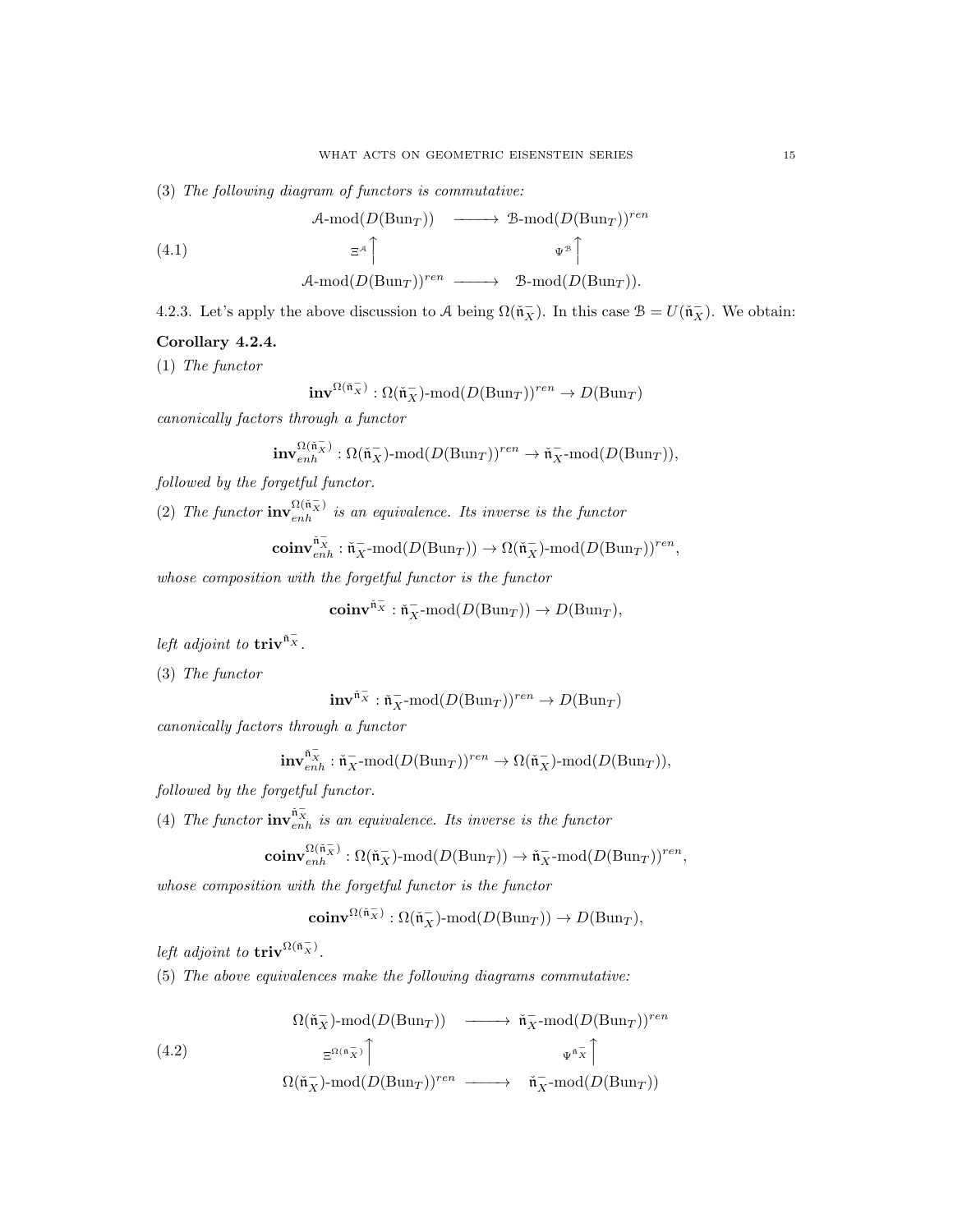and

(4.3)  
\n
$$
\Omega(\tilde{\mathfrak{n}}_X^-)\text{-mod}(D(\text{Bun}_T)) \longrightarrow \tilde{\mathfrak{n}}_X^- \text{-mod}(D(\text{Bun}_T))^{ren}
$$
\n
$$
\xrightarrow{\Psi^{\Omega(\tilde{\mathfrak{n}}_X^-)}} \downarrow^{\Xi^{\tilde{\mathfrak{n}}_X^-}} \downarrow^{\Xi^{\tilde{\mathfrak{n}}_X^-}}
$$
\n
$$
\Omega(\tilde{\mathfrak{n}}_X^-)\text{-mod}(D(\text{Bun}_T))^{ren} \longrightarrow \tilde{\mathfrak{n}}_X^- \text{-mod}(D(\text{Bun}_T))
$$

### 4.3. Implications for Eisenstein series.

4.3.1. Consider the functor

$$
\check{\mathfrak{n}}_X^- \text{-mod}(D(\mathrm{Bun}_T)) \to \Omega(\check{\mathfrak{n}}_X^-)\text{-mod}(D(\mathrm{Bun}_T))
$$

given by (either of the) two circuits of the diagram (4.2).

From Corollary 3.5.4, we obtain:

Corollary 4.3.2. The following diagram of functors commutes:

$$
\begin{array}{ccc}\n\check{\mathfrak{n}}_X^- \text{-mod}(D(\text{Bun}_T)) & \longrightarrow & \Omega(\check{\mathfrak{n}}_X^-) \text{-mod}(D(\text{Bun}_T)) \\
& \xrightarrow{\text{Eis}_{\mathfrak{j}^*}^{int}} \downarrow & & \xrightarrow{\text{Eis}_{\mathfrak{j}^*}^{int}} \downarrow \\
& & D(\text{Bun}_G) & \xrightarrow{\text{Id}} & D(\text{Bun}_G)\n\end{array}
$$

4.3.3. On the other hand, we should point out that the diagram involving the functors  $Eis_!^{int}$  and  $\mathrm{Eis}_{1*}^{int}$ , and the diagram (4.3) will not commute. However, by Corollary 4.3.2, the calculation of the resulting functor

$$
\Omega(\check{{\mathfrak n}}_X^-)\operatorname{\!-mod}\nolimits(D({\operatorname{Bun}}_T))\rightrightarrows\check{{\mathfrak n}}_X^- \operatorname{\!-mod}\nolimits(D({\operatorname{Bun}}_T))\stackrel{{\operatorname{Eis}}_1^{int}}\longrightarrow\!\!\!\!\!\!\!\!\!\!\!D({\operatorname{Bun}}_G)
$$

boils down to the calculation of the composite functor

(4.4) 
$$
\Xi^{\Omega(\tilde{\mathfrak{n}}_X^-)} \circ \Psi^{\Omega(\tilde{\mathfrak{n}}_X^-)} : \Omega(\tilde{\mathfrak{n}}_X^-)\text{-mod}(D(\mathrm{Bun}_T)) \to \Omega(\tilde{\mathfrak{n}}_X^-)\text{-mod}(D(\mathrm{Bun}_T)).
$$

## 4.4.  $\epsilon$ -factors.

4.4.1. In this subsection we'll study the functor (4.4), introduced above, and the corresponding functor

(4.5) 
$$
\Xi^{\tilde{\mathfrak{n}}_X} \circ \Psi^{\tilde{\mathfrak{n}}_X} : \tilde{\mathfrak{n}}_X^- \text{-mod}(D(\text{Bun}_T)) \to \tilde{\mathfrak{n}}_X^- \text{-mod}(D(\text{Bun}_T)).
$$

Note that by Corollary 4.2.4, the study of the above functors is equivalent to that of the composed functors

$$
\Psi^{\Omega(\|\mathbf{x}\|)}\circ \Xi^{\Omega(\|\mathbf{x}\|)}:\Omega(\|\mathbf{x}\|) \text{-}\mathrm{mod}(D(\mathrm{Bun}_T))^{ren}\rightarrow \Omega(\|\mathbf{x}\|) \text{-}\mathrm{mod}(D(\mathrm{Bun}_T))^{ren}
$$

and

$$
\Psi^{\check{\mathfrak{n}}_X^-} \circ \Xi^{\check{\mathfrak{n}}_X^-} : \check{\mathfrak{n}}_X^- \text{-mod} (D(\mathrm{Bun}_{T}))^{ren} \to \check{\mathfrak{n}}_X^- \text{-mod} (D(\mathrm{Bun}_{T}))^{ren}.
$$

We'll calculate these compositions on certain subcategories in both cases.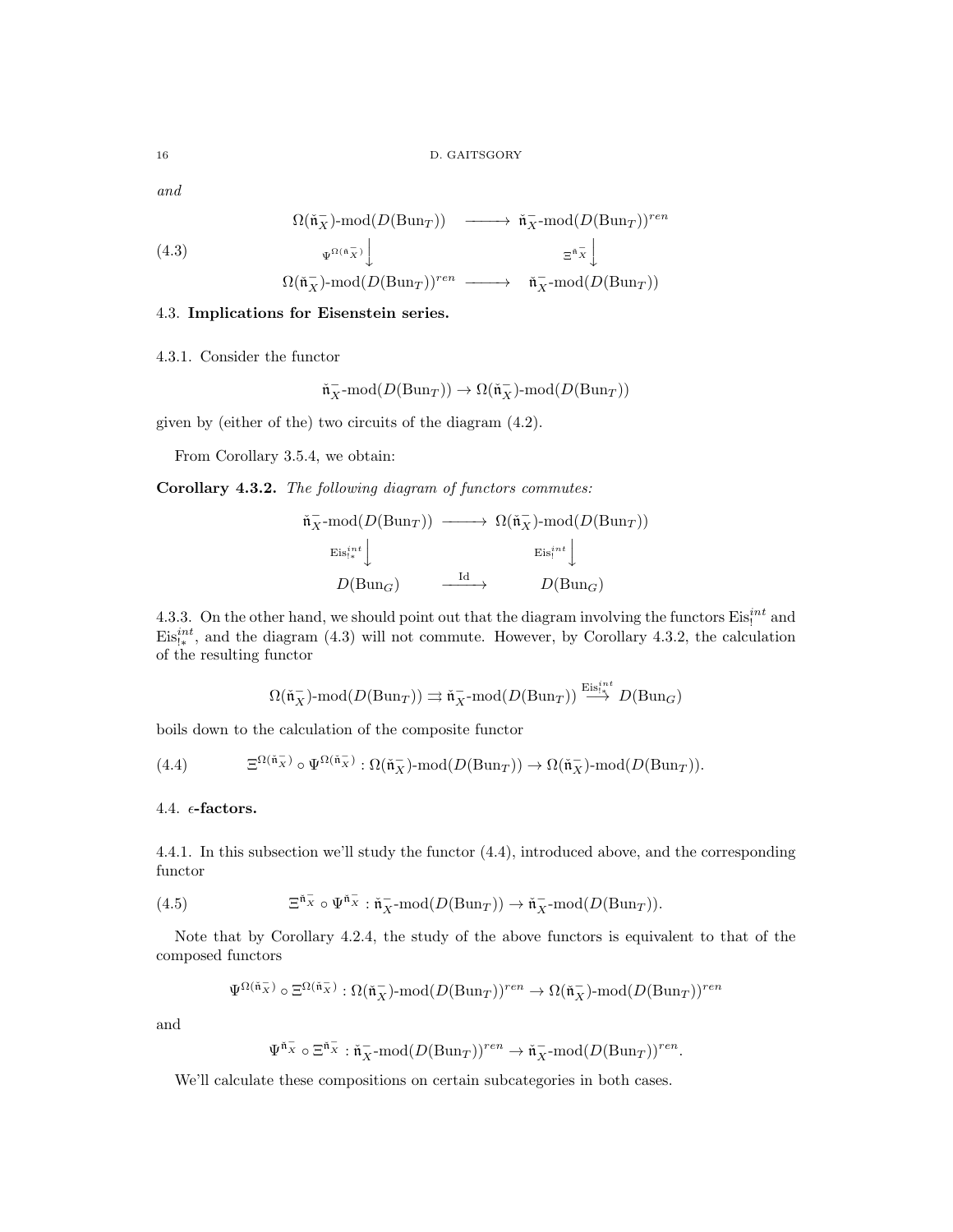4.4.2. For every coroot  $\alpha$  consider the functor  $D(\text{Bun}_T) \to D(\text{Bun}_T)$  given by

 $D(\text{Bun}_T) \stackrel{\text{mult}^{\text{!`}}}{\longrightarrow} D(\text{Bun}_T \times \text{Bun}_T) \stackrel{(\text{id} \times i_\alpha)}{\longrightarrow}$ 

$$
\to D(\mathrm{Bun}_T\times \mathrm{Pic}(X))\to D(\mathrm{Bun}_T\times \mathrm{Pic}'(X))\xrightarrow{\mathrm{pr}_{*}} D(\mathrm{Bun}_T),
$$

where

$$
i_{\alpha}: Pic(X) \rightarrow Bun_T
$$

is the map induced by  $\alpha$ ;  $Pic'(X) \to Pic(X)$  is the coarse moduli space (i.e., the Picard scheme).

Let  $D_{reg}(\text{Bun}_T) \subset D(\text{Bun}_T)$  denote the full subcategory spanned by objects annihilated by the above functors for all coroots  $\alpha$ . I.e., this is the right orthogonal of the category generated by the images of the pull-push functors corresponding to the diagram

$$
D(\text{Bun}'_{T_{\alpha}}) \leftarrow D(\text{Bun}'_{T}) \rightarrow D(\text{Bun}_{T}),
$$

where  $T_{\alpha}$  is the quotient torus of T by the corresponding copy of  $\mathbb{G}_m$ , and for a torus T',  $\text{Bun}_{T'}$ denotes the corresponding coarse moduli space.

Thus, the embedding  $D_{reg}(\text{Bun}_T) \hookrightarrow D(\text{Bun}_T)$  admits a right adjoint, so we can think of  $D_{reg}(\text{Bun}_T)$  as a localization of  $D_{reg}(\text{Bun}_T)$ .

4.4.3. Let

$$
\Omega(\tilde{\mathfrak{n}}_X^-)\text{-mod}(D_{reg}(\text{Bun}_T)), \ \Omega(\tilde{\mathfrak{n}}_X^-)\text{-mod}(D_{reg}(\text{Bun}_T))^{ren},
$$

$$
\tilde{\mathfrak{n}}_X^-\text{-mod}(D_{reg}(\text{Bun}_T)) \ \text{and} \ \tilde{\mathfrak{n}}_X^-\text{-mod}(D_{reg}(\text{Bun}_T))^{ren}
$$

be the preimages of in the corresponding categories of  $D_{reg}(\text{Bun}_T) \subset D(\text{Bun}_T)$  under the forgetful functors.

We'll prove:

## Proposition 4.4.4.

(1) The vertical functors in the diagram

$$
\Omega(\tilde{\mathfrak{n}}_X^-)\text{-mod}(D_{reg}(\text{Bun}_T)) \longrightarrow \tilde{\mathfrak{n}}_X^- \text{-mod}(D_{reg}(\text{Bun}_T))^{ren}
$$
  
\n
$$
\Psi^{\Omega(\tilde{\mathfrak{n}}_X^-)} \downarrow \qquad \qquad \Xi^{\tilde{\mathfrak{n}}_X^-} \downarrow
$$
  
\n
$$
\Omega(\tilde{\mathfrak{n}}_X^-)\text{-mod}(D_{reg}(\text{Bun}_T))^{ren} \longrightarrow \tilde{\mathfrak{n}}_X^- \text{-mod}(D_{reg}(\text{Bun}_T))
$$

are localizations, and the vertical functors in the diagram

$$
\Omega(\tilde{\mathfrak{n}}_X^-)\text{-mod}(D_{reg}(\text{Bun}_T)) \longrightarrow \tilde{\mathfrak{n}}_X^- \text{-mod}(D_{reg}(\text{Bun}_T))^{ren}
$$
  

$$
\exists^{\Omega(\tilde{\mathfrak{n}}_X^-)} \upharpoonright \qquad \qquad \Psi^{\tilde{\mathfrak{n}}_X^-} \upharpoonright
$$
  

$$
\Omega(\tilde{\mathfrak{n}}_X^-)\text{-mod}(D_{reg}(\text{Bun}_T))^{ren} \longrightarrow \tilde{\mathfrak{n}}_X^- \text{-mod}(D_{reg}(\text{Bun}_T))
$$

are fully faithful.

(2) The composition (4.5) restricted to  $\tilde{\mathfrak{n}}_X$ -mod $(D_{reg}(Bun_T))$ , is isomorphic to the shift functor

$$
\mathcal{F} \mapsto (-2\rho(\omega_X)) \star \mathcal{F}[(2g-2)\dim(\mathfrak{n}^-)],
$$

where  $2\rho(\omega_X)$  is the point of  $Bun_T$  induced from  $\omega_X \in Pic(X)$ , using the cocharacter  $2\rho$ .

Te rest of this section is devoted to the proof of this proposition.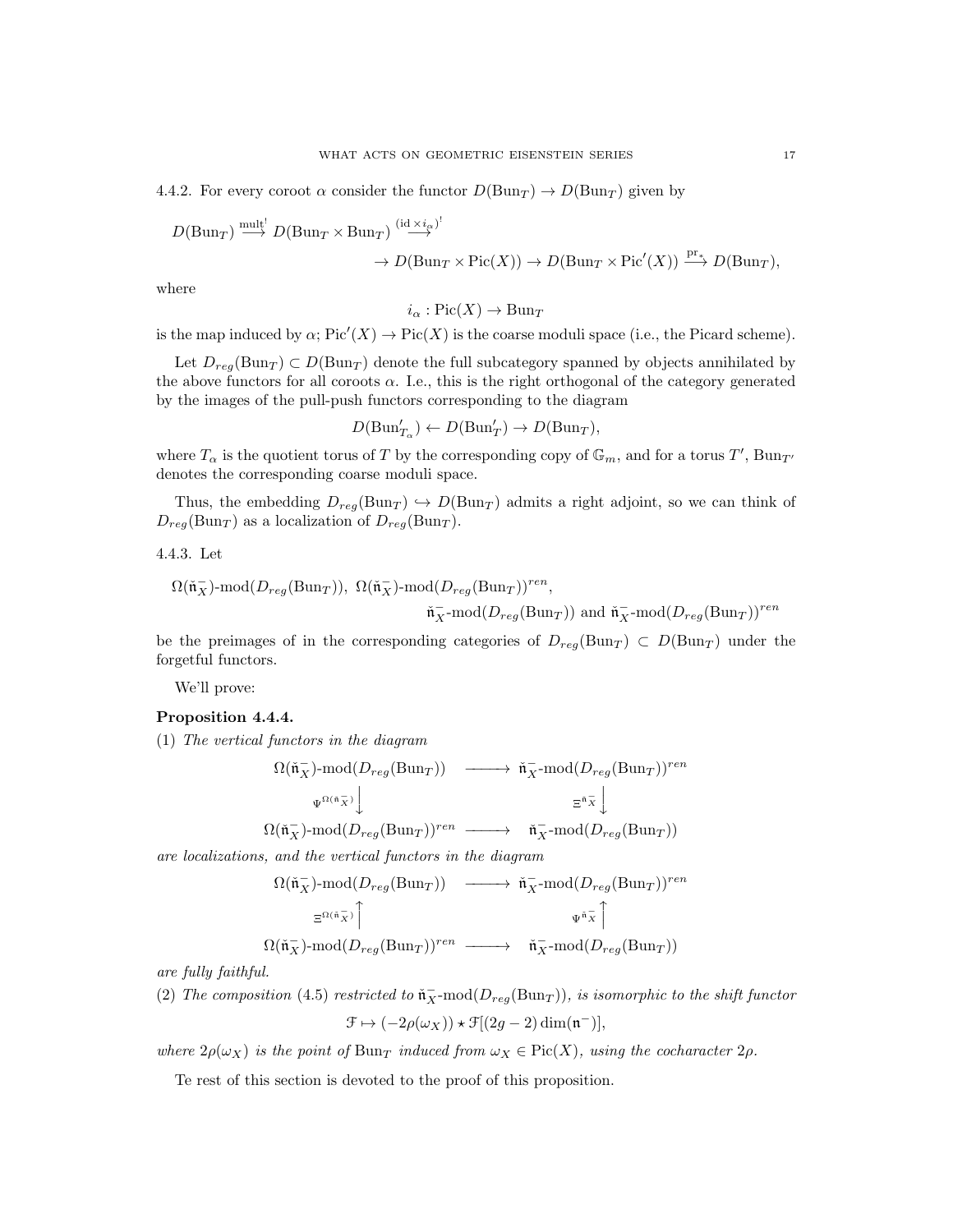4.4.5. Let us apply the Fourier-Mukai equivalence

$$
\Psi_T: D(\mathrm{Bun}_T) \simeq \mathsf{QCoh}(\mathrm{LocSys}_{\check{T}}).
$$

Under this equivalence,  $\tilde{\mathfrak{n}}_X^-$ -mod $(D(\text{Bun}_T))$  corresponds to quasi-coherent sheaves, endowed with an action of the sheaf of DG Lie-algebras  $\tilde{\mathfrak{n}}_{univ}^-$ :

$$
E\mapsto \Gamma(X,\mathfrak{\check{n}}_E^-).
$$

The category  $\tilde{\mathfrak{n}}_X^-$ -mod $(D(\text{Bun}_T))^{ren}$  is the ind-completion of the full subcategory of  $\tilde{\mathfrak{n}}_X^-$ -mod $(D(\text{Bun}_T))$ , conisiting of objects that are compact as objects of QCoh(LocSys<sub>T</sub><sup>\*</sup>).

Note also that under Fourier-Mukai,  $D_{reg}(\text{Bun}_T)$  corresponds to localization on the open substack

$$
\mathsf{QCoh}_{reg}(\mathrm{LocSys}_{\check{T}}) \subset \mathsf{QCoh}(\mathrm{LocSys}_{\check{T}})
$$

consisting of T-local systems E, such that the 1-dimensional local system  $\alpha(E)$  is non-trivial for every coroot  $\alpha$  of  $G$  (=root  $\alpha$  of  $\tilde{G}$ ).

Over this substack, the sheaf  $\tilde{\mathfrak{n}}_{univ}^-$  is concentrated in cohomological degree 1. This implies that

$$
\begin{aligned} \Xi^{\check{\mathfrak{n}}_X^-}\colon\check{\mathfrak{n}}_X^-{\textrm{-mod}}(D_{reg}(\mathrm{Bun}_T))^{ren}&\simeq\check{\mathfrak{n}}_{univ}^-{\textrm{-mod}}(\mathsf{QCoh}_{reg}(\mathrm{LocSys}_{\check{T}}))^{ren}&\to\\ &\to\check{\mathfrak{n}}_{univ}^-{\textrm{-mod}}(\mathsf{QCoh}_{reg}(\mathrm{LocSys}_{\check{T}}))^{ren}&\simeq\check{\mathfrak{n}}_X^-{\textrm{-mod}}(D_{reg}(\mathrm{Bun}_T))\end{aligned}
$$

is a localization.

The composition  $\Xi^{\tilde{n}_{X}} \circ \Psi^{\tilde{n}_{X}}$  is given by the  $\tilde{\mathfrak{n}}_{univ}^-$ -module equal to  $U(\tilde{\mathfrak{n}}_{univ}^-)^{\vee}$ , where  $\mathfrak{F} \mapsto \mathfrak{F}^{\vee}$ denotes the natural duality on  $\mathsf{QCoh}(\text{LocSys}_{\check{T}})$ . Since  $\check{n}_{univ}^{-}[1]$  is a locally free coherent sheaf, we have a canonical isomorphism of  $\tilde{\mathfrak{n}}_X^-$ -modules:

$$
U(\check{\mathfrak{n}}_{univ}^-)^{\vee} \simeq U(\check{\mathfrak{n}}_{univ}^-) \otimes \det(\check{\mathfrak{n}}_{univ}^- [1]^{\vee})[\operatorname{rk}(\check{\mathfrak{n}}_{univ}^-)].
$$

By Riemann-Roch,  $rk(\tilde{\mathfrak{n}}_{univ}^-) = (2g-2) \dim(\mathfrak{n}^-)$ . Finally, we need to identify the line bundle  $\det(\tilde{\mathfrak{n}}_{univ}^{-}[1])$  with the line bundle

$$
E \mapsto \langle E, -2\rho(\omega_X) \rangle \simeq \prod_{\alpha} \langle -\alpha(E), \omega_X \rangle,
$$

where  $\langle -, - \rangle$  is the Weil pairing.

The required identification follows from the next general observation:

**Lemma 4.4.6.** Let  $E'$  be a non-trivial 1-dimensional local system on  $X$ . Then we have a canonical isomorphism

$$
\det(H^1(X, E')) \simeq \langle E', \omega_X \rangle.
$$

## 5. Verdier dualily and the functional equation

#### 5.1. The dual categories.

5.1.1. Let us return to the general setting of Sect. 4.1. For an associative algebra  $\mathcal{A}^+$   $\in$  $D(\text{Ran}(X, \Lambda^{pos}))$ , let's denote by  $\mathcal{A}^- \in D(\text{Ran}(X, \Lambda^{neg}))$  the algebra obtained from the tautological map

(5.1) 
$$
\lambda \mapsto -\lambda : \Lambda^{neg} \to \Lambda^{pos}.
$$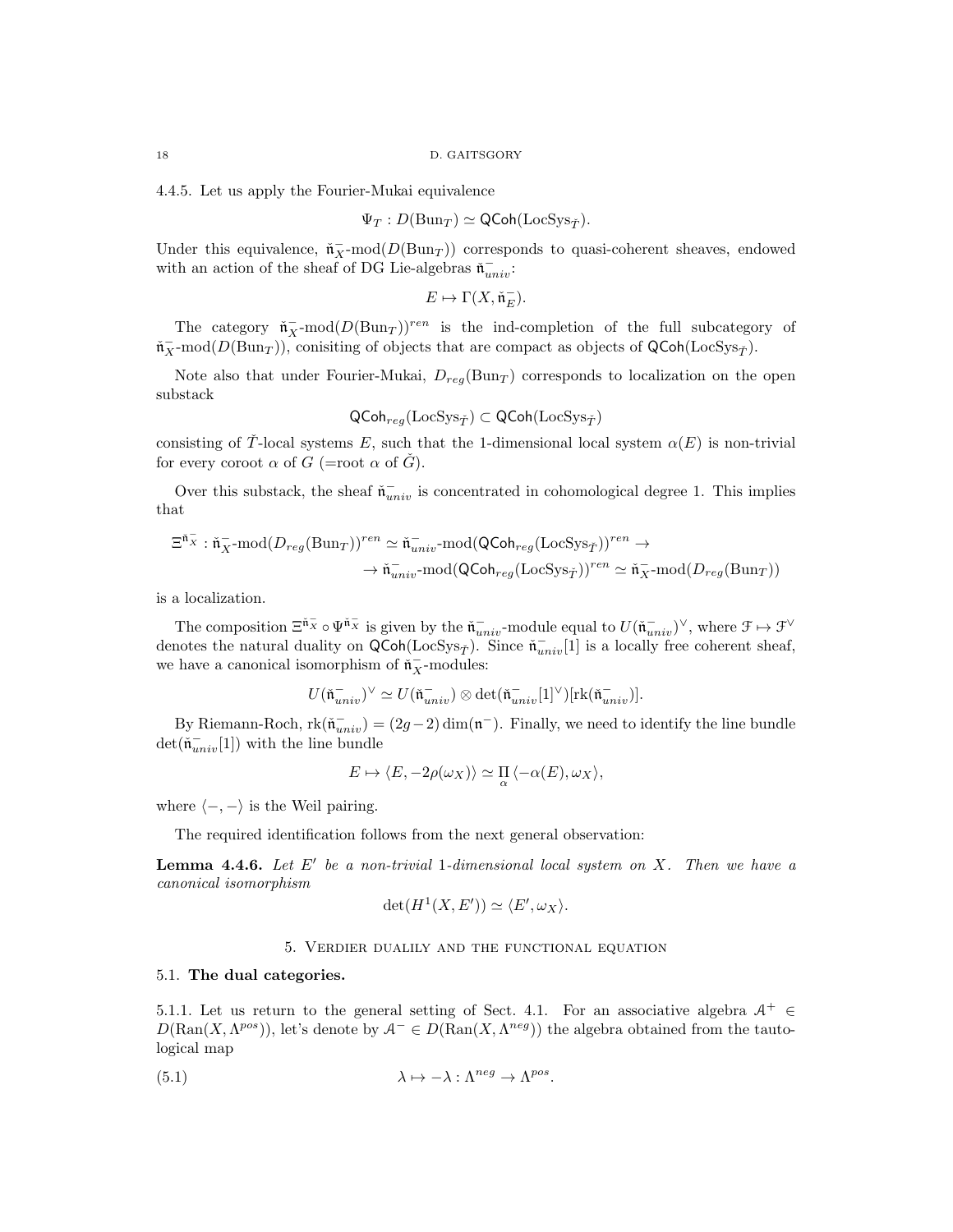5.1.2. Note that Verdier duality on  $D(\text{Bun}_T)$  gives rise to a canonical identification

$$
(A^+\text{-mod}(D(\text{Bun}_T)))^{\vee} \simeq A^-\text{-mod}(D(\text{Bun}_T)),
$$

in such a way that the following diagram is commutative

$$
(D(\text{Bun}_T))^c \xrightarrow{\mathbb{D}} (D(\text{Bun}_T))^c
$$
  
\n
$$
\text{ind}^{A^+}\downarrow \text{ind}^{A^-}\downarrow \text{ind}^{A^-}\downarrow
$$
  
\n
$$
(\mathcal{A}^+\text{-mod}(D(\text{Bun}_T)))^c \xrightarrow{\mathbb{D}} (\mathcal{A}^-\text{-mod}(D(\text{Bun}_T)))^c,
$$

where we use the notation  $\mathbb D$  to denote the canonical anti-equivalence

$$
\mathbf{C}^c\to (\mathbf{C}^\vee)^c
$$

for a compactly generated category  $C$  and its subcategory  $C<sup>c</sup>$  of compact objects.

In other words, the dual of the forgetful functor  $A^+$ -mod $(D(\text{Bun}_T)) \to D(\text{Bun}_T)$  is the induction functor  $\text{ind}^{\mathcal{A}^-}$ , and vice versa.

5.1.3. In addition, we have a canonical identification

$$
\left(\mathcal{A}^+\text{-mod}(D(\text{Bun}_T))^{ren}\right)^{\vee} \simeq \mathcal{A}^-\text{-mod}(D(\text{Bun}_T))^{ren},
$$

in such a way that the diagram

$$
(D(\text{Bun}_T))^c \xrightarrow{\mathbb{D}} (D(\text{Bun}_T))^c
$$
  

$$
\uparrow \qquad \qquad (\uparrow \qquad \qquad (\text{Bun}_T))^c
$$
  

$$
(\mathcal{A}^+\text{-mod}(D(\text{Bun}_T))^{ren})^c \xrightarrow{\mathbb{D}} (\mathcal{A}^-\text{-mod}(D(\text{Bun}_T))^{ren})^c
$$

where the vertical arrows are the forgetful functors. In other words, the functor dual to the forgetful functor  $\mathcal{A}^+$ -mod $(D(\text{Bun}_T))^{ren} \to D(\text{Bun}_T)$  is the co-induction functor  $\text{coind}^{\mathcal{A}^-}$ , and vice versa.

The next assertion follows from the definitions:

Lemma 5.1.4. The dual of the functor

$$
\Xi^{\mathcal{A}^+} : \mathcal{A}^+\text{-mod}(D(\mathrm{Bun}_T))^{ren} \to \mathcal{A}^+\text{-mod}(D(\mathrm{Bun}_T))
$$

is

$$
\Psi^{\mathcal{A}^-} : \mathcal{A}^- \text{-mod}(D(\mathrm{Bun}_T)) \to \mathcal{A}^- \text{-mod}(D(\mathrm{Bun}_T))^{ren},
$$

and vice versa.

5.1.5. Let  $\mathcal{B}^+$  be the Koszul dual algebra to  $\mathcal{A}^+$ . Then  $\mathcal{B}^-$  is the Koszul dual of  $\mathcal{A}^-$ .

Let us observe that the equivalences of Proposition 4.2.2 are compatible with those above, in the sense that the duals of the functors

$$
\mathbf{coinv}_{enh}^{\mathcal{A}^+} : \mathcal{A}^+\text{-mod}(D(\mathrm{Bun}_T)) \leftrightarrows \mathcal{B}^+\text{-mod}(D(\mathrm{Bun}_T))^{ren} : \mathbf{inv}_{enh}^{\mathcal{B}^+}
$$

are

$$
\mathbf{inv}_{enh}^{\mathcal{B}^-}:\mathcal{B}^-\text{-mod}(D(\mathrm{Bun}_T))^{ren}\leftrightarrows \mathcal{A}^-\text{-mod}(D(\mathrm{Bun}_T)):\mathbf{coinv}_{enh}^{\mathcal{B}^+}.
$$

5.2. Verdier duality on  $\overline{\text{Bun}}_B$ .

,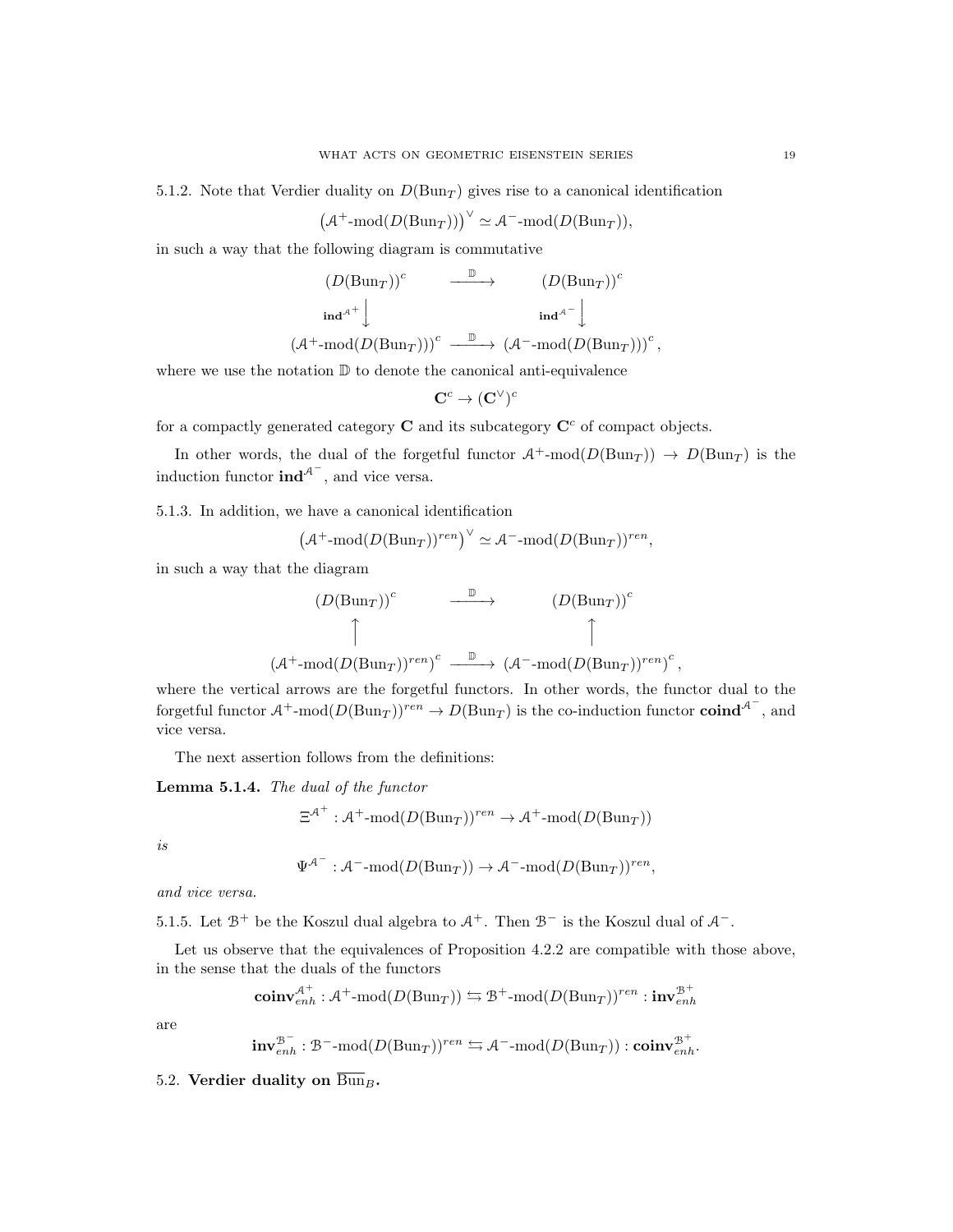5.2.1. Theorems 3.3.3 and 3.5.2 have the following Verdier dual cousins. Consider the  $\Lambda^{pos}$ -graded Lie-<sup>\*</sup> algebra  $\tilde{\mathfrak{n}}_X^+$ , and the corresponding co-commutative co-algebra  $\Upsilon(\tilde{\mathfrak{n}}_X^+)$  in  $D(\text{Ran}(X, \Lambda^{pos}))$  with respect to  $\star$ .

**Theorem 5.2.2.** The object  $j_*(IC_{Bun_B}) \in D(\overline{Bun}_B)$  is naturally a co-module with respect to  $\Upsilon(\check{\mathfrak{n}}_X^+)$ . Th corresponding map

$$
\iota^{\lambda*} \circ \jmath_{*}(\mathrm{IC}_{\operatorname{Bun}_B}) \to \Upsilon^{\lambda}(\check{\mathfrak{n}}_X^+) \boxtimes \mathrm{IC}_{\operatorname{Bun}_B}
$$

identifies the latter with  $H^0$  of the former.

5.2.3. Consider now the object

(5.2) 
$$
\operatorname{coBar}(\Upsilon(\mathfrak{n}_X^+), \jmath_*(\mathrm{IC}_{\operatorname{Bun}_B})) \in D(\overline{\operatorname{Bun}}_B).
$$

NB: The formation of the co-Bar complex involves a limit, so such is the case in forming the object (5.2). However, the corresponding inverse system is easily seen to stabilize when restricted to every open substack of  $\overline{\text{Bun}}_B$  of finite type.

**Theorem 5.2.4.** There exists a canonical isomorphism in  $D(\overline{Bun}_B)$ :

 $\mathrm{coBar}(\Upsilon(\check{\mathfrak{n}}_X^+), \jmath_*(\mathrm{IC}_{\mathrm{Bun}_B})) \simeq \mathrm{IC}_{\overline{\mathrm{Bun}}_B}$ .

**Corollary 5.2.5.** The object  $\text{IC}_{\overline{Bun}_B} \in D(\overline{Bun}_B)$  is naturally a  $U(\tilde{n}_X^+)$ -module, or, equivalently, a module for the Lie algebra  $\check{\mathfrak{n}}_X^+ \in D(\text{Ran}(X, \Lambda^{neg})).$ 

5.2.6. We observe the following phenomenon: the object  $\text{IC}_{\overline{\text{Bun}}_B}$  has a structure of module with respect to  $\tilde{\mathfrak{n}}_X^+$  and co-module with respect to  $(\tilde{\mathfrak{n}}_X^-)^{\vee}$ .

It is natural to ask:

**Question 5.2.7.** Can one formulate in what sense  $\text{IC}_{\overline{\text{Bun}}_B}$  carries an action of the entire  $\check{\mathfrak{g}}$ ?

This is closely related to our goal 3 stated in the introduction. In fact, we'll consider on object (an algebra in  $D(\text{Ran}(X, \Lambda^{pos}))),$  which is richer than  $\Omega(\tilde{\mathfrak{n}}_X^-)$ , which acts on  $\jmath_!(\text{IC}_{\text{Bun}_B}),$ and such as this action encodes the required structure.

## 5.3. Verdier dual picture for Eisenstein series.

5.3.1. In addition to  $D(\text{Bun}_G)$ , we can consider its dual category,  $D(\text{Bun}_G)^{\vee}$ . We will distinguish them notationally, by denoting the former by  $D(\text{Bun}_G)$  and the latter by  $D(\text{Bun}_G)_*$ .

The functor  $\mathrm{Eis}(j_*(IC_{\text{Bun}_B}), -)$  is naturally a functor

 $Eis_* : D(Bun_T) \to D(Bun_G)_*.$ 

As in Corollary 3.4.2, from Theorem 5.2.2, we obtain:

Corollary 5.3.2. The functor  $Eis_{*}$  canonically extends to a functor

$$
\mathrm{Eis}^{int}_*: \Omega(\check{\mathfrak{n}}^+_X)\text{-}\mathrm{mod}(D(\mathrm{Bun}_T))\to D(\mathrm{Bun}_G),
$$

so that  $\mathrm{Eis}_* \simeq \mathrm{Eis}^{int}_* \circ \mathrm{ind}^{\Omega(\tilde{n}_X^+)}$ .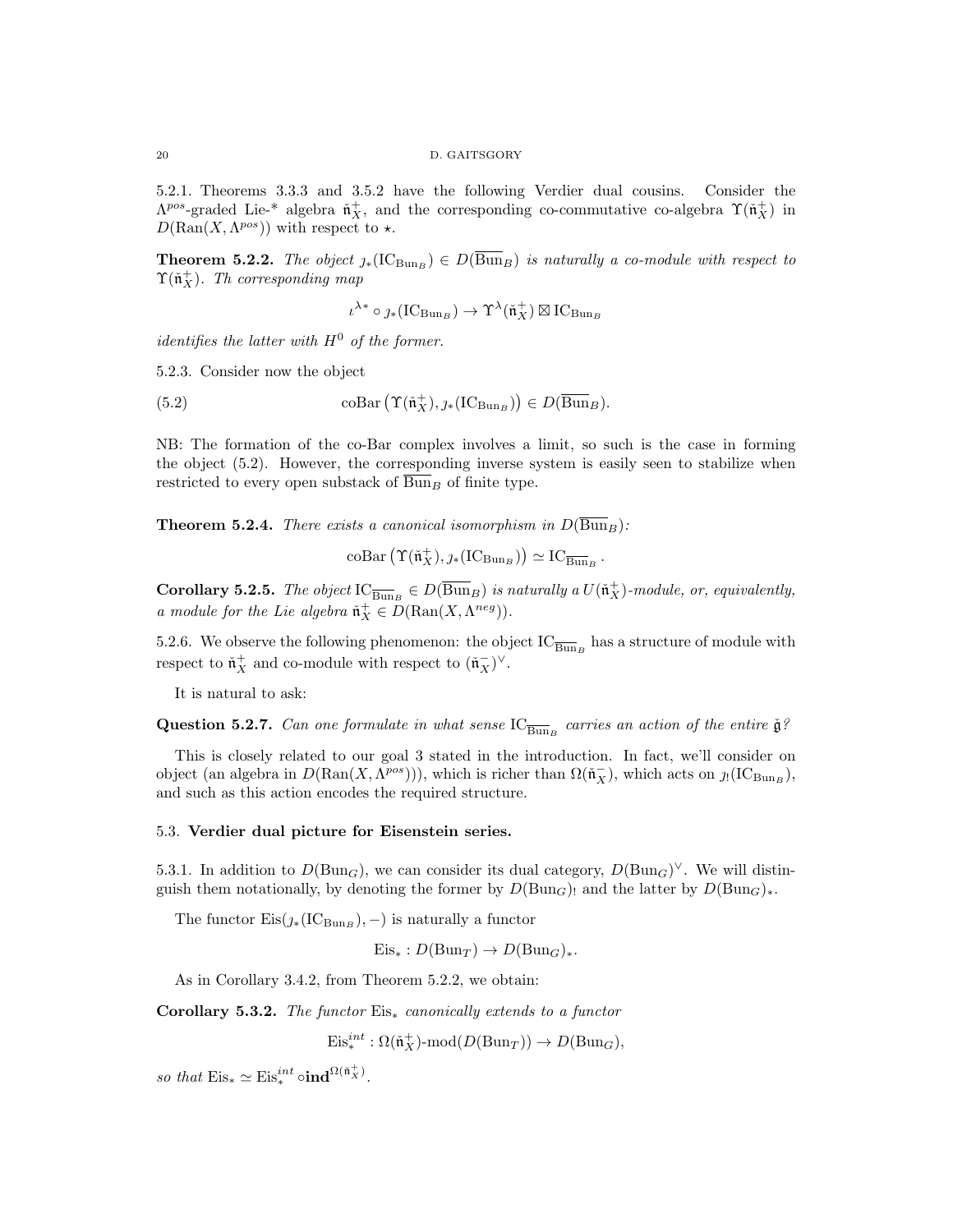5.3.3. The following has been established in [Eis]:

**Proposition 5.3.4.** The functor Eis<sub>!</sub>:  $D(\text{Bun}_T) \to D(\text{Bun}_G)$ <sub>!</sub> sends compact objects to compacts. For a compact  $\mathfrak{F} \in D(\text{Bun}_T)$  we have:

$$
\mathbb{D} \circ \mathrm{Eis}_{!}(\mathcal{F}) \simeq \mathrm{Eis}_{*}(\mathbb{D}(\mathcal{F})).
$$

## Corollary 5.3.5. The functors

 $\mathrm{Eis}_!^{int}: \Omega(\tilde{\mathfrak{n}}_X^-)\text{-mod}(D(\mathrm{Bun}_T)) \to D(\mathrm{Bun}_G)$ <sub>!</sub> and  $\mathrm{Eis}_*^{int}: \Omega(\tilde{\mathfrak{n}}_X^+) \text{-mod}(D(\mathrm{Bun}_T)) \to D(\mathrm{Bun}_G)_*$ both send compact objects to compacts, and for a compact  $\mathcal{F} \in \Omega(\tilde{\mathfrak{n}}_X^-)$ -mod $(D(\text{Bun}_T))$  we have:

$$
\mathbb{D} \circ \mathrm{Eis}_!^{int}(\mathcal{F}) \simeq \mathrm{Eis}_*^{int}(\mathbb{D}(\mathcal{F})).
$$

5.3.6. In addition to  $Eis^{int}_{*}$ , one would wish to use Theorem 5.2.4 to define a functor

$$
\mathrm{Eis}_{*!}^{\mathrm{int}}: U(\mathfrak{n}_X^+) \text{-}\mathrm{mod}(D(\mathrm{Bun}_T)) \to D(\mathrm{Bun}_G)_*,
$$

so that

$$
\mathrm{Eis}^{int}_{*!} \circ \mathbf{ind}^{\check{\mathfrak{n}}^+_X} \simeq \mathrm{Eis}_{*!},
$$

where  $Eis_{*!}$  is a functor

$$
D(\text{Bun}_T) \to D(\text{Bun}_G)_*,
$$

defined using the kernel  $IC_{\overline{Bun}_B}$ . According to Theorem 5.2.4, this functor should also make the following diagram commutative:

(5.3)  
\n
$$
\Omega(\tilde{\mathfrak{n}}_X^+) \text{-mod}(D(\text{Bun}_T)) \xrightarrow{\text{Eis}_{*}^{int}} D(\text{Bun}_G)_*
$$
\n
$$
\Psi^{\Omega(\tilde{\mathfrak{n}}_X^+)} \downarrow \qquad \text{Eis}_{*!}^{int} \uparrow
$$
\n
$$
\Omega(\tilde{\mathfrak{n}}_X^+) \text{-mod}(D(\text{Bun}_T))^{ren} \xrightarrow{\sim} U(\tilde{\mathfrak{n}}_X^+) \text{-mod}(D(\text{Bun}_T)).
$$

Unfortunately, we do not know how to define  $Eis_{*}$ ! (making sure that it commutes with direct sums). So, we do not know how to define  $Eis_{*}^{int}$  either. However, we can define the functor  $Eis_{*!}^{int}$  (and, hence,  $Eis_{*!}$ ) on the subcategories

$$
U(\tilde{\mathfrak{n}}_X^+)-\text{mod}(D_{reg}(\text{Bun}_T)) \subset U(\tilde{\mathfrak{n}}_X^+)-\text{mod}(D(\text{Bun}_T))
$$
 and  $D_{reg}(\text{Bun}_T) \subset D(\text{Bun}_T)$ ,

respectively.

Namely, we have the following assertion:

**Lemma 5.3.7.** The functor  $\text{Eis}_{*}^{int}: \Omega(\mathfrak{n}_X^+) \text{-mod}(D(\text{Bun}_T)) \to D(\text{Bun}_G)_{*}$ , when restricted to  $U(\mathfrak{n}_X^+)$ -mod $(D_{reg}(\text{Bun}_T))$  factors through the localization

$$
U(\mathfrak{n}_X^+) \text{-}\mathsf{mod}(D_{reg}(\mathrm{Bun}_T)) \to U(\mathfrak{n}_X^+) \text{-}\mathsf{mod}(D_{reg}(\mathrm{Bun}_T))^{ren}.
$$

## 5.4. Functional equation.

5.4.1. Recall that we have the functor

 $F: D(\text{Bun}_G)_* \to D(\text{Bun}_G)_!$ 

with the following property:

(5.4) 
$$
F \circ \mathrm{Eis}_* \simeq \mathrm{Eis}_! \circ w_0,
$$

where  $w_0 : D(\text{Bun}_T) \to D(\text{Bun}_T)$  denotes the functor corresponding to the action of  $w_0$  on T.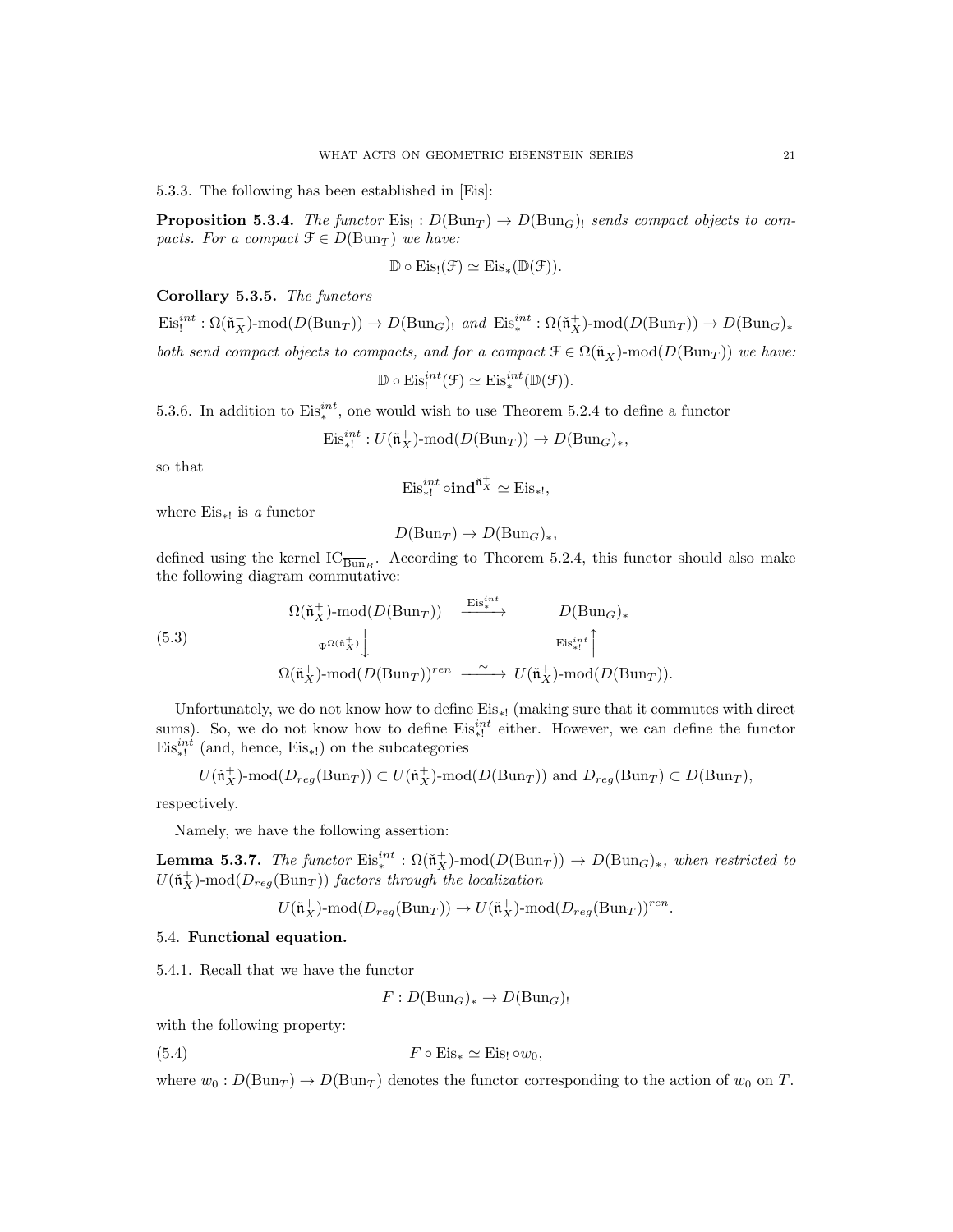5.4.2. Note that the action of  $w_0$  on  $D(\text{Bun}_T)$  extends to an equivalence

$$
w_0: \Omega(\tilde{{\mathfrak n}}_X^+) \text{-mod}(D({\operatorname{Bun}}_T)) \to \Omega(\tilde{{\mathfrak n}}_X^-) \text{-mod}(D({\operatorname{Bun}}_T)).
$$

Thus, from (5.4), we obtain the following form of the functional equation:

Corollary 5.4.3. There exists a canonical isomorphism

$$
F \circ \mathrm{Eis}_{*}^{int} \simeq \mathrm{Eis}_{!}^{int} \circ w_{0}.
$$

5.4.4. We shall now establish another form of the functional equation, this time for the functor Eis!∗. Namely, we claim:

**Proposition 5.4.5.** For  $\mathcal{F} \in D_{reg}(\text{Bun}_T)$ , we have a canonical isomorphism

 $F \circ \mathrm{Eis}_{*!}(\mathcal{F}') \simeq \mathrm{Eis}_{!*}(w_0(\mathcal{F})),$ 

where  $\mathfrak{F}'$  is the shift of  $\mathfrak{F}$  equal to  $(-2\rho(\omega_X)) \star \mathfrak{F}[(2g-2)\dim(\mathfrak{n}^-)].$ 

Proof. By Corollary 5.4.3, the RHS is isomorphic to

$$
F \circ \mathrm{Eis}^{int}_* \left( \mathbf{triv}^{\Omega(\tilde{\mathfrak{n}}_X^+)}(\mathcal{F}) \right)
$$

.

Hence, the assertion follows from Proposition 4.4.4.

## 6. Eisenstein series, take II

## 6.1. New algebras.

6.1.1. We'll change the framework of Sect. 2 slightly. Instead of  $D(\text{Ran}(X, \Lambda^{pos}))$ , we'll consider the category  $D(\text{Ran}(X, \Lambda^{pos}) \times \text{Bun}_T)$ . The only difference is that the operation

$$
\mathcal{F}^{\lambda} \in D(X^{\lambda}), \ \mathcal{F}^{\mu} \in D(X^{\mu}) \mapsto \mathcal{F}^{\lambda} \boxtimes \mathcal{F}^{\mu} \in D(X^{\lambda} \times X^{\mu})
$$

gets replaced by a twisted one, namely,

 $\mathcal{F}^{\lambda} \in D(X^{\lambda} \times \text{Bun}_T), \ \mathcal{F}^{\mu} \in D(X^{\mu} \times \text{Bun}_T) \mapsto$ 

$$
\mathcal{F}^{\lambda} \widetilde{\boxtimes} \mathcal{F}^{\mu} := (\mathrm{id}_{X^{\lambda}} \times \mathrm{mult}_{\mu})^{!} (\mathcal{F}^{\lambda}) \overset{!}{\otimes} (\pi^{\lambda} \times \mathrm{id}_{\mathrm{Bun}_{T}})^{!} (\mathcal{F}^{\mu}) \in D(X^{\lambda} \times X^{\mu} \times \mathrm{Bun}_{T}).
$$

This makes  $D(\text{Ran}(X, \Lambda^{pos}) \times \text{Bun}_T)$  into a monoidal category by means of

$$
\mathcal{F}^{\lambda}, \mathcal{F}^{\mu} \mapsto \mathcal{F}^{\lambda} \star \mathcal{F}^{\mu} := (\mathrm{add}_{\lambda,\mu} \times \mathrm{id}_{\mathrm{Bun}_{T}})_{*} (\mathcal{F}^{\lambda} \widetilde{\boxtimes} \mathcal{F}^{\mu}).
$$

As such it acts on  $D(\text{Bun}_T)$  via

$$
\mathcal{F}^{\lambda}, \mathcal{S} \mapsto \mathcal{F}^{\lambda} \star \mathcal{S} := \mathrm{mult}_{\lambda} \ast (\mathcal{F}^{\lambda} \widetilde{\boxtimes} \mathcal{S}),
$$

where

$$
\mathcal{F}^{\lambda} \widetilde{\boxtimes} \mathcal{S} := \mathcal{F}^{\lambda} \overset{!}{\otimes} (\pi^{\lambda} \times \mathrm{id}_{\mathrm{Bun}_T})^!(\mathcal{S}),
$$

and similarly for  $D(\overline{Bun}_B)$ .

The discussion of Koszul dualities (in the associative/co-associative setting) goes through without change.

We can also talk about factorization algebras in  $D(\text{Ran}(X, \Lambda^{pos}) \times \text{Bun}_T)$ . By this we mean an object  $A := \{A^{\lambda} \in D(X^{\lambda} \times \text{Bun}_T)\}\$ endowed with an isomorphism

(6.1) 
$$
\mathcal{A}^{\lambda} \widetilde{\boxtimes} \mathcal{A}^{\mu}|_{(X^{\lambda} \times X^{\mu})_{disj} \times \text{Bun}_T} \simeq \text{add}^!_{\lambda,\mu}(\mathcal{A}^{\lambda+\mu})|_{(X^{\lambda} \times X^{\mu})_{disj} \times \text{Bun}_T},
$$

satisfying a natural associativity condition.

 $\Box$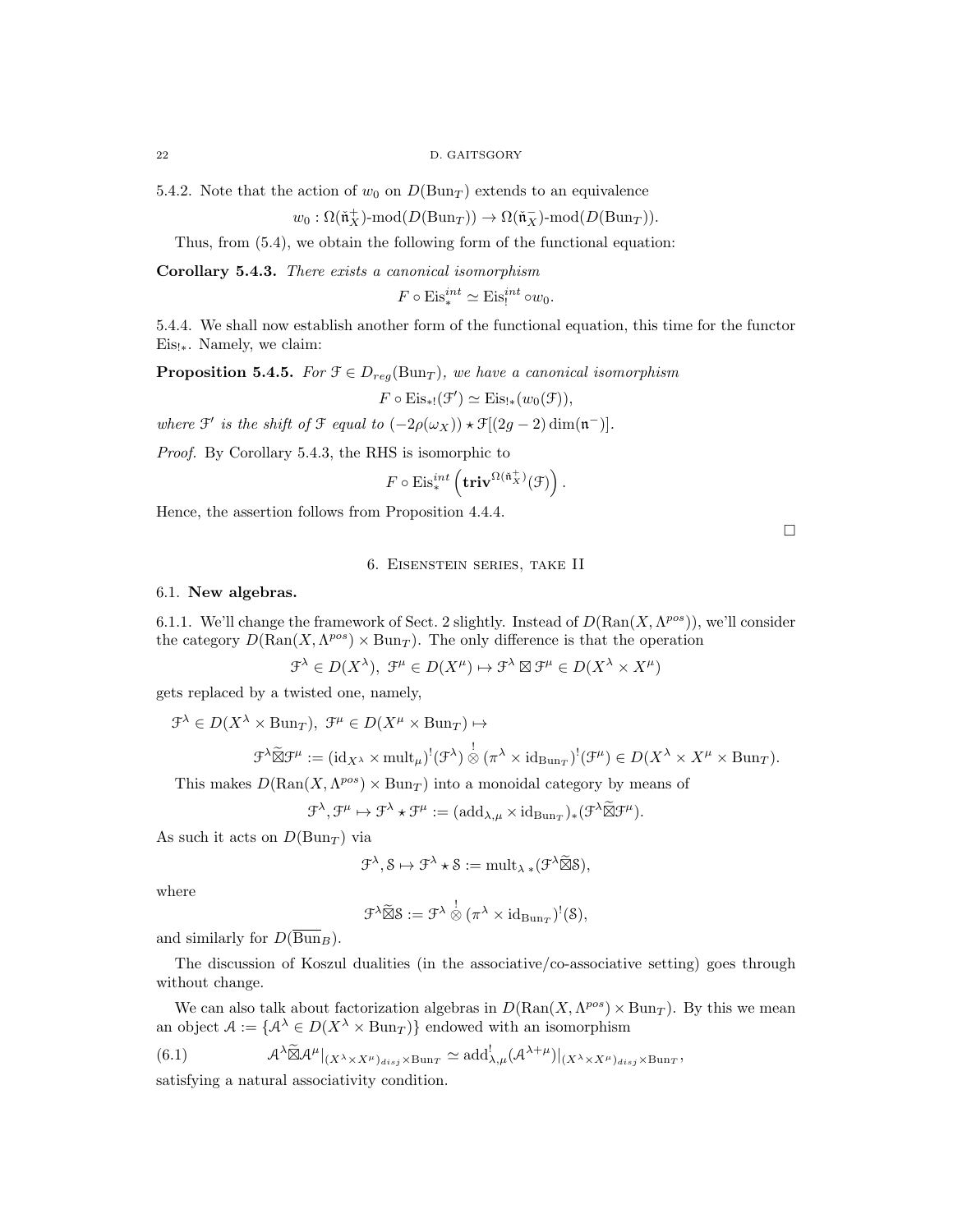We'll say that a factorization algebra structure on A is compatible with an associative algebra (resp., co-associative co-algebra) structure if the morphisms

$$
\mathcal{A}^{\lambda} \widetilde{\boxtimes} \mathcal{A}^{\mu} \to \mathrm{add}_{\lambda,\mu}^{!}(\mathcal{A}^{\lambda+\mu}) \text{ and } \mathrm{add}_{\lambda,\mu}^{*}(\mathcal{A}^{\lambda+\mu}) \to \mathcal{A}^{\lambda} \widetilde{\boxtimes} \mathcal{A}^{\mu}
$$

corresponding to the algebra (resp., co-algebra) structure restrict to the map (6.1) on the open part  $(X^{\lambda} \times X^{\mu})_{disj} \times \text{Bun}_T$ .

6.1.2. We introduce an associative algebra  $\tilde{\Omega}(\tilde{\mathfrak{n}}_X^-)$  in  $D(\text{Ran}(X, \Lambda^{pos}) \times \text{Bun}_T)$  with a compatible factorization structure as follows:

Proposition-Construction 6.1.3. There exists a canonically defined factorization algebra  $\tilde{\Omega}(\tilde{\mathfrak{n}}_X^-)$  equipped with a structure of associative algebra in  $D(\text{Ran}(X, \Lambda^{pos}) \times \text{Bun}_T)$  such that

$$
\iota^{\lambda!}(j_!(IC_{\operatorname{Bun}_B})) \simeq \tilde{\Omega}(\check{\mathfrak{n}}_X^{-})^{\lambda} \widetilde{\boxtimes} IC_{\operatorname{Bun}_B} := (\operatorname{id}_{X^{\lambda}} \times \mathfrak{q})^!(\tilde{\Omega}(\check{\mathfrak{n}}_X^{-})^{\lambda}) \overset{!}{\otimes} (\pi^{\lambda} \times \operatorname{id}_{\operatorname{Bun}_B})^!(IC_{\operatorname{Bun}_B}),
$$

and the resulting map

$$
\tilde{\Omega}(\tilde{\mathfrak{n}}_X^-)\star \jmath_! (IC_{{\operatorname{Bun}}_B})\to \jmath_! (IC_{{\operatorname{Bun}}_B})
$$

is an algebra action.

6.1.4. Let  $\tilde{\Omega}(\tilde{\mathfrak{n}}_X^-)$ -mod $(D(\text{Bun}_T))$  denote the category of  $\tilde{\Omega}(\tilde{\mathfrak{n}}_X^-)$ -modules in  $D(\text{Bun}_T)$ .

We obtain that the functor Eis! can be canonically extended to a functor

 $\mathrm{Eis}^{ult}_! : \tilde{\Omega}(\tilde{\mathfrak{n}}_X^-)\text{-mod}(D(\mathrm{Bun}_T)) \to D(\mathrm{Bun}_G)$ <sub>!</sub>,

such that

$$
\mathrm{Eis}_{!}^{ult} \circ \mathbf{ind}^{\tilde{\Omega}(\tilde{\mathfrak{n}}_X^-)} \simeq \mathrm{Eis}_{!}.
$$

6.1.5. Let  $\tilde{\Upsilon}(\tilde{\mathfrak{n}}_X^-)$  denote the Verdier dual of  $\tilde{\Omega}(\tilde{\mathfrak{n}}_X^-)$ ; this is a factorization algebra in  $D(\text{Ran}(X, \Lambda^{neg}))$  with a compatible structure of co-associative co-algebra. Let  $\tilde{\Upsilon}(\tilde{\mathfrak{n}}_X^+)$  (resp.,  $\tilde{\Omega}(\mathfrak{n}_X^+)$  be the corresponding objects obtained via (5.1).

Applying Verdier duality to Proposition 6.1.3, we obtain:

**Corollary 6.1.6.** The object  $\jmath_*(\text{IC}_{\text{Bun}_B}) \in D(\overline{\text{Bun}}_B)$  is naturally a  $\tilde{\Upsilon}(\tilde{\mathfrak{n}}_X^+)$ -comodule.

6.1.7. Consider the corresponding category

$$
\tilde{\Upsilon}(\tilde{\mathfrak{n}}_X^+) \text{-comod}(D(\mathrm{Bun}_T)) \simeq \tilde{\Omega}(\tilde{\mathfrak{n}}_X^+) \text{-mod}(D(\mathrm{Bun}_T)).
$$

As in Sect. 5.1, we have a canonical equivalence

$$
\Big(\tilde{\Omega}(\check{\mathfrak{n}}_X^-)\text{-mod}(D(\mathrm{Bun}_T))\Big)^{\vee}\simeq \tilde{\Omega}(\check{\mathfrak{n}}_X^+)\text{-mod}(D(\mathrm{Bun}_T)).
$$

As in Sect. 5.3, we can canonically extend the functor  $Eis_* : D(Bun_T) \to D(Bun_G)_*$  to a functor

$$
\mathrm{Eis}^{ult}_* : \tilde{\Omega}(\tilde{\mathfrak{n}}_X^+) \text{-}\mathrm{mod}(D(\mathrm{Bun}_T)) \to D(\mathrm{Bun}_G)_*,
$$

such that

$$
\mathrm{Eis}_{*}^{ult} \circ \mathbf{ind}^{\tilde{\Omega}(\tilde{\mathfrak{n}}_{X}^{-})} \simeq \mathrm{Eis}_{*}.
$$

The functors  $Eis_i^{ult}$  and  $Eis_*^{ult}$  are Verdier conjugate of each other in the same sense as in Corollary 5.3.5.

Finally, the action of  $w_0 \in W$  defines an equivalence

$$
\tilde{\Omega}(\tilde{\mathfrak{n}}_X^+) \text{-mod}(D(\mathrm{Bun}_T)) \to \tilde{\Omega}(\tilde{\mathfrak{n}}_X^-) \text{-mod}(D(\mathrm{Bun}_T)),
$$

and as Corollary 5.4.3 we have the functional equation:

(6.2)  $F \circ \text{Eis}_*^{ult} \simeq \text{Eis}_!^{ult} \circ w_0.$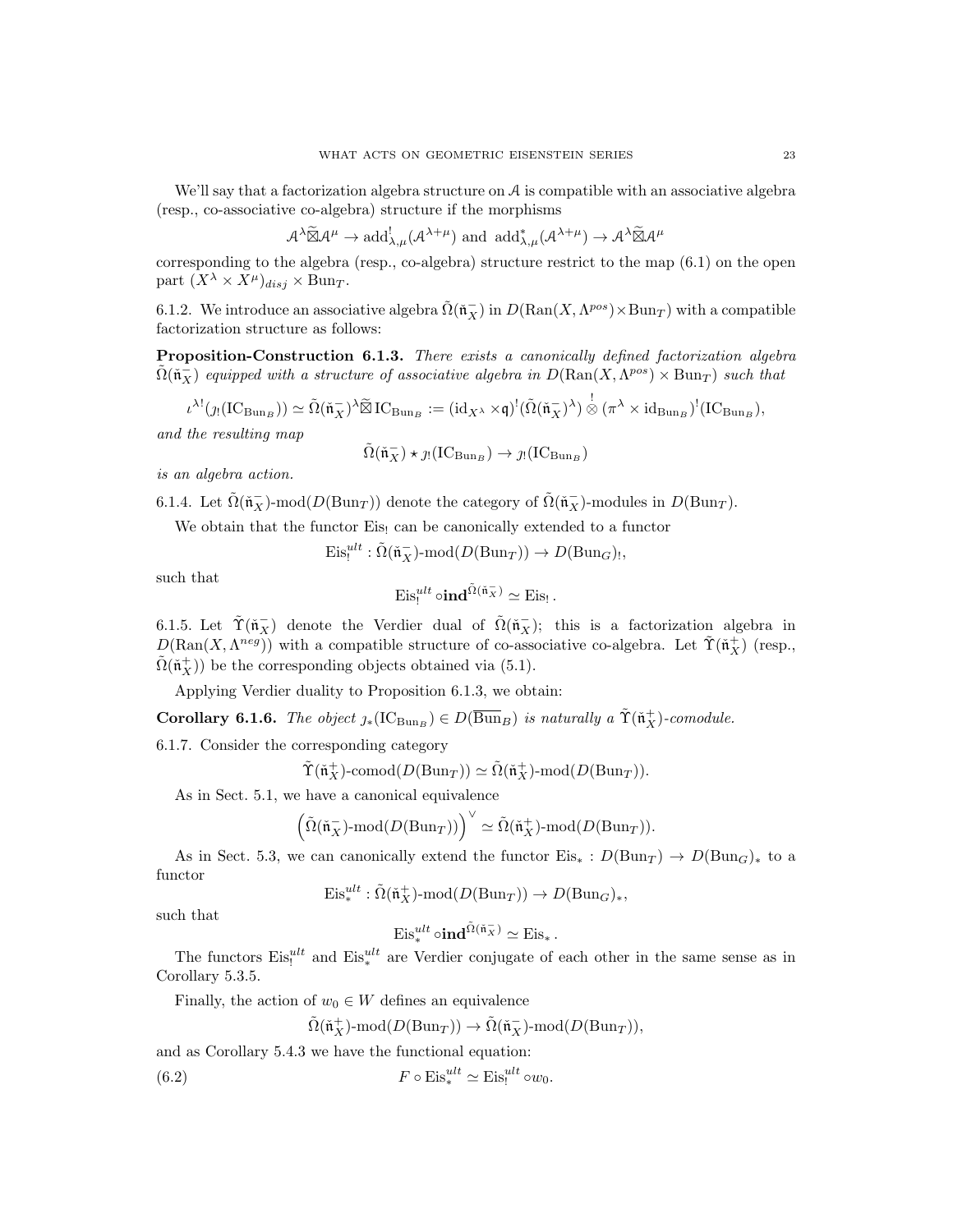# 6.2. Koszul duality for  $\tilde{\Omega}$ .

6.2.1. A crucial observation concerning the quadruple of (co)-algebras

 $\tilde{\Omega}(\mathfrak{\check{n}}_X^+), \ \tilde{\Omega}(\mathfrak{\check{n}}_X^-), \ \tilde{\Upsilon}(\mathfrak{\check{n}}_X^+), \ \tilde{\Upsilon}(\mathfrak{\check{n}}_X^-)$ 

is that it possesses an extra symmetry with respect to Koszul duality:

Proposition 6.2.2. We have a canonical isomorphism of co-associative co-algebras:

(6.3)  $\text{Bar}(\tilde{\Omega}(\tilde{\mathfrak{n}}_X^-)) \simeq \tilde{\Upsilon}(\tilde{\mathfrak{n}}_X^+),$ 

and of resulting co-modules in  $D(\overline{Bun}_B)$ 

(6.4) 
$$
Bar\left(\tilde{\Omega}(\tilde{\mathfrak{n}}_X^-)), \jmath! (IC_{Bun_B})\right) \simeq \jmath_* (IC_{Bun_B}).
$$

Proof. Consider the object

$$
\mathrm{Bar}\left(\tilde{\Omega}(\check{\mathfrak{n}}_X^-)), \jmath_! (\mathrm{IC}_{\mathrm{Bun}_B})\right) \in D(\overline{\mathrm{Bun}}_B).
$$

We claim that it is isomorphic to  $\jmath_*(IC_{\text{Bun}_B})$ . Indeed, it suffices to show that when we apply  $\iota^{\lambda!}$  to it for  $\lambda \neq 0$ , we obtain 0. However,

$$
\iota^{\lambda!}\left(\mathrm{Bar}\left(\tilde{\Omega}(\check{\mathfrak{n}}_X^-)),\jmath_!(\mathrm{IC}_{\mathrm{Bun}_B})\right)\right) \simeq \mathrm{Bar}\left(\tilde{\Omega}(\check{\mathfrak{n}}_X^-)),\tilde{\Omega}(\check{\mathfrak{n}}_X^-)^\lambda\right) \boxtimes \mathrm{IC}_{\mathrm{Bun}_B} = 0.
$$

Now, applying  $\iota^{\lambda^*}$  to both sides of (6.4), we obtain:

$$
Bar(\tilde{\Omega}(\tilde{\mathfrak{n}}_X))^{\lambda})\tilde{\boxtimes} IC_{Bun_B} \simeq \iota^{\lambda *}\left(\jmath_*(IC_{Bun_B})\right),
$$

Applying Verdier duality to Proposition 6.1.3, we obtain that

$$
\iota^{\lambda*}\left(\jmath_*\big(\mathop{\rm IC}\nolimits_{{\mathop{\rm Bun}}\nolimits_B}\big)\right)\simeq\tilde\Upsilon(\check{\mathfrak{n}}_X^+)\boxtimes\mathop{\rm IC}\nolimits_{{\mathop{\rm Bun}}\nolimits_B},
$$

whence the identification  $(6.3)$ .

6.2.3. Let

$$
\Xi^{\tilde{\Omega}(\tilde{\mathfrak{n}}_X^-)}:\tilde{\Omega}(\tilde{\mathfrak{n}}_X^-)\operatorname{-mod}(D(\mathrm{Bun}_{T}))^{ren}\leftrightarrows \tilde{\Omega}(\tilde{\mathfrak{n}}_X^-)\operatorname{-mod}(D(\mathrm{Bun}_{T})):\Psi^{\tilde{\Omega}(\tilde{\mathfrak{n}}_X^-)}
$$

and

$$
\Xi^{\tilde{\Omega}(\tilde{\mathfrak{n}}_X^+)} : \tilde{\Omega}(\tilde{\mathfrak{n}}_X^+) \text{-mod}(D(\text{Bun}_T))^{ren} \leftrightarrows \tilde{\Omega}(\tilde{\mathfrak{n}}_X^+) \text{-mod}(D(\text{Bun}_T)) : \Psi^{\tilde{\Omega}(\tilde{\mathfrak{n}}_X^+)}
$$

be the corresponding categories and functors as in Sect. 4.1.

We have the corresponding commutative diagram of functors with the rows being mutually inverse equivalences:

$$
\tilde{\Omega}(\tilde{\mathfrak{n}}_X^-)\text{-mod}(D(\text{Bun}_T)) \xrightarrow{\text{coinv}_{enh}^{\tilde{\Omega}(\tilde{\mathfrak{n}}_X^-)}} \tilde{\Omega}(\tilde{\mathfrak{n}}_X^+) \text{-mod}(D(\text{Bun}_T))^{ren}
$$
\n
$$
\psi^{\tilde{\Omega}(\tilde{\mathfrak{n}}_X^-)} \downarrow \qquad \qquad \Xi^{\tilde{\Omega}(\tilde{\mathfrak{n}}_X^+)} \downarrow
$$
\n
$$
\tilde{\Omega}(\tilde{\mathfrak{n}}_X^-)\text{-mod}(D(\text{Bun}_T))^{ren} \xrightarrow{\text{inv}_{enh}^{\tilde{\Omega}(\tilde{\mathfrak{n}}_X^-)}} \tilde{\Omega}(\tilde{\mathfrak{n}}_X^+) \text{-mod}(D(\text{Bun}_T))
$$
\n
$$
\tilde{\Omega}(\tilde{\mathfrak{n}}_X^-)\text{-mod}(D(\text{Bun}_T)) \xleftarrow{\text{inv}_{enh}^{\tilde{\Omega}(\tilde{\mathfrak{n}}_X^+)}} \tilde{\Omega}(\tilde{\mathfrak{n}}_X^+) \text{-mod}(D(\text{Bun}_T))^{ren}
$$
\n
$$
\Xi^{\tilde{\Omega}(\tilde{\mathfrak{n}}_X^+)} \uparrow \qquad \qquad \psi^{\tilde{\Omega}(\tilde{\mathfrak{n}}_X^+)} \uparrow
$$

 $\tilde{\Omega}(\mathfrak{\check{n}}_X^-)\text{-mod}(D(\mathrm{Bun}_T))^{ren} \xleftarrow{\textbf{coinv}_{enh}^{\tilde{\Omega}(\mathfrak{\check{n}}_X^+)} \tilde{\Omega}(\mathfrak{\check{n}}_X^+)\text{-mod}(D(\mathrm{Bun}_T)).$ 

and

 $\Box$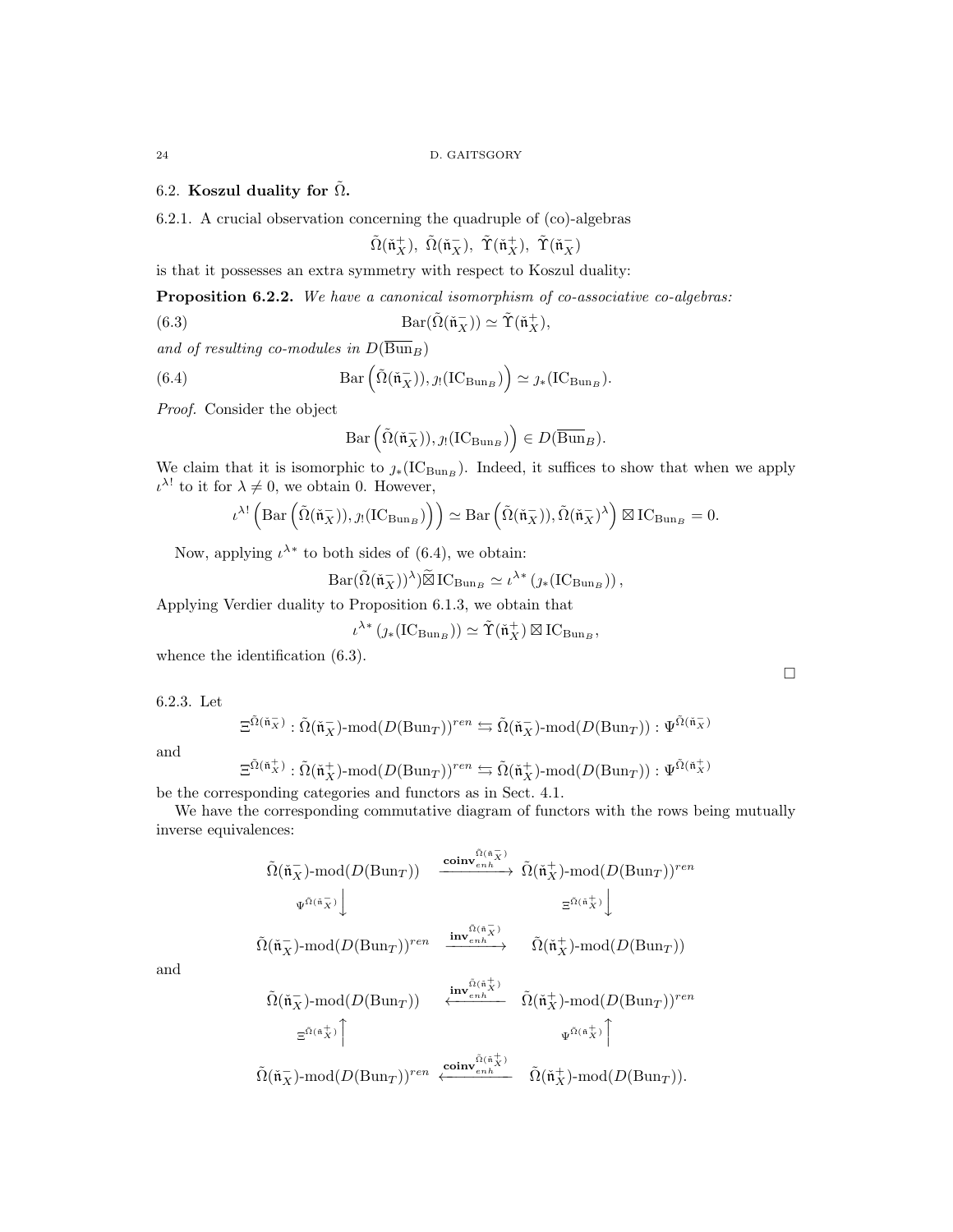6.2.4. Recall now that in addition to the functor  $F$ , there exists the tautological functor

$$
\mathfrak{T}: D(\mathrm{Bun}_G)_* \to D(\mathrm{Bun}_G)_!.
$$

We have:

Proposition 6.2.5. The following diagram of functors is commutative:

$$
\tilde{\Omega}(\tilde{\mathfrak{n}}_X^+) \text{-mod}(D(\text{Bun}_T)) \xrightarrow{\Xi^{\tilde{\Omega}(\tilde{\mathfrak{n}}_X^-)} \circ \mathbf{coinv}_{enh}^{\tilde{\Omega}(\tilde{\mathfrak{n}}_X^+)} } \tilde{\Omega}(\tilde{\mathfrak{n}}_X^-) \text{-mod}(D(\text{Bun}_T))
$$
\n
$$
\xrightarrow{\text{Eis}_*^{ult}} \downarrow
$$
\n
$$
D(\text{Bun}_G)_*
$$
\n
$$
\xrightarrow{\mathcal{T}} D(\text{Bun}_G)_!.
$$

Proof. The statement of the proposition is equivalent to the following one:

$$
\jmath_*\big(\mathrm{IC}_{\mathrm{Bun}_B}\big) \simeq \mathrm{Bar}\left(\tilde{\Omega}(\check{\mathfrak{n}}_X^-), \jmath_! \big(\mathrm{IC}_{\mathrm{Bun}_B}\big)\right)
$$

in a way compatible with the co-action of  $\tilde{\Upsilon}(\tilde{n}_X^+)$ . However, this follows from Proposition 6.2.2.  $\Box$ 

6.3. Summary of the functional equation. We can now summarize what we have obtained so far regarding the functional equation (our goal 4):

For non-compactified Eisenstein series we have the isomorphisms:

$$
F \circ Eis_* \simeq Eis_! \circ w_0
$$
,  $F \circ Eis_*^{int} \simeq Eis_!^{int} \circ w_0$ , and  $Eis_*^{ult} \simeq Eis_!^{uld} \circ w_0$ ,

 $\mathbb{D}_{\text{Bun}_G} \circ \text{Eis}_* \simeq \text{Eis}_! \circ \mathbb{D}_{\text{Bun}_T}, \ \mathbb{D}_{\text{Bun}_G} \circ \text{Eis}_*^{int} \simeq \text{Eis}_!^{int} \circ \mathbb{D}_{\text{Bun}_T}, \ \text{and} \ \mathbb{D}_{\text{Bun}_G} \circ \text{Eis}_*^{ult} \simeq \text{Eis}_!^{ult} \circ \mathbb{D}_{\text{Bun}_T},$ and

$$
\mathcal{T}\circ \mathrm{Eis}^{ult}_* \simeq \mathrm{Eis}^{ult}_! \circ \left( \Xi^{\tilde{\Omega}(\tilde{\mathfrak{n}}_X^-)} \circ \mathbf{coinv}_{enh}^{\tilde{\Omega}(\tilde{\mathfrak{n}}_X^+)} \right).
$$

For compactified Eisenstein series for  $\mathcal{F} \in D_{reg}(\text{Bun}_T)$  we have:

$$
F \circ Eis_{*!}(\mathcal{F}) \simeq Eis_{!*} \circ w_0 \circ shift(\mathcal{F}),
$$

where shift is the shift functor on Bun<sub>T</sub> by  $-2\rho(\omega_X)$ .

Combined from the "real" functional equation of [BG1]:

$$
Eis_{!*}(\mathcal{F}) \simeq Eis_{!*} \circ w_0 \circ shift(\mathcal{F})
$$

for  $\mathcal{F} \in D_{reg}(\text{Bun}_T)$ , we obtain yet one more isomorphism:

$$
F \circ \mathrm{Eis}_{\ast!}(\mathcal{F}) \simeq \mathrm{Eis}_{! \ast}(\mathcal{F}).
$$

7. The functor of constant term

7.1. Two versions of the constant term functor.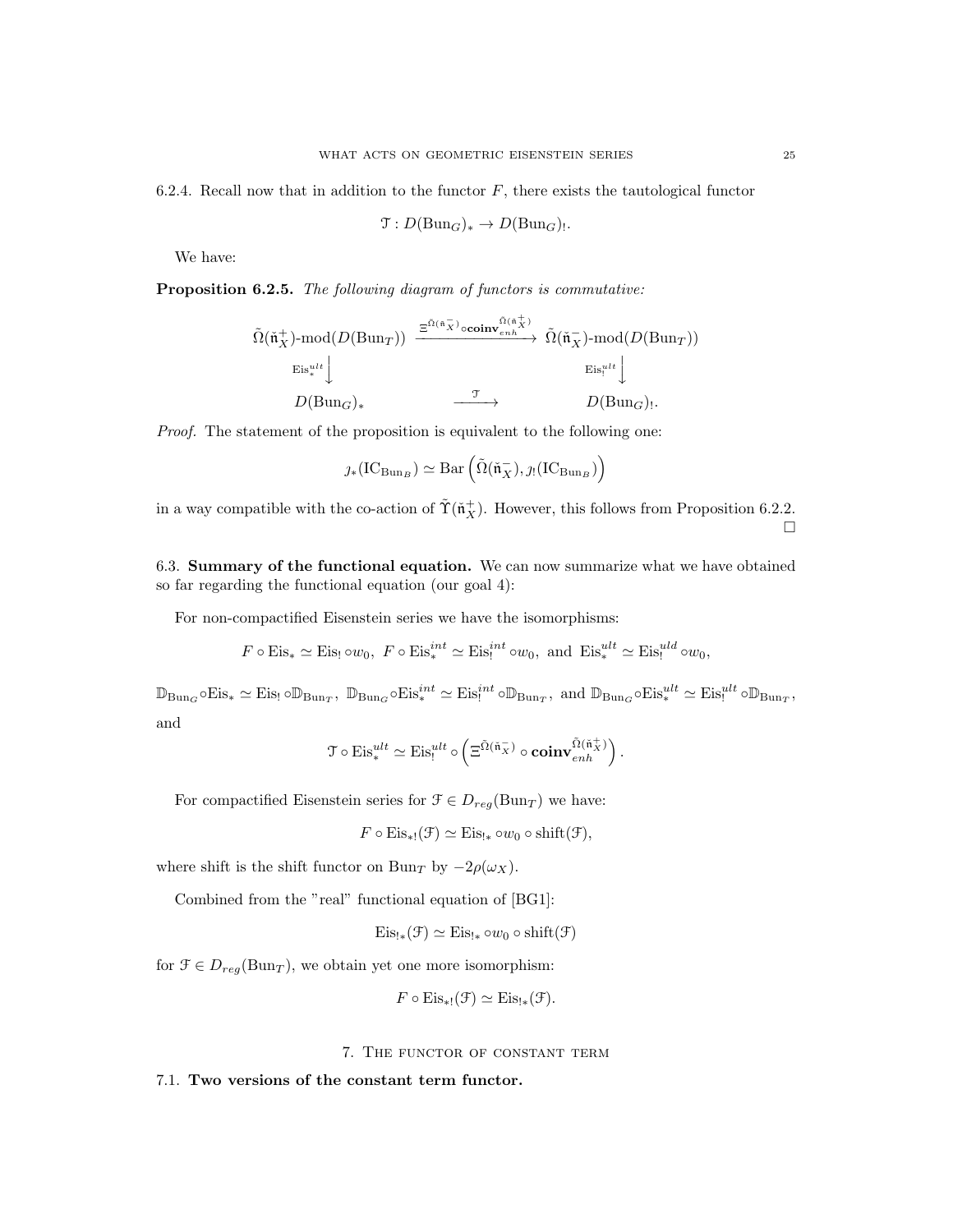7.1.1. Recall that the functor

$$
Eis_! : D(Bun_T) \to D(Bun_G),
$$

has a right adjoint, known as the constant term functor  $CT_* : D(Bun_G) \to D(Bun_T)$ , given by

$$
\mathfrak{F}' \in D(\mathrm{Bun}_G) \mapsto \mathfrak{q}_* \circ \mathfrak{p}^!(\mathfrak{F}'),
$$

up to a cohomological shift by  $2 \dim(Bun_T) - \dim(Bun_B)$ , the latter being different for each connected component  $\text{Bun}_B^{\lambda}$ .

Therefore, we have a monad  $\Gamma := CT_* \circ Eis_!$  acting on  $D(Bun<sub>T</sub>)$  such that there exists a canonical isomorphism

$$
\mathrm{Hom}_{D(\mathrm{Bun}_G)}(\mathrm{Eis}_{!}(\mathcal{F}_{1}), \mathrm{Eis}_{!}(\mathcal{F}_{2})) \simeq \mathrm{Hom}_{D(\mathrm{Bun}_T)}(\mathcal{F}_{1}, \Gamma(\mathcal{F}_{2})) .
$$

7.1.2. Recall, however, that according to [Eis], the functor

 $CT_! : D(Bun_G)_! \rightarrow D(Bun_T)$ 

given by  $\mathfrak{q}_! \circ \mathfrak{p}^*$  is also well-defined, and there is a canonical isomorphism:

$$
(7.1) \t\t w_0 \circ \mathrm{CT}_! \simeq \mathrm{CT}_*.
$$

The latter observation allows to calculate the composition  $\Gamma$  explicitly.

7.1.3. Consider the Cartesian product

$$
\text{Bun}_{B} \underset{\text{Bun}_G}{\times} \text{Bun}_{B^-}.
$$

Let 'p<sup>-</sup> and 'p denote its projections to Bun<sub>B</sub> and Bun<sub>B</sub>-, respectively:



Let's denote the composed arrows

$$
\mathfrak{r}:=\mathfrak{q}\circ'\mathfrak{p}^-\text{ and }\mathfrak{r}^-:=\mathfrak{q}^-\circ'\mathfrak{p}.
$$

By base change and taking into account the fact that q is smooth, we obtain:

$$
\Gamma \simeq w_0 \circ \mathrm{CT}_! \circ \mathrm{Eis}_! \simeq (\mathfrak{q}^- \circ' \mathfrak{p})_! \circ ('\mathfrak{p}^- \circ \mathfrak{q})^*,
$$

up to the cohomological shift by  $\dim(Bun_B) - \dim(Bun_{B-})$ , which again depends on the connected component of  $\operatorname{Bun}_B$  and  $\operatorname{Bun}_{B^-}.$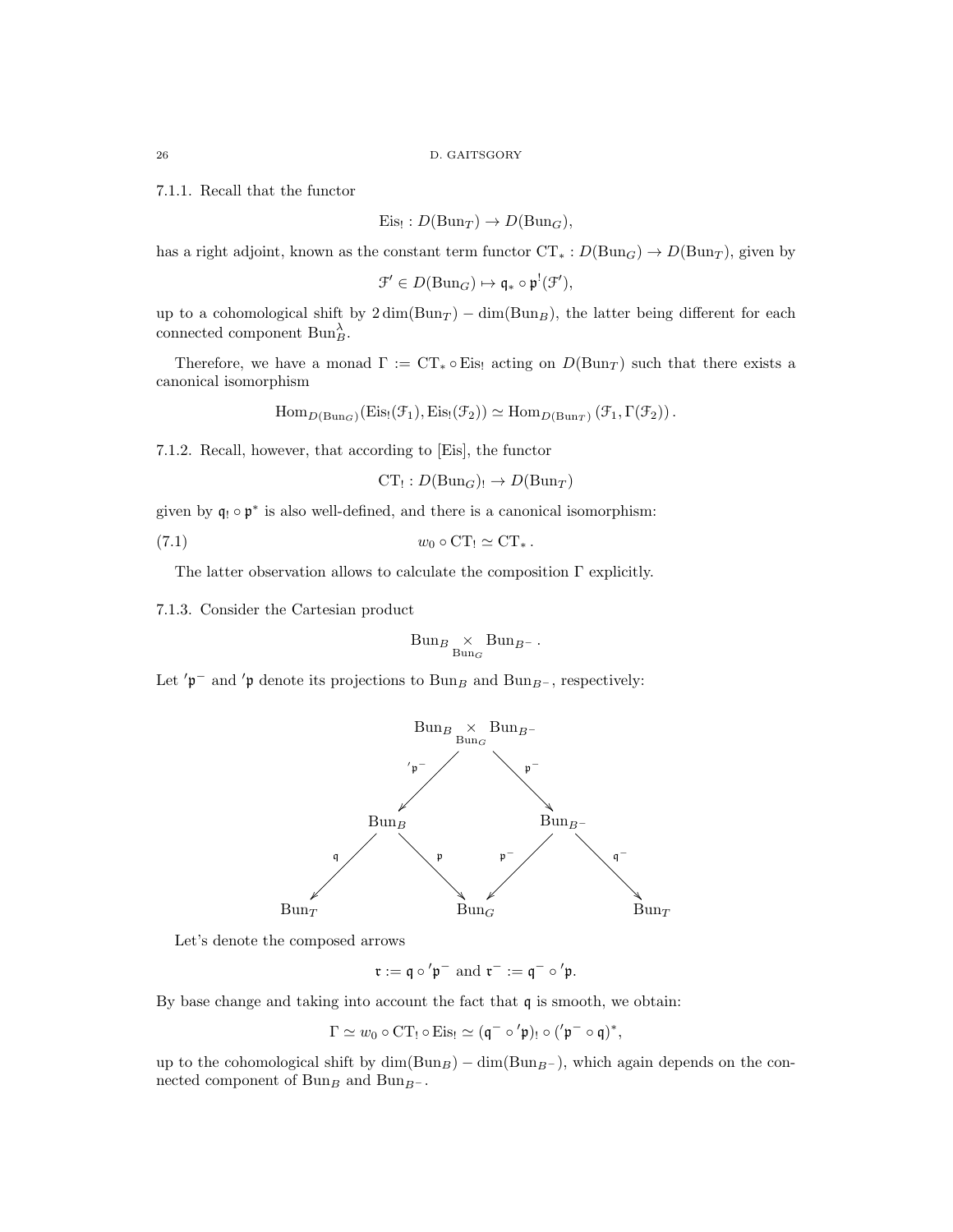7.1.4. Bruhat decomposition defines a decomposition of this stack into locally closed substacks according to the relative position of the two reductions at the generic point of the curve. For  $w \in W$  let

$$
\left(\text{Bun}_{B_{\text{un}_G}} \times \text{Bun}_{B^-}\right)_w
$$

denote the corresponding locally closed substack; our conventions are such that  $w = 1$  is the open stratum, which we also denote by  $\mathcal{Z}$ , the Zastava space. Note also that for  $w = w_0$ , we have

$$
\left(\text{Bun}_{B_{\text{Bun}_G}} \times \text{Bun}_{B^-}\right)^{w_0} \simeq \text{Bun}_B.
$$

Let  $'\mathfrak{p}_w^-$  and  $'\mathfrak{p}_w$  denote the projections from  $\left(\text{Bun}_B \underset{\text{Bun}_G}{\times} \text{Bun}_{B^-}\right)$ w to Bun<sub>B</sub> and Bun<sub>B</sub>-, respectively. Let

 $\mathfrak{r}_w := \mathfrak{q} \circ' \mathfrak{p}_w^-$  and  $\mathfrak{r}_w^- := \mathfrak{q}^- \circ' \mathfrak{p}_w$ .

We obtain that the functor  $\Gamma$  admits a canonical filtration indexed by w, with the w-th subquotient denoted  $\Gamma_w$  given by

$$
\Gamma_w := \mathfrak{r}_{w}^-! \circ \mathfrak{r}_{w}^*,
$$

again up to the cohomological shift by  $\dim(Bun_B) - \dim(Bun_{B-})$ .

7.2. **Relation to**  $\tilde{\Omega}$ **.** Our current goal is to establish the following:

**Proposition 7.2.1.** The functor  $\Gamma_1$  is canonically isomorphic to

$$
\mathcal{F} \mapsto \tilde{\Omega}(\check{\mathfrak{n}}_X^-)\star \mathcal{F}.
$$

Remark. With a little extra work one can show that the resulting map

$$
\tilde{\Omega}(\check{\mathfrak{n}}_X^-)\star \mathcal{F}\to \Gamma(\mathcal{F})
$$

is a map of monads.

The rest of this section is devoted to the proof of this proposition.

7.2.2. For  $\lambda \in \Lambda^{pos}$  let  $\mathcal{Z}^{\lambda}$  be the union of connected components of  $\mathcal{Z}$  equal to

$$
\bigsqcup_{\lambda_1 - \lambda_2 = \lambda} \left( \text{Bun}_B^{\lambda_1} \underset{\text{Bun}_G}{\times} \text{Bun}_{B^-}^{\lambda_2} \right)_1.
$$

There exists a natural projection (defect of transversality):

$$
p^{\lambda} : \mathcal{Z}^{\lambda} \to X^{\lambda},
$$

such that the composition

$$
\mathfrak{A} \overset{p^{\lambda} \times \mathfrak{r}_1}{\longrightarrow} X^{\lambda} \times \text{Bun}_{T} \overset{\text{mult}_{\lambda}}{\longrightarrow} \text{Bun}_{T}
$$

identifies with  $\mathfrak{r}_1^-$ .

Hence, by the projection formula,  $\Gamma_1$  is given by

$$
\mathcal{F} \mapsto \operatorname{mult}_{\lambda\, !}\left((p^\lambda \times \mathfrak{r}_1)_! (\mathbb{C}_{\mathcal{Z}^\lambda}) \otimes (\pi^\lambda \times \mathrm{id}_{\mathrm{Bun}_T})^*(\mathcal{F})\right)[2|\lambda|],
$$

where  $\mathbb{C}_{\mathbb{Z}^{\lambda}}$  denotes the D-module corresponding to the constant sheaf on  $\mathbb{Z}^{\lambda}$ , and  $2|\lambda|$  appears as the difference  $\dim(\text{Bun}_{B^-}^{\lambda_2}) - \dim(\text{Bun}_{B}^{\lambda_1}).$ 

On the other hand, the functor  $\mathcal{F} \mapsto \tilde{\Omega}(\tilde{\mathfrak{n}}_X^-)^\lambda \star \mathcal{F}$  can be written as

$$
\mathcal{F} \mapsto \mathrm{mult}_{\lambda\; !} \left( \tilde{\Omega} (\check{\mathfrak{n}}_X^-)^\lambda \otimes (\pi^\lambda \times \mathrm{id}_{X^\lambda})^*(\mathcal{F}) \right)[-2 \dim(\mathrm{Bun}_T)].
$$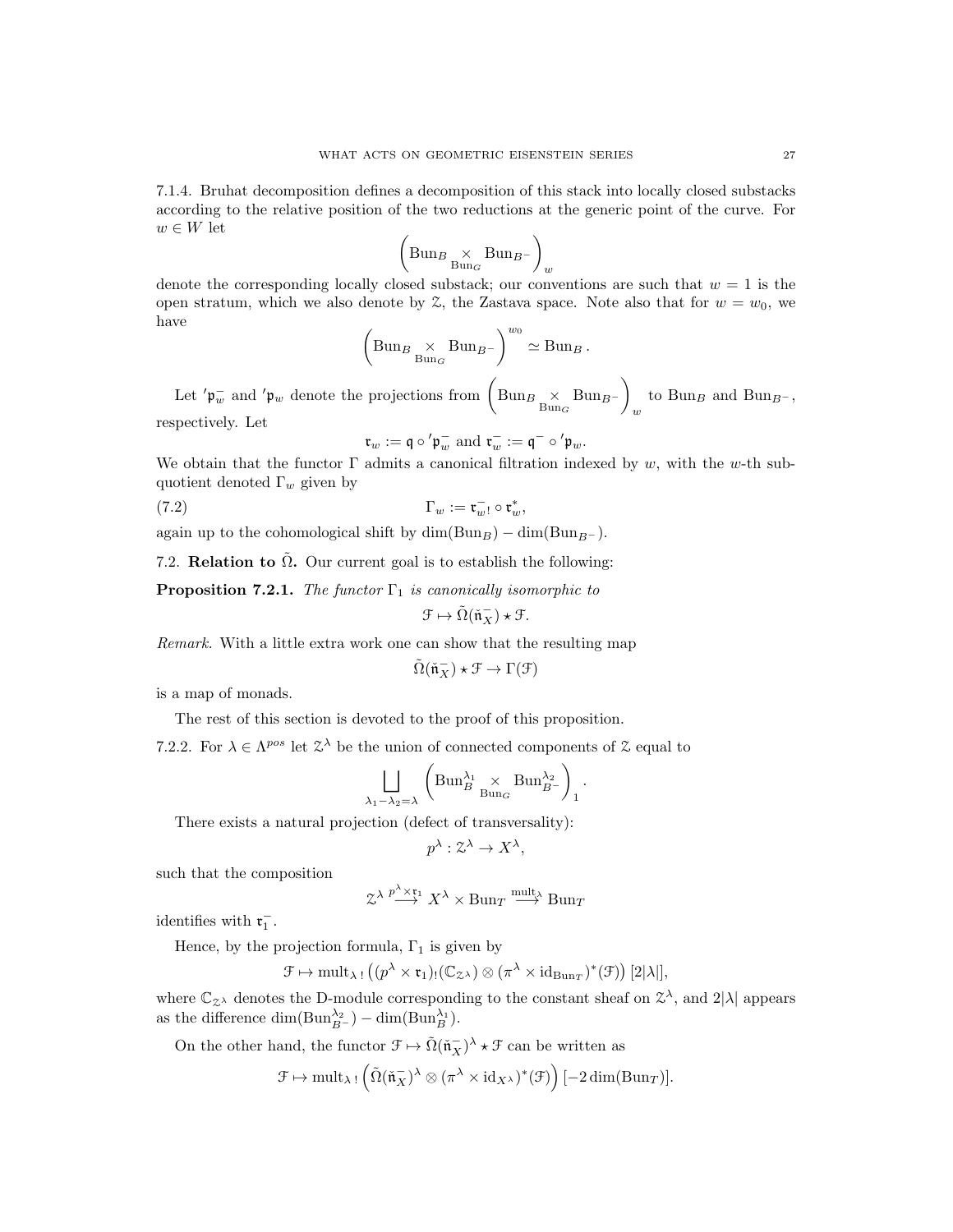This is due to the fact that  $\tilde{\Omega}(\tilde{\mathfrak{n}}_X^-)$  is ULA with respect to the projection

$$
\pi^{\lambda} \times \mathrm{id}_{\mathrm{Bun}_T} : X^{\lambda} \times \mathrm{Bun}_T \to \mathrm{Bun}_T.
$$

Thus, the required isomorphism would follow from the following one:

(7.3) 
$$
(p^{\lambda} \times \mathfrak{r}_1)_! (\mathbb{C}_{\mathfrak{Z}^{\lambda}}) [2|\lambda|] \simeq \tilde{\Omega}(\tilde{\mathfrak{n}}_X^-)^{\lambda} [-2 \dim(\mathrm{Bun}_T)].
$$

7.2.3. The proof of (7.3) follows from the usual contraction picture for Zastava spaces:

Let

$$
\overline{z}^{\lambda} \stackrel{jz}{\leftarrow} z^{\lambda}
$$

be the partial compactification of  $\mathcal{Z}^{\lambda}$ , i.e., the open substack

$$
\left(\overline{\operatorname{Bun}}_{B}\underset{\operatorname{Bun}}{\times}\operatorname{Bun}_{B^{-}}\right)_{1}\subset\overline{\operatorname{Bun}}_{B}\underset{\operatorname{Bun}}{\times}\operatorname{Bun}_{B^{-}}.
$$

The corresponding morphism

$$
\overline{p}^{\lambda} : \overline{\mathcal{Z}}^{\lambda} \to X^{\lambda} \times \text{Bun}_{T}
$$

admits a section, denoted  $\mathfrak{s}^{\lambda}$ . Moreover, there is a  $\mathbb{G}_m$ -action on  $\overline{Z}^{\lambda}$  that contracts it on the image of  $\mathfrak{s}^{\lambda}$ . Hence,

$$
(p^{\lambda} \times \mathfrak{r}_1)_! (\mathbb{C}_{\mathcal{Z}^{\lambda}}) \simeq (p^{\lambda} \times \mathfrak{r}_1)_! \circ \jmath_{\mathcal{Z}!} (\mathbb{C}_{\mathcal{Z}^{\lambda}}) \simeq \mathfrak{s}^{\lambda!} \circ \jmath_{\mathcal{Z}!} (\mathbb{C}_{\mathcal{Z}^{\lambda}}).
$$

The assertion follows now from the fact that the pair in (7.4) is smoothly equivalent to the pair

$$
\overline{\operatorname{Bun}}_B \xleftarrow{j} \operatorname{Bun}_B,
$$

and  $\dim(\mathcal{Z}^{\lambda}) = 2|\lambda|.$ 

## 8. The space of rational reductions to B

The rest of the paper is devoted to addressing our goal 5.

## 8.1. The category.

8.1.1. What follows is an attempt to realize Drinfeld's idea of the space of G-bundles with a rational reduction to B. Unfortunately, we won't be able to construct the space itself, but rather the category of D-modules on it. Our approach will be very naive: we'll start with  $\overline{Bun}_B$ and we'll "contract" the strata

$$
\iota^{\lambda}: X^{\lambda} \times \text{Bun}_B \hookrightarrow \overline{\text{Bun}}_B
$$

under  $\pi^{\lambda}: X^{\lambda} \times \text{Bun}_{B} \to \text{Bun}_{B}$ .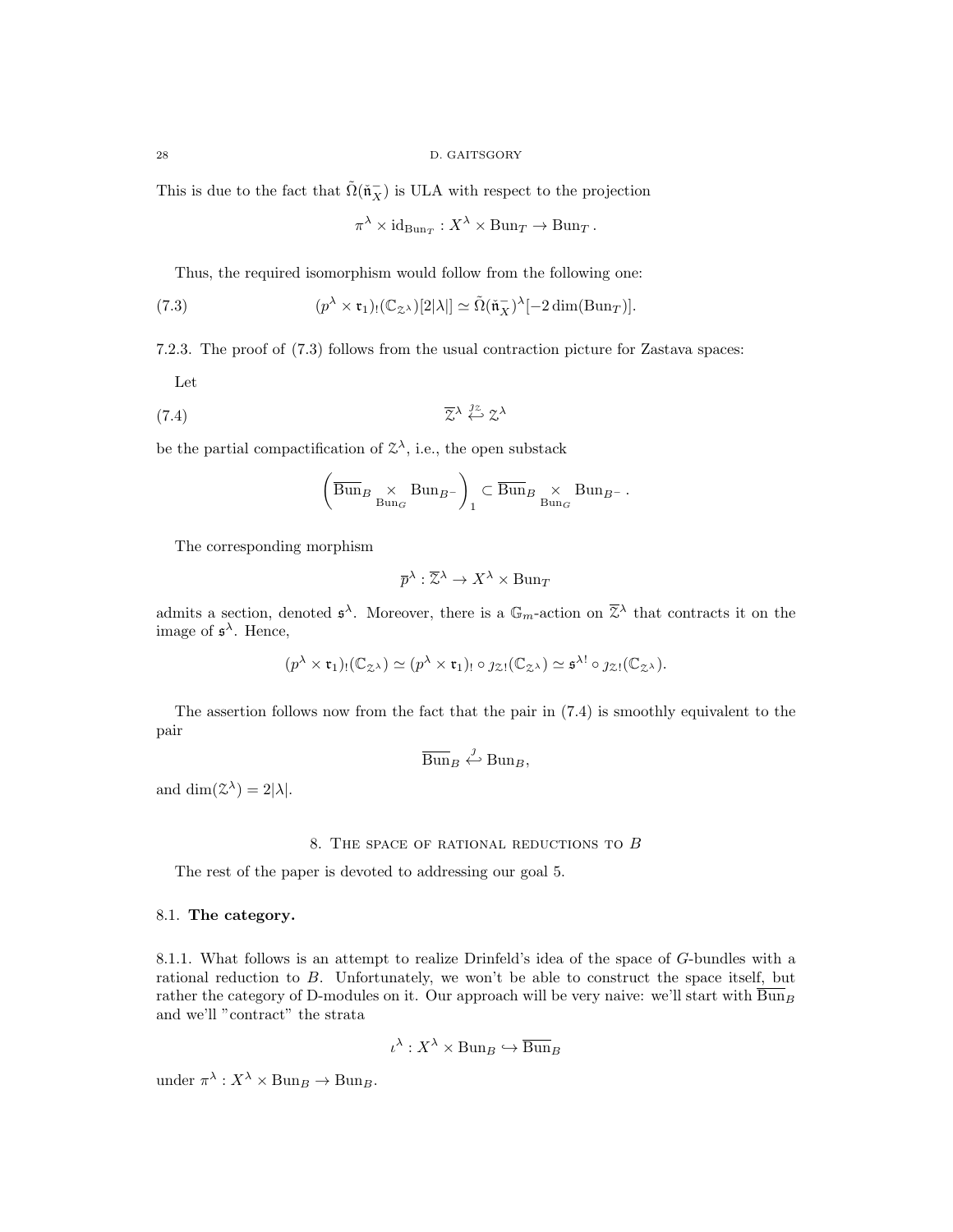8.1.2. Let  $\mathcal H$  be the closed substack of  $\overline{\text{Bun}}_B \times \overline{\text{Bun}}_B$  corresponding to G-bundles with a pair of generalized B-reductions which agree at the generic point of X. This is a groupoid over  $\overline{\text{Bun}}_B$ , and let

$$
p_1, p_2 : \mathfrak{H} \rightrightarrows \overline{\operatorname{Bun}}_B
$$

denote its two projections to  $\overline{Bun}_B$ . The maps  $p_i$  are proper, since  $\overline{Bun}_B$  is proper over Bun<sub>G</sub>.

Let  $D(\text{Bun}_B^{rat})$  denote the category of  $\text{H-equivariant objects on } D(\overline{\text{Bun}}_B)$ . I.e., it consists of  $\mathcal{F} \in D(\overline{\text{Bun}}_B)$ , endowed with an isomorphism:

$$
p_1^!(\mathcal{F}) \simeq p_2^!(\mathcal{F}),
$$

which satisfies a natural associativity condition.

We have a natural forgetful functor  $D(\text{Bun}_B^{rat}) \to D(\overline{\text{Bun}}_B)$ , which admits a left adjoint denoted  $\mathrm{ind}^{\mathrm{Bun}^{rat}_{B}}_{\overline{\mathrm{Bun}}_{B}}$  and given by

$$
\mathcal{F} \mapsto p_{1*} \circ p_2^! (\mathcal{F}).
$$

Our current goal is to describe the category  $D(\text{Bun}_B^{rat})$  more explicitly. Note that from the definitions we obtain:

**Lemma 8.1.3.** The functor  $\bar{\mathfrak{p}}^!$  factors as

$$
D(\mathrm{Bun}_G) \stackrel{\mathfrak{p}^{rat!}}{\longrightarrow} D(\mathrm{Bun}_B^{rat}) \to D(\overline{\mathrm{Bun}}_B).
$$

By adjunction, the functor  $\overline{\mathfrak{p}}_* : D(\overline{Bun}_B) \to D(Bun_G)$  naturally actors as

$$
D(\overline{\operatorname{Bun}}_B) \stackrel{\operatorname{ind}^{\operatorname{Bun}^{rat}_{\overline{B}}} }{\longrightarrow} D(\operatorname{Bun}^{rat}_B) \stackrel{\mathfrak{p}^{rat}_*}{\longrightarrow} D(\operatorname{Bun}_G).
$$

## 8.2. A monoid(al) approach.

8.2.1. We define the category  $'D(\text{Bun}_{B}^{rat})$  to consist of the data of  $\mathcal{F} \in D(\overline{\text{Bun}}_{B})$ , endowed with isomorphisms

$$
\alpha^{\lambda} : \pi^{\lambda!}(\mathfrak{F}) \to \overline{\iota}^{\lambda!}(\mathfrak{F}),
$$

for  $\lambda \in \Lambda^{pos}$ , that are associative in the sense that for  $\lambda = \lambda_1 + \lambda_2$  the two isomorpisms taking place on  $X^{\lambda_1} \times X^{\lambda_2} \times \overline{\mathrm{Bun}}_B$ :

$$
\pi^{\lambda_1,\lambda_2!}(\mathcal{F}) \simeq (\mathrm{id}_{X^{\lambda_1}} \times \pi^{\lambda_2})^! \circ \pi^{\lambda_1!}(\mathcal{F}) \stackrel{\alpha^{\lambda_1}}{\simeq} (\mathrm{id}_{X^{\lambda_1}} \times \pi^{\lambda_2})^! \circ \bar{\iota}^{\lambda_1!}(\mathcal{F}) \simeq
$$
  

$$
\simeq (\mathrm{id}_{X^{\lambda_2}} \times \bar{\iota}^{\lambda_1})^! \circ \pi^{\lambda_2!}(\mathcal{F}) \stackrel{\alpha^{\lambda_2}}{\simeq} (\mathrm{id}_{X^{\lambda_2}} \times \bar{\iota}^{\lambda_1})^! \circ \bar{\iota}^{\lambda_2!}(\mathcal{F}) \simeq \bar{\iota}^{\lambda_1,\lambda_2!}(\mathcal{F}),
$$

and

$$
\pi^{\lambda_1,\lambda_2!}(\mathcal{F}) \simeq (add_{\lambda_1,\lambda_2} \times id_{\overline{\text{Bun}}_B})^! \circ \pi^{\lambda_1+\lambda_2!}(\mathcal{F}) \stackrel{\alpha^{\alpha_1+\alpha_2}}{\simeq} \\ \simeq (add_{\lambda_1,\lambda_2} \times id_{\overline{\text{Bun}}_B})^! \circ \bar{\iota}^{\lambda_1+\lambda_2!}(\mathcal{F}) \simeq \bar{\iota}^{\lambda_1,\lambda_2!}(\mathcal{F})
$$

coincide, where

$$
\pi^{\lambda_1,\lambda_2}: X^{\lambda_1} \times X^{\lambda_2} \times \overline{\mathrm{Bun}}_B \to \overline{\mathrm{Bun}}_B \text{ and } \overline{\iota}^{\lambda_1,\lambda_2}: X^{\lambda_1} \times X^{\lambda_2} \times \overline{\mathrm{Bun}}_B \to \overline{\mathrm{Bun}}_B
$$

are the natural maps.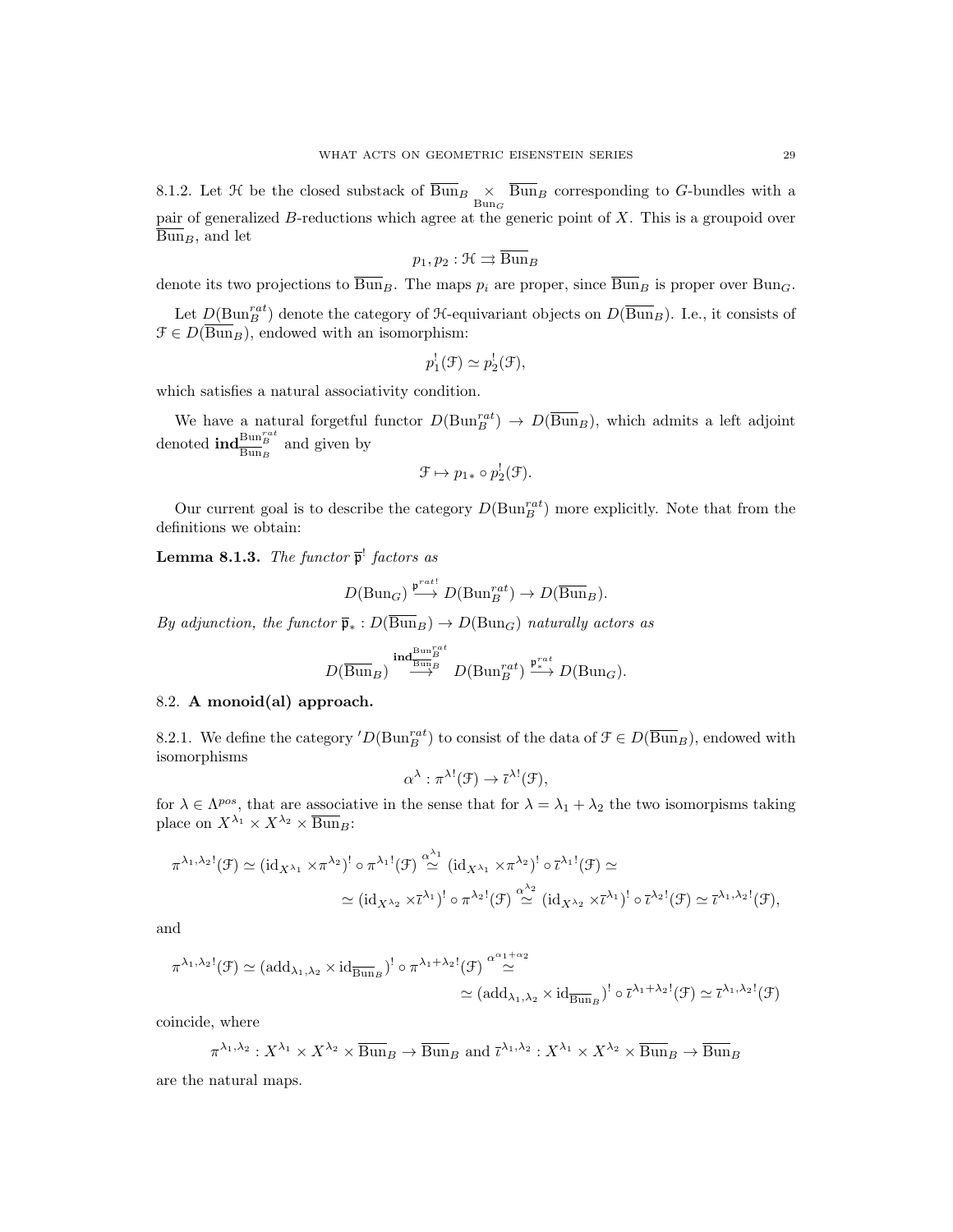8.2.2. One can view the definition of  $'D(\text{Bun}_{B}^{rat})$  in the following framework.

Consider  $D(\text{Ran}(X, \Lambda^{pos}))$  as a monoidal category acting on  $D(\overline{\text{Bun}}_B)$  as in Sect. 3.2, and also as acting on Vect by

$$
\{\mathcal{F}^{\lambda}\}\mapsto \mathcal{F}_{\lambda}H(X^{\lambda},\mathcal{F}^{\lambda}).
$$

Then

$$
{}'D(\mathrm{Bun}^{rat}_B)\simeq \mathrm{Vect}\underset{D(\mathrm{Ran}(X,\Lambda^{pos}))}{\otimes}D(\overline{\mathrm{Bun}}_B),
$$

where the forgetful functor  $'D(\text{Bun}_B^{rat}) \to D(\overline{\text{Bun}}_B)$  is the right adjoint to the tautological functor

$$
D(\overline{\operatorname{Bun}}_B) \simeq \operatorname{Vect} \otimes D(\overline{\operatorname{Bun}}_B) \to \operatorname{Vect} \underset{D(\operatorname{Ran}(X, \Lambda^{pos}))}{\otimes} D(\overline{\operatorname{Bun}}_B).
$$

We'll denote the above left adjoint  $D(\overline{Bun}_B) \to 'D(\text{Bun}_B^{rat})$  by  $'\text{ind}_{\overline{Bun}_B}^{\text{Bun}_B^{rat}}$ .

8.2.3. We shall now discuss two ways how to compute Hom's in the category  $'D(\text{Bun}_{B}^{rat})$ .

Let  $'D(\text{Bun}_{B}^{rat})_{lax,1}$  denote the category consisting of pairs  $(\mathcal{F}, {\alpha}^{\lambda})$  as in the definition of  $CD(\text{Bun}_B^{rat})$ , but without the requirement that  $\alpha^{\lambda}$ 's be isomorphisms. Let  $'D(\text{Bun}_B^{rat})_{lax,2}$  be a similarly defined category of pairs  $(\mathcal{F}, {\{\beta^{\lambda}\}})$ , where

$$
\beta^{\lambda} : \overline{\iota}^{\lambda!}(\mathfrak{F}) \to \pi^{\lambda!}(\mathfrak{F}).
$$

By definition, we have:

Lemma 8.2.4. The functors

$$
'D(\text{Bun}_B^{rat}) \to' D(\text{Bun}_B^{rat})_{lax,1}
$$
 and  $'D(\text{Bun}_B^{rat}) \to' D(\text{Bun}_B^{rat})_{lax,2}$ 

are fully faithful.

Next, we claim that Hom's in the categories  $'D(\text{Bun}_{B}^{rat})_{lax,1}$  and  $'D(\text{Bun}_{B}^{rat})_{lax,2}$  can be computed "algorithmically" in terms of Hom's in  $D(\overline{Bun}_B)$ .

In fact, we claim that  $'D(\text{Bun}_{B}^{rat})_{lax,1}$  (resp.,  $'D(\text{Bun}_{B}^{rat})_{lax,2})$  is the category of modules for a certain monad  $M_1$  (resp.,  $M_2$ ) acting on  $D(\overline{Bun}_B)$ . Indeed, the monads in question are

$$
\mathsf{M}_{1}(\mathcal{F})=\underset{\lambda \in \Lambda^{pos}}{\oplus} \overline{\iota}_{!}^{\lambda} \circ \pi^{\lambda !}(\mathcal{F}) \text{ and } \mathsf{M}_{2}(\mathcal{F})=\underset{\lambda \in \Lambda^{pos}}{\oplus} \pi^{\lambda}{}_{*} \circ \overline{\iota}^{\lambda !}(\mathcal{F}),
$$

respectively.

So, Hom's in  $'D(\text{Bun}_B^{rat})_{lax,i} \simeq \mathsf{M}_i\text{-mod}(D(\overline{\text{Bun}}_B))$  can be expressed in terms of Hom's in  $D(\overline{Bun}_B)$  via the corresponding bar-complex.

## 8.3. A comparison.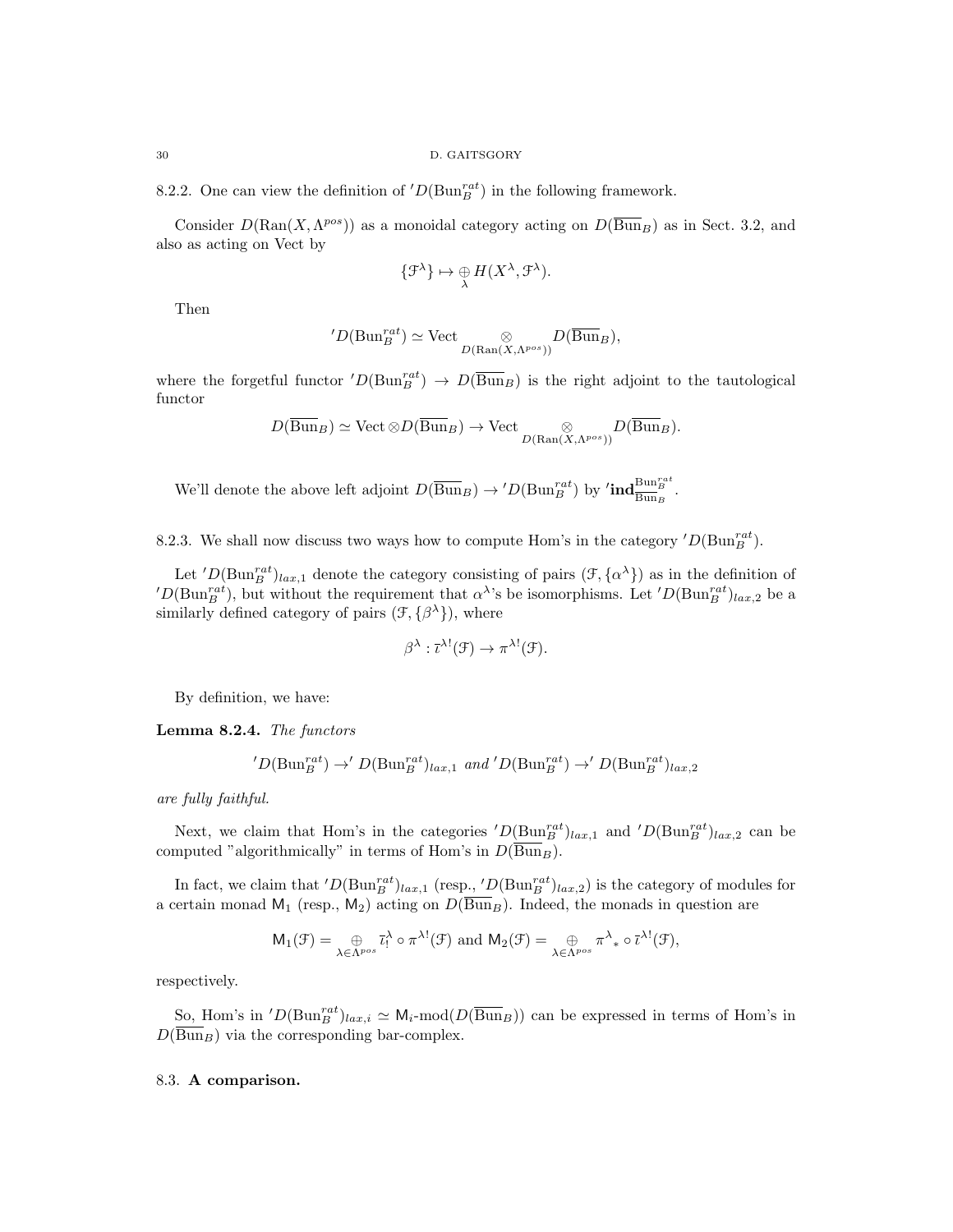8.3.1. Note that the maps

$$
\pi^{\lambda}: X^{\lambda} \times \overline{\text{Bun}}_B \to \overline{\text{Bun}}_B \text{ and } \overline{\iota}^{\lambda}: X^{\lambda} \times \overline{\text{Bun}}_B \to \overline{\text{Bun}}_B
$$

combine to a map

$$
X^{\lambda} \times \overline{\operatorname{Bun}}_B \to \mathfrak{H}.
$$

Hence, we obtain that the forgetful functor  $D(\text{Bun}_B^{rat}) \to D(\overline{\text{Bun}}_B)$  factors through a functor

$$
\Phi_1: D(\mathrm{Bun}_B^{rat}) \to 'D(\mathrm{Bun}_B^{rat}).
$$

From the same geometric picture we obtain that the functor

$$
\mathrm{ind}^{\mathrm{Bun}_B^{rat}}_{\overline{\mathrm{Bun}}_B} : D(\overline{\mathrm{Bun}}_B) \to D(\mathrm{Bun}_B^{rat})
$$

canonically factors as

$$
D(\overline{\operatorname{Bun}}_B) \overset{'\operatorname{ind}^{\operatorname{Bun}_B^{ran} } }{\longrightarrow} 'D(\operatorname{Bun}_B^{rat}) \to D(\operatorname{Bun}_B^{rat}),
$$

by the definition of tensor product. We'll denote the resulting functor  $'D(\text{Bun}_B^{rat}) \to D(\text{Bun}_B^{rat})$ by  $\Phi_2$ . By construction,  $\Phi_2$  is the left adjoint to  $\Phi_1$ .

Proposition 8.3.2. The functors

$$
\Phi_2 : 'D(\mathrm{Bun}_B^{rat}) \rightleftarrows D(\mathrm{Bun}_B^{rat}) : \Phi_1
$$

are mutually inverse equivalences of categories.

The rest of this subsection is devoted to the proof of Proposition 8.3.2.

8.3.3. Let us denote the monads

$$
D(\overline{\operatorname{Bun}}_B) \overset{\operatorname{ind}^{\operatorname{Bun}_B^{Part}}}{\longrightarrow} D(\operatorname{Bun}_B^{rat}) \to D(\overline{\operatorname{Bun}}_B)
$$

and

$$
D(\overline{\operatorname{Bun}}_B) \overset{'\operatorname{ind}^{\operatorname{Bun}_B^{ran} } }{\longrightarrow} 'D(\operatorname{Bun}_B^{rat}) \to D(\overline{\operatorname{Bun}}_B)
$$

by Av and 'Av, respectively.

By construction, we have a natural transformation

$$
(8.1) \t' Av(\mathcal{F}) \to Av(\mathcal{F}).
$$

It is easy to see that the statement of Proposition 8.3.2 is equivalent to the assertion that the map (8.1) is an isomorphism. To prove the latter, it suffices to show that the map

$$
\iota^{\lambda!} \circ' Av(\mathcal{F}) \to \iota^{\lambda!} \circ Av(\mathcal{F})
$$

is an isomorphism for any  $\lambda \in \Lambda^{pos}$ . However, since both functors appearing in (8.1) factor through  $'D(\text{Bun}_B^{rat})$ , it suffices to show that the map

(8.2) 
$$
j' \circ' Av(\mathcal{F}) \to j' \circ Av(\mathcal{F})
$$

is an isomorphism.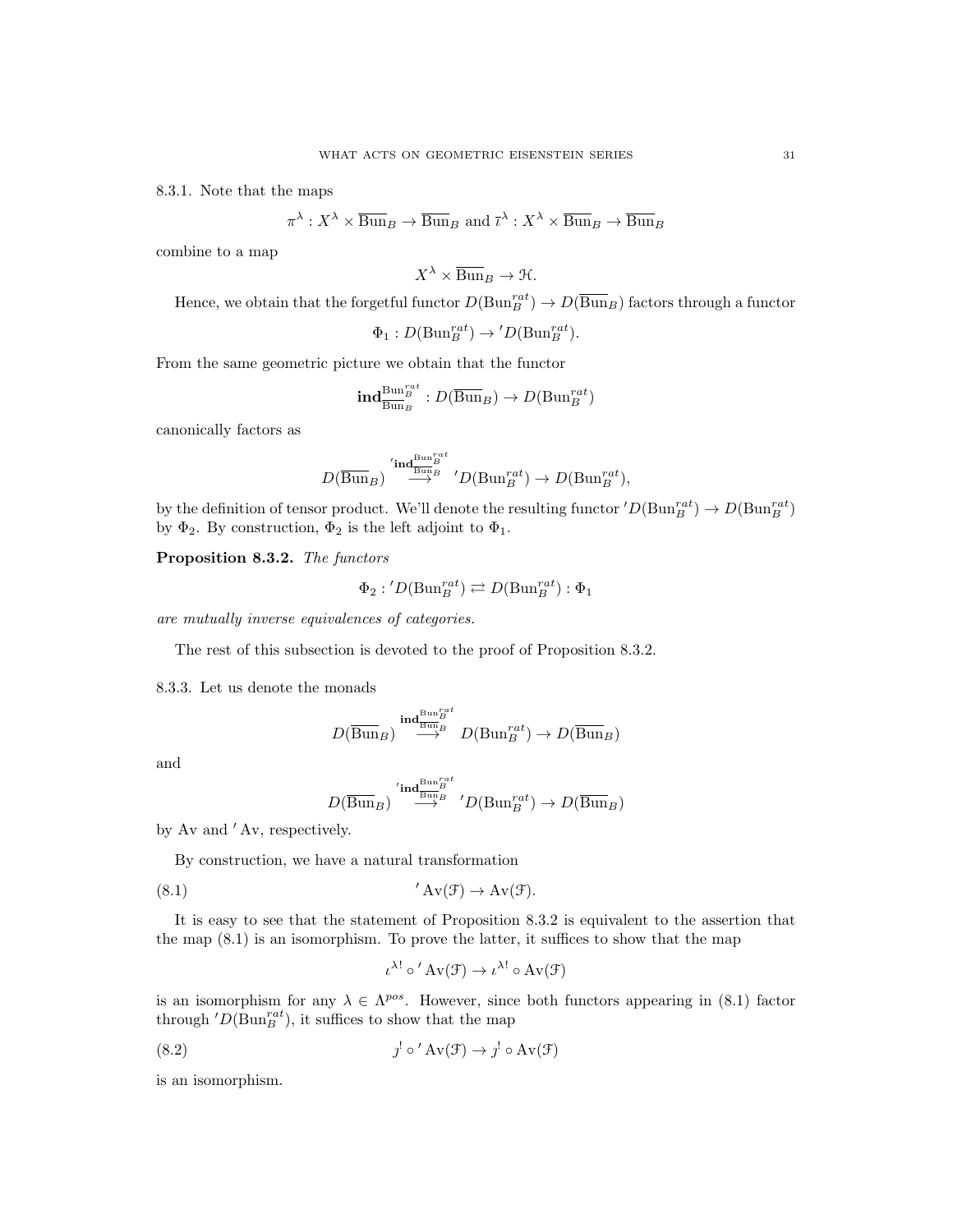8.3.4. Let's first calculate the RHS of (8.2). We claim that

(8.3) 
$$
j' \circ Av(\mathcal{F}) \simeq \bigoplus_{\lambda} \pi_{*}^{\lambda} \circ \iota^{\lambda!}(\mathcal{F}).
$$

The above claim follows from the next geometric assertion: there exists a natural isomorphism

$$
\bigcup_{\lambda \in \Lambda^{pos}} X^{\lambda} \times \text{Bun}_B \to \text{Bun}_B \underset{\text{Bun}_B}{\times} \mathcal{H}.
$$

Note that (8.3) allows to give the following fairly explicit description of the category  $D(\text{Bun}_B^{rat})$ :

Let  $\mathcal{F}_i$ ,  $i = 1, 2, 3$  be compact objects of  $D(\text{Bun}_B)$ , such that the objects  $\jmath_1(\mathcal{F}_i) \in D(\text{Bun}_B)$ are well-defined. We obtain:

$$
\begin{split} \operatorname{Hom}_{D(\operatorname{Bun}_B^{rat})}\left(\operatorname{ind}_{\overline{\operatorname{Bun}}_B}^{\operatorname{Bun}_B^{rat}}(\jmath_!(\mathfrak{F}_1)),\operatorname{ind}_{\overline{\operatorname{Bun}}_B}^{\operatorname{Bun}_B^{rat}}(\jmath_!(\mathfrak{F}_2))\right) &\simeq\\ &\simeq \underset{\lambda}{\oplus} \operatorname{Hom}_{D(\operatorname{Bun}_B)}\left(\mathfrak{F}_1,\pi^\lambda_*\circ \iota^{\lambda!}\circ \jmath_!(\mathfrak{F}_2)\right) &\simeq\\ &\simeq \underset{\lambda}{\oplus} \operatorname{Hom}_{D(\overline{\operatorname{Bun}}_B)}\left(\bar{\iota}^\lambda_*(\mathbb{C}_{X^\lambda}\boxtimes \jmath_!(\mathfrak{F}_1)),\jmath_!(\mathfrak{F}_2)\right). \end{split}
$$

The composition

$$
\begin{aligned} \mathrm{Hom}_{D(\mathrm{Bun}^{rat}_{B})}\left(\mathrm{\textbf{ind}}_{\overline{\mathrm{Bun}}_{B}^{B}}^{\mathrm{Bun}^{rat}_{B}}(\jmath_{!}(\mathcal{F}_{1})),\mathrm{\textbf{ind}}_{\overline{\mathrm{Bun}}_{B}^{Bun}^{T^{at}}}_{\overline{\mathrm{Bun}}_{B}}(\jmath_{!}(\mathcal{F}_{2}))\right) \times \\ & \times \mathrm{Hom}_{D(\mathrm{Bun}^{rat}_{B})}\left(\mathrm{\textbf{ind}}_{\overline{\mathrm{Bun}}_{B}^{Bun}^{T^{at}}}_{\overline{\mathrm{Bun}}_{B}}(\jmath_{!}(\mathcal{F}_{2})),\mathrm{\textbf{ind}}_{\overline{\mathrm{Bun}}_{B}^{Bun}^{T^{at}}}_{\overline{\mathrm{Bun}}_{B}}(\jmath_{!}(\mathcal{F}_{3}))\right) \\ & \to \mathrm{Hom}_{D(\mathrm{Bun}^{rat}_{B})}\left(\mathrm{\textbf{ind}}_{\overline{\mathrm{Bun}}_{B}^{Bun}^{T^{at}}}_{\overline{\mathrm{Bun}}_{B}}(\jmath_{!}(\mathcal{F}_{1})),\mathrm{\textbf{ind}}_{\overline{\mathrm{Bun}}_{B}^{Bun}^{T^{at}}}_{\overline{\mathrm{Bun}}_{B}}(\jmath_{!}(\mathcal{F}_{3}))\right) \end{aligned}
$$

can be described as follows. For

$$
\bar{\iota}_*^{\lambda}(\mathbb{C}_{X^{\lambda}} \boxtimes \jmath_!(\mathcal{F}_1)) \to \jmath_!(\mathcal{F}_2)
$$
 and  $\bar{\iota}_*^{\mu}(\mathbb{C}_{X^{\mu}} \boxtimes \jmath_!(\mathcal{F}_2)) \to \jmath_!(\mathcal{F}_3),$ 

the resulting morphism

$$
\overline{\iota}_*^{\lambda+\mu}(\mathbb{C}_{X^{\lambda+\mu}}\boxtimes j_!(\mathfrak{F}_1))\to j_!(\mathfrak{F}_3)
$$

equals the composition

$$
\overline{\iota}_*^{\lambda+\mu}(\mathbb{C}_{X^{\lambda+\mu}}\boxtimes g_!(\mathcal{F}_1))\to \overline{\iota}_*^{\lambda+\mu}(\mathrm{add}_{\lambda,\mu}*(\mathbb{C}_{X^{\lambda}}\boxtimes\mathbb{C}_{X^{\mu}})\boxtimes g_!(\mathcal{F}_1))\simeq\\ \simeq \overline{\iota}_*^{\lambda,\mu}(\mathbb{C}_{X^{\lambda}}\boxtimes\mathbb{C}_{X^{\mu}}\boxtimes g_!(\mathcal{F}_1))\simeq \overline{\iota}_*^{\mu}\circ(\mathrm{id}_{X^{\mu}}\times\overline{\iota}^{\lambda})_*\left(\mathbb{C}_{X^{\mu}}\boxtimes(\mathbb{C}_{X^{\lambda}}\boxtimes g_!(\mathcal{F}_1))\right)\to\\ \to \overline{\iota}_*^{\mu}(\mathbb{C}_{X^{\mu}}\boxtimes g_!(\mathcal{F}_2))\to g_!(\mathcal{F}_3).
$$

8.3.5. Next, we'll show that the functor  $\mathcal{F} \mapsto \int_{0}^{1} \circ' Av(\mathcal{F})$  is also isomorphic to

(8.4) 
$$
\mathcal{F} \mapsto \bigoplus_{\lambda} \pi^{\lambda}_{*} \circ \iota^{\lambda!}(\mathcal{F}).
$$

(It will be clear from the construction that the map in (8.2) corresponds to the identity map on (8.4)).

For a coweight  $\mu$ , consider the following category equipped with a natural action of  $D(\text{Ran}(X, \Lambda^{pos}))$ :

$$
\text{ind}^{\text{Ran}}(D(\text{Bun}_B^{\mu})) := D\left(\bigcup_{\lambda \in \Lambda^{pos}} X^{\lambda} \times \text{Bun}_B^{\mu}\right) \simeq D(\text{Ran}(X, \Lambda^{pos})) \otimes D(\text{Bun}_B).
$$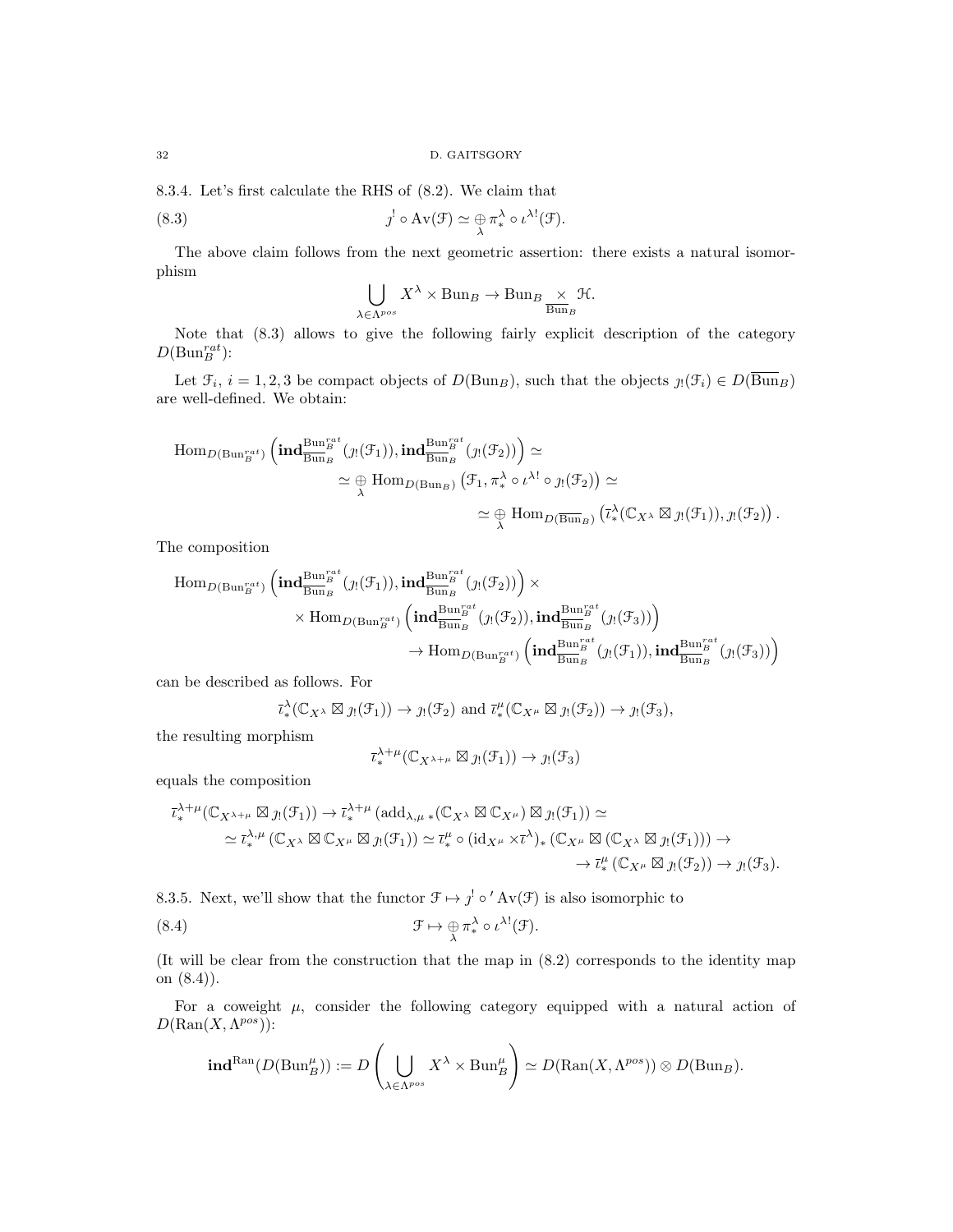Note that

$$
\text{Vect} \underset{D(\text{Ran}(X, \Lambda^{pos}))}{\otimes} \text{ind}^{\text{Ran}}(D(\text{Bun}_B^{\mu})) \simeq D(\text{Bun}_B^{\mu}),
$$

such that the functors

$$
\mathbf{ind}^{\mathrm{Ran}}(D(\mathrm{Bun}^{\mu}_B)) \rightleftarrows D(\mathrm{Bun}^{\mu}_B)
$$

identify with

and

$$
\{\mathcal{F}^{\lambda}\}\mapsto \bigoplus_{\lambda\in\Lambda^{pos}}\pi^{\lambda}_{*}(\mathcal{F}^{\lambda})
$$

$$
\mathcal{F} \mapsto \{\pi^{\lambda!}(\mathcal{F})\},\
$$

respectively. Let Avind denote the composition

$$
\mathbf{ind}^{\mathrm{Ran}}(D(\mathrm{Bun}^{\mu}_B)) \to D(\mathrm{Bun}^{\mu}_B) \to \mathbf{ind}^{\mathrm{Ran}}(D(\mathrm{Bun}^{\mu}_B)).
$$

Consider the functor

$$
\phi:D(\overline{\operatorname{Bun}}_B)\to \textbf{ind}^{\operatorname{Ran}}(D(\operatorname{Bun}_B^{\mu}))
$$

given by

$$
\mathcal{F} \mapsto \{\iota^{\lambda!}(\mathcal{F})\}.
$$

We claim that  $\phi$  commutes with the action of  $D(\text{Ran}(X, \Lambda^{pos}))$ . Indeed, this follows from the fact that for  $\lambda, \mu \in \Lambda^{pos}$ , the diagram

$$
X^{\lambda+\mu} \times \text{Bun}_B \xrightarrow{\iota^{\lambda+\mu}} \overline{\text{Bun}}_B
$$
\n
$$
\xrightarrow{\text{add}_{\lambda+\mu}} \uparrow \qquad \qquad \xrightarrow{\iota^{\lambda+\mu}} \qquad \qquad \downarrow \uparrow
$$
\n
$$
X^{\lambda} \times X^{\mu} \times \text{Bun}_B \xrightarrow{\text{id}_{X^{\lambda}} \times \iota^{\mu}} X^{\lambda} \times \overline{\text{Bun}}_B
$$

is Cartesian.

The required result regarding the functor  $j' \circ'$  Av follows from the next assertion:

Proposition 8.3.6. There exists a natural isomorphism of functors

Av<sub>ind</sub>  $\circ \phi \simeq \phi \circ '$  Av.

8.3.7. Recall the following general pattern. Let  $A$  be a monoidal category acting on the left on  $\mathbb{C}_2$  and on the right on  $\mathbb{C}_1$ . We assume that the multiplication and action functors

$$
\mathbf{A}\otimes\mathbf{A}\to\mathbf{A}\text{ and }\mathbf{A}\otimes\mathbf{C}_2\to\mathbf{C}_2,\ \mathbf{C}_1\otimes\mathbf{A}\to\mathbf{C}_1
$$

have right adjoints that commute with direct sums. In this case the natural functor

$$
\mathbf{C}_1\otimes\mathbf{C}_2\to\mathbf{C}_1\underset{\mathbf{A}}{\otimes}\mathbf{C}_2
$$

admits a right adjoint that commutes with direct sums. Let now  $\mathbf{C}'_1$  and  $\mathbf{C}'_2$  be another such pair, and  $\phi_1 : \mathbf{C}_1 \to \mathbf{C}'_1$  and  $\phi_2 : \mathbf{C}_2 \to \mathbf{C}'_2$  be functors that commute with the **A**-actions. In this case, we have a commutative diagram of functors:

(8.5)  
\n
$$
\begin{array}{c}\n\mathbf{C}_1 \otimes \mathbf{C}_2 \longrightarrow \mathbf{C}'_1 \otimes \mathbf{C}'_2 \\
\downarrow \qquad \qquad \downarrow \\
\mathbf{C}_1 \otimes \mathbf{C}_2 \longrightarrow \mathbf{C}'_1 \otimes \mathbf{C}'_2.\n\end{array}
$$

Consider the right adjoint functors

$$
\mathbf{C}_1 \underset{\mathbf{A}}{\otimes} \mathbf{C}_2 \rightarrow \mathbf{C}_1 \otimes \mathbf{C}_2 \text{ and } \mathbf{C}_1' \underset{\mathbf{A}}{\otimes} \mathbf{C}_2' \rightarrow \mathbf{C}_1' \otimes \mathbf{C}_2'.
$$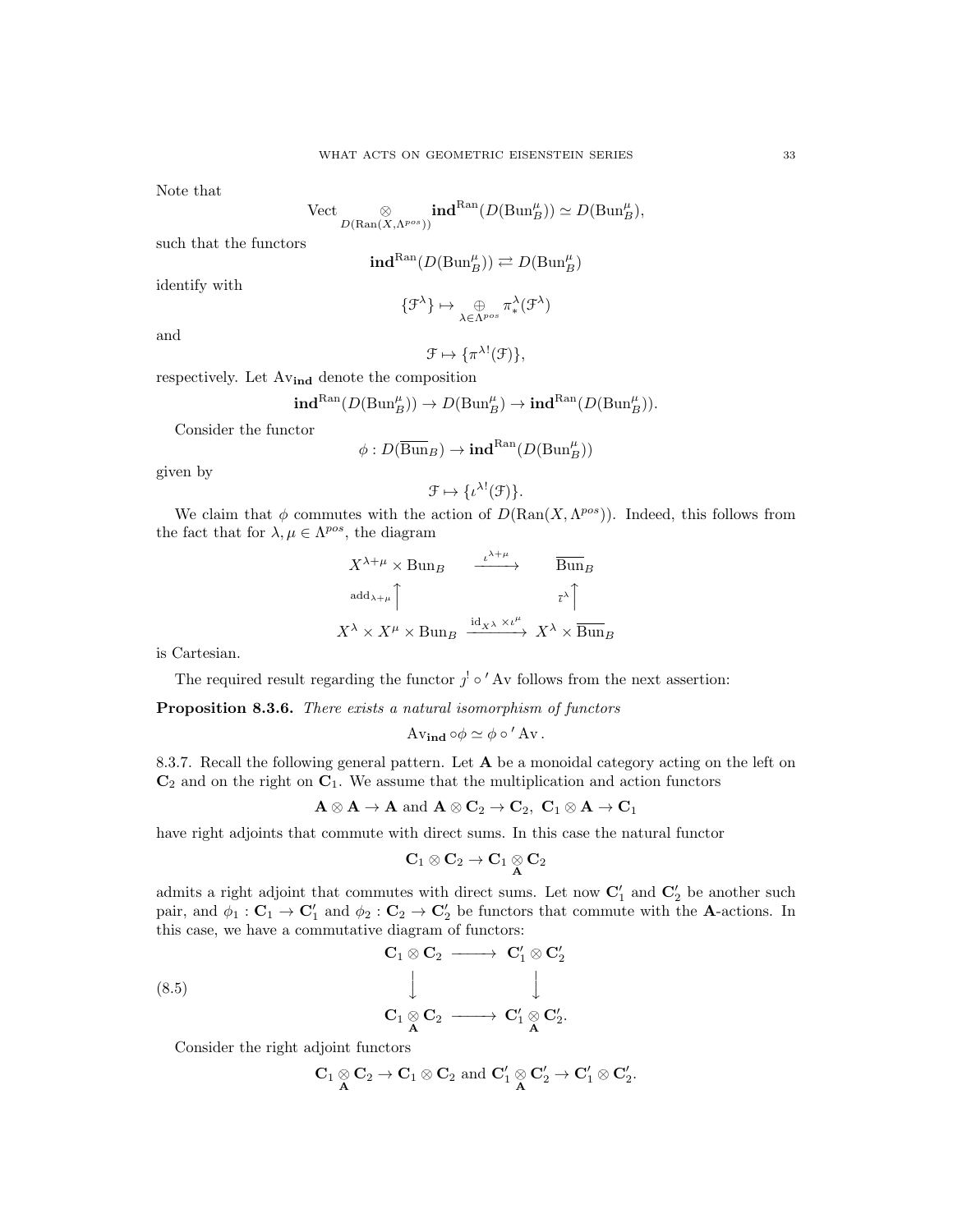Assume now that the functors  $\phi_1$  and  $\phi_2$  have the property that they admit left adjoints that also commute with the actions of A. In this case the following diagram

(8.6) 
$$
\begin{array}{ccccccc}\n & & & & & \mathbf{C}_1 \otimes \mathbf{C}_2 & \longrightarrow & \mathbf{C}_1' \otimes \mathbf{C}_2' \\
 & & & & & \uparrow & & & \uparrow & & \\
 & & & & & \mathbf{C}_1 \otimes \mathbf{C}_2 & \longrightarrow & \mathbf{C}_1' \otimes \mathbf{C}_2'.\n\end{array}
$$

commutes as well. Hence, if we denote by  $N$  and  $N'$  the monads

$$
\mathbf{C}_1 \otimes \mathbf{C}_2 \rightarrow \mathbf{C}_1 \otimes \mathbf{C}_2 \rightarrow \mathbf{C}_1 \otimes \mathbf{C}_2 \text{ and } \mathbf{C}_1' \otimes \mathbf{C}_2' \rightarrow \mathbf{C}_1' \otimes \mathbf{C}_2' \rightarrow \mathbf{C}_1' \otimes \mathbf{C}_2',
$$

respectively, we obtain a natural isomorphism

(8.7) 
$$
(\phi_1 \otimes \phi_2) \circ N \simeq N' \circ (\phi_1 \otimes \phi_2),
$$

as functors

$$
\mathbf{C}_1\otimes\mathbf{C}_2\to\mathbf{C}_1'\otimes\mathbf{C}_2'.
$$

In addition, we note the diagram (8.6) commutes and isomorphism (8.3.6) holds also if  $\phi_1$ and  $\phi_2$  admit fully faithful right adjoints (i.e.,  $\mathbf{C}'_i$  is a localization of  $\mathbf{C}_i$  for  $i = 1, 2$ ).

8.3.8. We apply the above general discussion in the following circumstances. Throughout, we'll take  $\mathbf{A} = D(\text{Ran}(X, \Lambda^{pos}))$  and  $\mathbf{C}_1 = \mathbf{C}'_1 = \text{Vect}$ , and  $\phi_1$  to be the identity map.

Consider now the following category:

$$
D(\overline{\operatorname{Bun}}_{B}^{\mu,\leq}):=D\left(\bigcup_{\lambda\in\Lambda^{pos}}\operatorname{Bun}_{B}^{\mu-\lambda,\leq\lambda}\right),
$$

where

$$
Bun_B^{\mu-\lambda,\leq\lambda} \xrightarrow{j^{\lambda}} \overline{Bun}_B^{\mu-\lambda}
$$

is the open substack corresponding to the condition that the total degeneration is  $\leq \lambda$ . For every  $\lambda$ , the map  $\iota^{\lambda}$  defines a closed embedding:

$$
X^{\lambda} \times \text{Bun}_{B}^{\mu} \to \text{Bun}_{B}^{\mu-\lambda,\leq\lambda}.
$$

We have a natural action of  $D(\text{Ran}(X, \Lambda^{pos}))$  on  $D(\overline{\text{Bun}}^{\mu, \leq}_{B})$ . Let  $\Lambda v^{\leq}$  denote the corresponding functor

$$
D(\overline{\mathrm{Bun}}_{B}^{\mu,\leq}) \to \mathrm{Vect}_{D(\mathrm{Ran}(X, \Lambda^{pos}))} D(\overline{\mathrm{Bun}}_{B}^{\mu,\leq}) \to D(\overline{\mathrm{Bun}}_{B}^{\mu,\leq}).
$$

In the setting of Sect. 8.3.7, let's first take  $\mathbf{C}_2 := D(\overline{\text{Bun}}_B^{\mu,\leq}), \mathbf{C}'_2 := \text{ind}^{\text{Ran}}(D(\text{Bun}_B^{\mu}))$  and  $\phi_2$  to be the functor  $\phi^{\leq}$  given by

$$
\{\mathcal{F}^{\mu-\lambda}\}\mapsto \{\iota^{\lambda!}(\mathcal{F})\}.
$$

As in the case of the functor  $\phi$ , it is easy to see that the functor  $\phi^{\leq}$  commutes with the action of  $D(\text{Ran}(X, \Lambda^{pos}))$ . However, unlike  $\phi$ , the functor  $\phi^{\leq}$  admits a left adjoint, given by

$$
\{\mathcal{F}^{\lambda}\}\mapsto \{\iota_!^{\lambda}(\mathcal{F}^{\lambda})\},
$$

which is easily seen to commute with the action of  $D(\text{Ran}(X, \Lambda^{pos}))$ . Hence, we obtain that the corresponding isomorphism (8.7) holds, i.e.,

$$
\phi^{\leq} \circ Av^{\leq} \simeq Av_{\mathbf{ind}} \circ \phi^{\leq}.
$$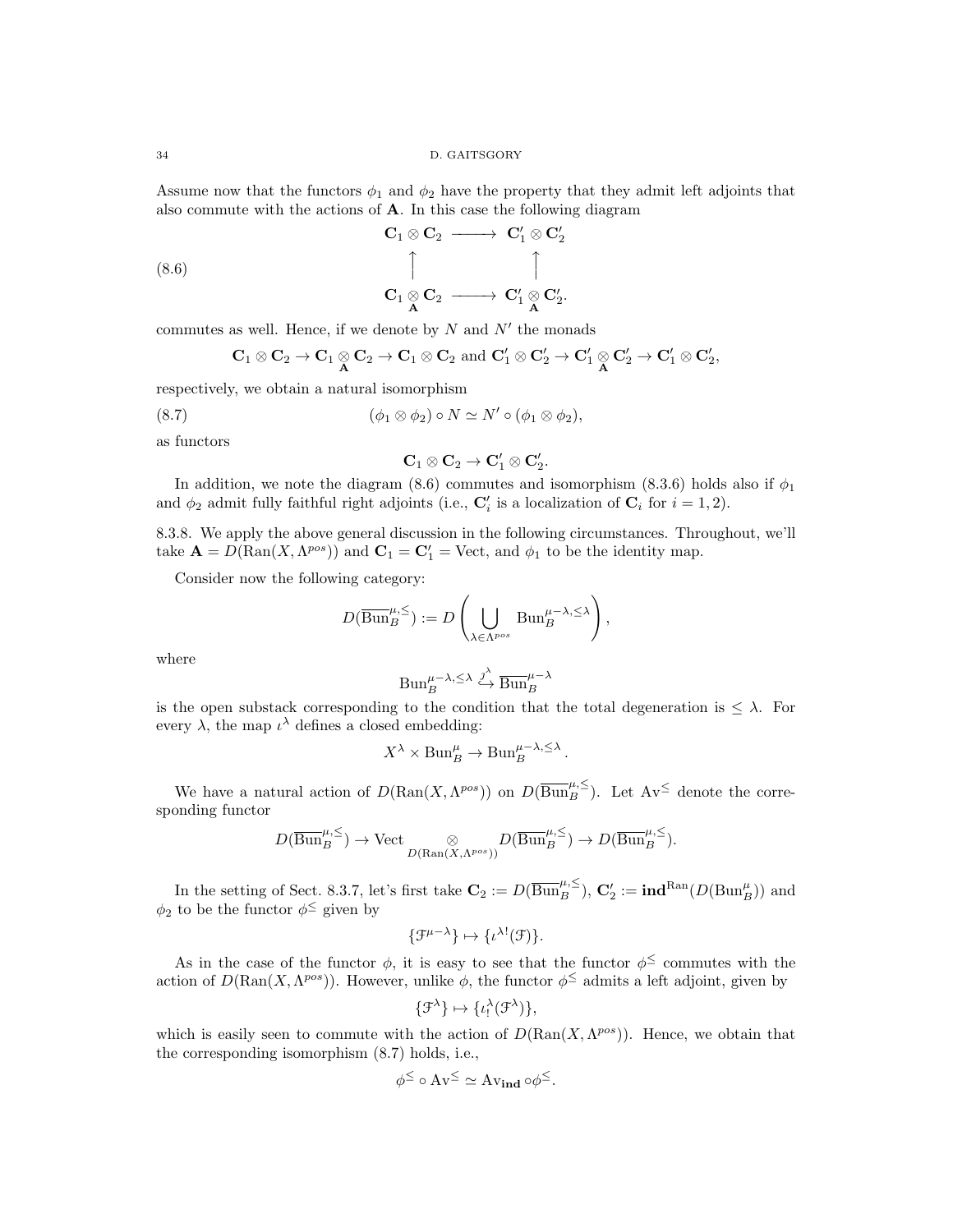We shall now apply the formalism of Sect. 8.3.7 again, this time to

$$
\mathbf{C}_2 := D(\overline{\operatorname{Bun}}_B) \text{ and } \mathbf{C}'_2 := D(\overline{\operatorname{Bun}}_B^{\mu,\leq}),
$$

with the functor  $\phi_2$  being  $j^{\leq}$ ! given by definition by

$$
\mathcal{F} \mapsto \{ \jmath^{\lambda!}(\mathcal{F}) \}.
$$

In this case, the isomorphism (8.7) holds again, since  $D(\overline{Bun}_B^{\mu,\leq})$  is a localization of  $D(\overline{Bun}_B)$ . So,

$$
j^! \circ ' Av \simeq Av \leq \circ j^{\leq !}.
$$

Together, we obtain that

$$
\phi^{\leq} \circ j^{\leq !} \circ' \mathbf{A} \mathbf{v} \simeq \mathbf{A} \mathbf{v}_{\mathbf{ind}} \circ \phi^{\leq} \circ j^{\leq !}.
$$

Finally, it remains to observe that  $\phi \simeq \phi^{\leq} \circ j'.$ 

 $\Box$ (Proposition 8.3.6 and Theorem 8.3.2)

# 8.4. Verdier duality on  $\text{Bun}_B^{rat}$ .

8.4.1. Let's fix an element  $\lambda \in \Lambda$ , and consider a closed substack of  $\overline{Bun}_B$ , denoted by  $\geq \lambda \overline{Bun}_B$ , whose intersection with every  $\overline{\text{Bun}}^{\mu}_B$  equals

$$
\bigcup_{\lambda' \geq \lambda, \mu} \text{Im}\left(\overline{\iota}^{\lambda' - \mu}(\overline{\text{Bun}}_{B}^{\lambda'})\right).
$$

In other words, the intersection

$$
\geq \lambda \overline{{\operatorname{Bun}}}_B \cap \overline{{\operatorname{Bun}}}_B^\mu
$$

is empty unless  $\mu - \lambda$  belongs to the coroot lattice, and in the latter case is the union of the strata

$$
X^{\nu} \times \text{Bun}_{B}^{\lambda'}, \ \lambda' \geq \lambda, \nu \in \Lambda^{pos}.
$$

It is clear that the substack  $\geq \lambda \overline{Bun}_B$  is stable with respect to the correspondence  $\mathcal{H}$ . Therefore, the category  $D({}^{\geq\lambda} Bun_B^{rat})$  makes sense. This is a full subcategory of  $D(Bun_B^{rat})$ , and its embedding admits a right adjoint. We have:

$$
D^{(\geq \lambda'} \text{Bun}_{B}^{rat}) \subset D^{(\geq \lambda} \text{Bun}_{B}^{rat})
$$

whenever  $\lambda' \geq \lambda$ . It is clear that the entire  $D(\text{Bun}_{B}^{rat})$  is the direct limit of  $D({}^{\geq \lambda}\text{Bun}_{B}^{rat})$ 's as  $λ$  ranges over  $Λ$ .

8.4.2. For two elements  $\lambda_1 \leq \lambda_2$ , consider the open substack

$$
\leq \lambda_2, \geq \lambda_1 \overline{\text{Bun}}_B \subset \geq \lambda_1 \overline{\text{Bun}}_B
$$

equal to

$$
\geq \lambda_1 \overline{\mathrm{Bun}}_B - \bigcup_{\lambda \notin \lambda_2 - \Lambda^{pos}} \geq \lambda \overline{\mathrm{Bun}}_B.
$$

In other words, for a coweight  $\mu$ , the intersection

$$
\leq \lambda_2, \geq \lambda_1 \overline{\operatorname{Bun}}_B \cap \overline{\operatorname{Bun}}_B^{\mu}
$$

is the union of the strata

$$
X^{\nu}\times \text{Bun}_{B}^{\lambda'},\ \ \lambda_{2}\geq \lambda'\geq \lambda_{1}, \nu\in \Lambda^{pos}.
$$

The stack  $\leq \lambda_2, \geq \lambda_1$   $\overline{Bun}_B$  is stable with respect to  $H$ , and we can consider the corresponding category  $D^{(\leq \lambda_2, \geq \lambda_1)}$  Bun<sup>rat</sup>). In fact,  $D^{(\leq \lambda_2, \geq \lambda_1)}$  Bun<sup>rat</sup>) identifies with a localization of  $D({}^{\geq \lambda_1}_{\mathbf{Bun}_B^{rat}})$  with respect to the subcategory generated by

 $D({}^{\geq \lambda} \text{Bun}_{B}^{rat})$  with  $\lambda \geq \lambda_2$ , but  $\lambda \notin \lambda_2 - \Lambda^{pos}$ .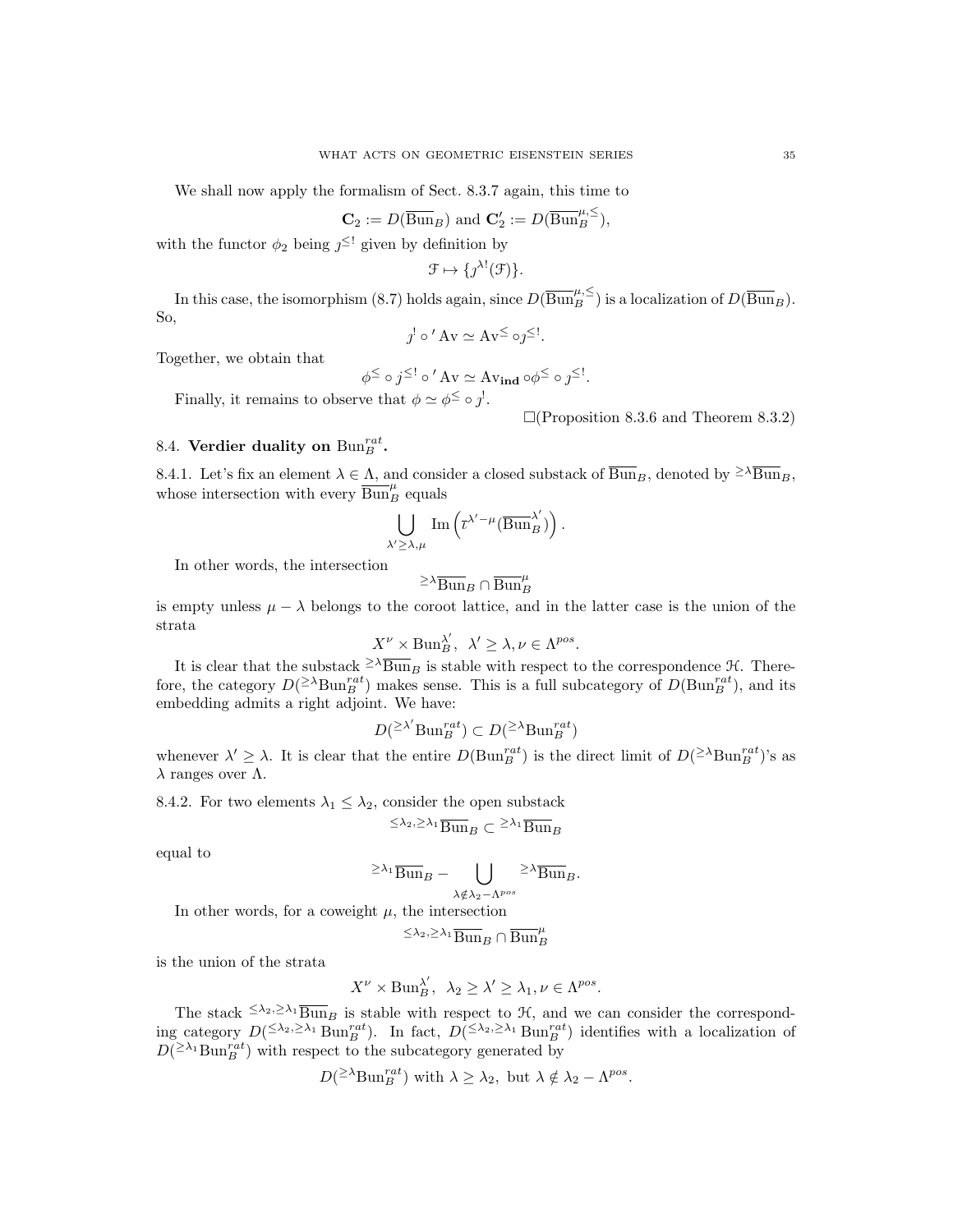8.4.3. The stack  $\leq \lambda_2, \geq \lambda_1$   $\overline{Bun}_B$  is a disjoint union of stacks of finite type. Therefore, Verdier duality identifies  $D^{(\leq \lambda_2, \geq \lambda_1)} \overline{\text{Bun}}_B$ ) with its own dual. Let

$$
\mathrm{ev}_{\overline{\mathrm{Bun}}_B}: D({}^{\leq \lambda_2,\geq \lambda_1} \overline{\mathrm{Bun}}_B) \otimes D({}^{\leq \lambda_2,\geq \lambda_1} \overline{\mathrm{Bun}}_B) \to \mathrm{Vect}
$$

denote the corresponding pairing.

# Proposition-Construction 8.4.4.

(1) The functor

$$
D^{\left(\leq \lambda_2,\geq \lambda_1 \text{Bun}_B\right)} \otimes D^{\left(\leq \lambda_2,\geq \lambda_1 \text{Bun}_B^{rat}\right)} \to D^{\left(\leq \lambda_2,\geq \lambda_1 \text{Bun}_B\right)} \otimes D^{\left(\leq \lambda_2,\geq \lambda_1 \text{Bun}_B\right)} \stackrel{\text{ev}_{\overline{\text{Bun}}_B}}{\longrightarrow} \text{Vect}
$$

canonically factors through a functor

$$
\mathrm{ev}_{\mathrm{Bun}_B^{rat}}: D({}^{\leq \lambda_2,\geq \lambda_1} \mathrm{Bun}_B^{rat}) \otimes D({}^{\leq \lambda_2,\geq \lambda_1} \mathrm{Bun}_B^{rat}) \to \mathrm{Vect}
$$

via

$$
\mathrm{ind}^{\mathrm{Bun}_B^{rat}}_{\overline{\mathrm{Bun}}_B} : D({}^{\leq \lambda_2, \geq \lambda_1} \overline{\mathrm{Bun}}_B) \to D({}^{\leq \lambda_2, \geq \lambda_1} \mathrm{Bun}_B^{rat}).
$$

(2) The resulting pairing  $ev_{\text{Bun}_B^{rat}}$  identifies  $D^{(\leq \lambda_2, \geq \lambda_1)}_{\text{Bun}_B^{rat}}$  with its own dual in such a way that the diagram

$$
D^{\left(\leq \lambda_2, \geq \lambda_1 \overline{\mathrm{Bun}}_B\right)} \rightleftarrows D^{\left(\leq \lambda_2, \geq \lambda_1 \right)} \mathrm{Bun}_B^{rat}
$$

is self-dual.

*Proof.* Consider the following framework. Let  $\bf{A}$  be an augmented monoidal category acting on C. We assume that the functors

$$
\mathbf{A} \otimes \mathbf{A} \to \mathbf{A} \text{ and } \mathbf{A} \otimes \mathbf{C} \to \mathbf{C}
$$

admit right adjoints. Assume now have an identification  $\mathbf{A}^{\vee} \simeq \mathbf{A}$ , such that the dual of the map  $\mathbf{A} \otimes \mathbf{A} \to \mathbf{A}$  identifies with its right adjoint. Let  $\mathbf{C}^{\vee}$  be the dual category of C. We define the action  $\mathbf{A} \otimes \mathbf{C}^{\vee} \to \mathbf{C}^{\vee}$  to be dual map to the right adjoint of  $\mathbf{A} \otimes \mathbf{C} \to \mathbf{C}$ . Under such circumstances, it is easy to see that the dual of  $\bf{C}_A$  identifies with  $\bf{C}_A^\vee$ .

We apply the above discussion to  $\mathbf{A} := D(\text{Ran}(X, \Lambda^{pos}))$  and  $\mathbf{C} := D^{(\leq \lambda_2, \geq \lambda_1)} \text{Bun}_B^{rat}$ . Verdier duality defines identifications  $\mathbf{A} \simeq \mathbf{A}^{\vee}$  and  $\mathbf{C} \simeq \mathbf{C}^{\vee}$ , such that the resulting **A**-action on  $\mathbb{C}^{\vee}$  coincides with the original action on  $\mathbb{C}$ .

Hence, the assertion of the proposition follows from the above general principle.

 $\Box$ 

## 9. Eisenstein series, take III

9.1. The "stack"  $\overline{\text{Bun}}_T$ . The projection q :  $\text{Bun}_B \to \text{Bun}_T$  has contractible fibers. Hence the functor  $\mathfrak{q}^*$  is a fully faithful embedding. In this subsection we'll define the category  $D(\overline{Bun}_T)$ which will play a similar role vis-a-vis  $D(\overline{Bun}_B)$ .

9.1.1. We let  $D(\overline{Bun}_T)$  be the full subcategory of  $D(\overline{Bun}_B)$  consisting of objects  $\mathcal F$  satisfying the following: for each  $\lambda \in \Lambda^{pos}$ ,

$$
(\iota^{\lambda})^!(\mathfrak{F}) \in D(X^{\lambda} \times \text{Bun}_B)
$$

belongs to the essential image of

$$
(\mathrm{id} \times \mathfrak{p})^! : D(X^{\lambda} \times \mathrm{Bun}_T) \to D(X^{\lambda} \times \mathrm{Bun}_B).
$$

We claim: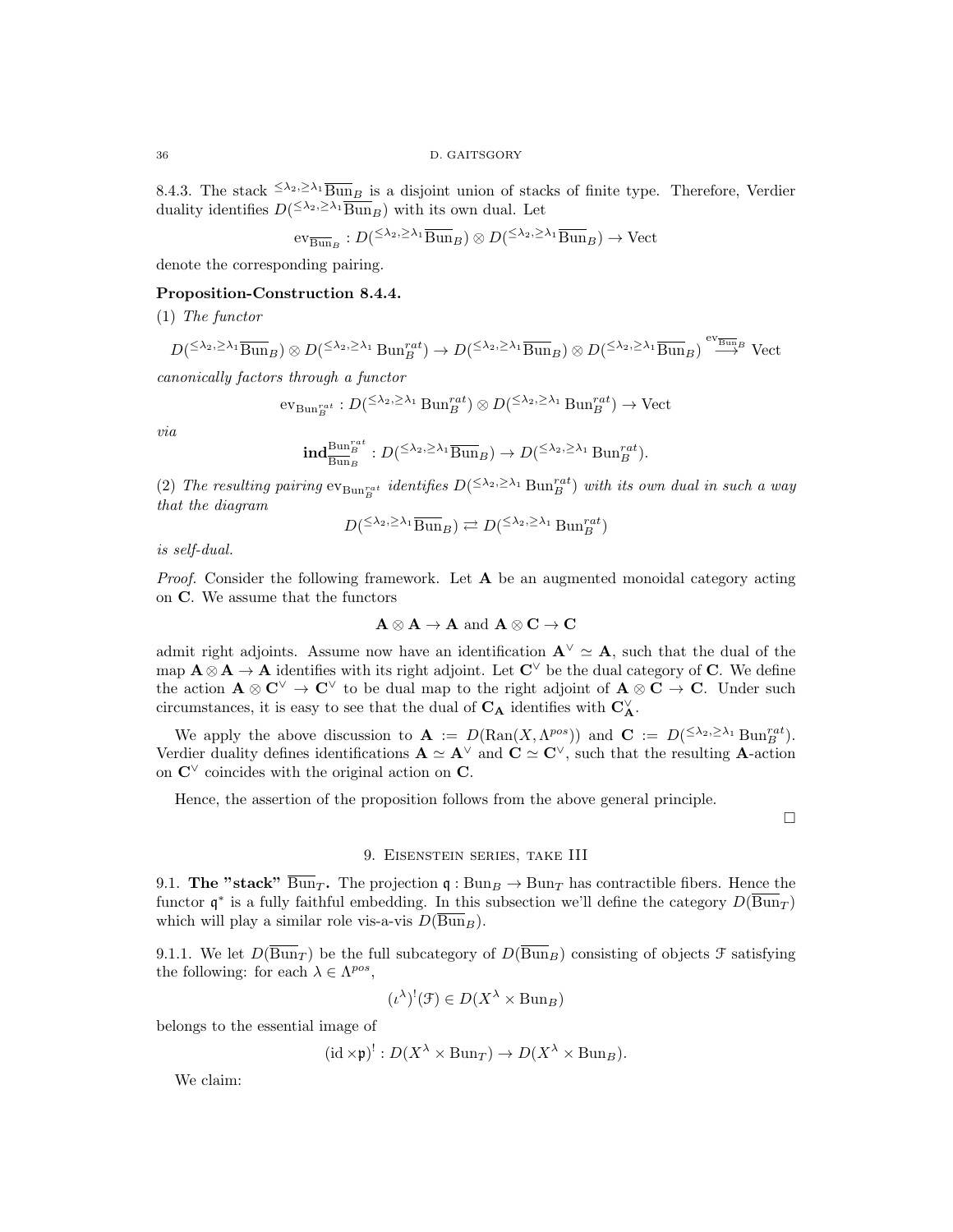Proposition 9.1.2.

(1) For  $\mathfrak{F} \in D(X^{\lambda} \times \text{Bun}_T)$  the object

$$
(\iota^{\lambda})_! \left( (\mathrm{id} \times \mathfrak{q})^!(\mathfrak{F}) \right) \in D(\overline{\operatorname{Bun}}_B)
$$

is defined, and belongs to  $D(\overline{\text{Bun}}_T)$ .

(2) Objects as above generate  $D(\overline{\text{Bun}}_T)$ .

*Proof.* First, we need to show that the object as in (1) is indeed defined. Since  $\iota^{\lambda} = \bar{\iota}^{\lambda} \circ (\mathrm{id} \times \jmath),$ it suffices to show that

$$
(\mathrm{id} \times \mathcal{Y})_! \circ (\mathrm{id} \times \mathfrak{q})^! : D(X^\lambda \times \mathrm{Bun}_T) \to D(X^\lambda \times \overline{\mathrm{Bun}}_B)
$$

is well-defined. However, since the latter categories are obtained by tensoring up with  $D(X^{\lambda})$ , it is sufficient to show that

$$
\jmath_! \circ \mathfrak{q}^! : D(\mathrm{Bun}_T) \to D(\overline{\mathrm{Bun}}_B)
$$

is well-defined. However, this follows from the ULA property of  $\jmath_!(K_{\text{Bun}_B})$  with respect to q. Indeed, we have:

$$
\jmath_! \circ \mathfrak{q}^! (\mathcal{F}) \simeq \jmath_! (K_{\mathrm{Bun}_B}) \overset{!}{\otimes} \overline{\mathfrak{q}}^! (\mathcal{F}).
$$

To prove that  $(\iota^{\lambda})_!$  ((id  $\times \mathfrak{q})^!(\mathfrak{F})$ ) belongs to  $D(\overline{Bun}_T)$  we need to calculate the composition

$$
(9.1) \qquad (\iota^{\mu})^! \circ (\iota^{\lambda})_! \left( (\mathrm{id} \times \mathfrak{q})^! (\mathcal{F}) \right) \simeq (\iota^{\mu})^! \circ (\bar{\iota}^{\lambda})_* \left( (\mathrm{id} \times \overline{\mathfrak{q}})^! (\mathcal{F}) \overset{!}{\otimes} (\mathrm{id} \times \mathfrak{z})_! (K_{X^{\lambda} \times \mathrm{Bun}_B}) \right)
$$

Note that we have a Cartesian square:

$$
X^{\mu} \times \text{Bun}_B \longrightarrow \overline{\text{Bun}}_B
$$
\n
$$
\text{add}_{\lambda,\lambda-\mu} \times \text{id} \uparrow \qquad \qquad \downarrow \mu \longrightarrow \overline{\text{Bun}}_B
$$
\n
$$
X^{\lambda} \times X^{\mu-\lambda} \times \text{Bun}_B \xrightarrow{\text{id} \times \iota^{\mu-\lambda}} X^{\lambda} \times \overline{\text{Bun}}_B
$$

The expression in (9.1) can thus be rewritten as:

$$
(\mathrm{add}_{\lambda,\lambda-\mu}\times\mathrm{id})_*\circ(\mathrm{id}\times\iota^{\mu-\lambda})^!\left((\mathrm{id}\times\overline{\mathfrak{q}})^!(\mathfrak{F})\overset{!}{\otimes}(\mathrm{id}\times\jmath)_!(K_{X^{\lambda}\times\mathrm{Bun}_B})\right).
$$

It would be sufficient to show that

$$
(\mathrm{id} \times \iota^{\mu-\lambda})^! \left( (\mathrm{id} \times \overline{\mathfrak{q}})^!(\mathcal{F}) \overset{!}{\otimes} (\mathrm{id} \times \mathfrak{z})_! (K_{X^{\lambda} \times \mathrm{Bun}_B}) \right)
$$

belongs to the essential image of  $D(X^{\lambda} \times X^{\mu-\lambda} \times Bun_T)$  under.  $(id_{X^{\lambda} \times X^{\mu-\lambda}} \times \mathfrak{q})^!$ . Again, the factor  $X^{\lambda}$  comes in along for the ride, so we have to show that for  $\nu \in \Lambda^{pos}$ ,

$$
(\iota^{\nu})^! \left( \overline{\mathfrak{q}}^! (\mathcal{F}) \overset{!}{\otimes} \jmath_! (K_{\mathrm{Bun}_B}) \right)
$$

belongs to the essential image of  $(id_{X^{\nu}} \times \mathfrak{q})^!$ . However, the latter expression is isomorphic to

$$
(\mathrm{id}_{X^{\nu}}\times\mathfrak{q})^{!}\left(\tilde{\Omega}(\check{\mathfrak{n}}_X^{-})^{\nu}\overset{!}{\otimes}\mathrm{mult}^!_{\nu}(\mathcal{F})\right).
$$

The second point of the proposition is tautological from the first one.

9.2. The "stack"  $\text{Bun}_T^{rat}$ .

 $\Box$ 

.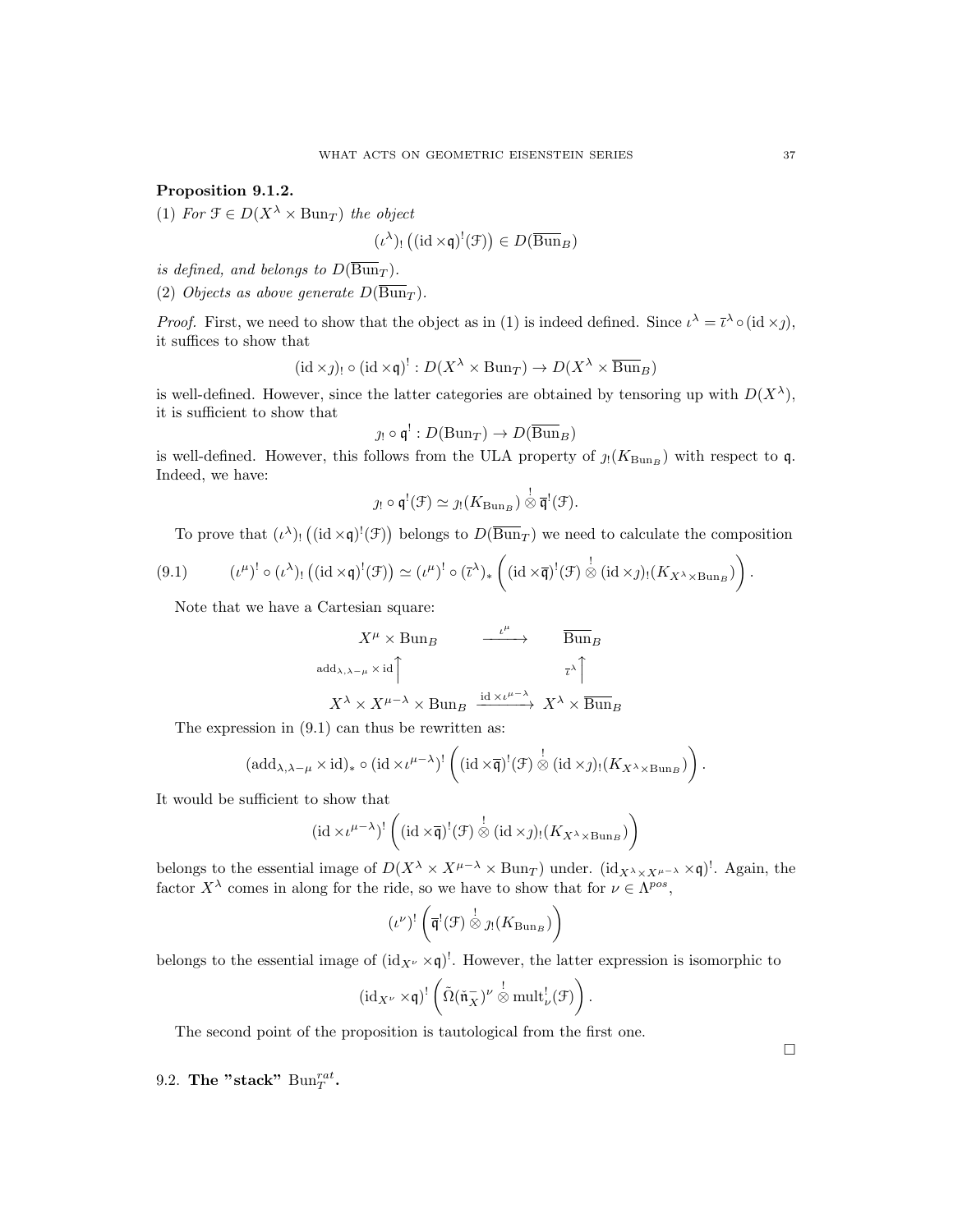9.2.1. Let  $D(\text{Bun}_T^{rat})$  denote the full subcategory of  $D(\text{Bun}_B^{rat})$  equal to the preimage of  $D(\text{Bun}) \subset D(\overline{\text{Bun}}_B)$  under the forgetful functor.

Lemma 9.2.2. The functor

$$
\mathbf{ind}_{\overline{\mathrm{Bun}}_B}^{\mathrm{Bun}_B^{rat}}: D(\overline{\mathrm{Bun}}_B) \to D(\mathrm{Bun}_B^{rat})
$$

sends  $D(\overline{\text{Bun}}_T)$  to  $D(\text{Bun}_T^{rat})$ .

*Proof.* By definition, we need to show that the monad Av sends  $D(\overline{Bun}_T)$  to itself, i.e., that for an object  $\mathcal{F} \in D(\overline{\text{Bun}}_T)$ , the object  $(\iota^{\lambda})^! \circ Av(\mathcal{F})$  belongs to the essential image of  $(id \times \mathfrak{q})^!$ . However,

$$
(\iota^{\lambda})^! \circ Av(\mathcal{F}) \simeq (\pi^{\lambda} \times id)^! \circ \jmath^! \circ Av(\mathcal{F}),
$$

so it is enough to show that  $j' \circ Av(\mathcal{F})$  belongs to the essential image of  $\mathfrak{q}^!$ . Now, the result follows from the explicit description of  $j^! \circ Av$  given in Sect. 8.3.4.

 $\Box$ 

We'll denote by  $\mathrm{ind}^{\mathrm{Bun}^{rat}_{T}}_{\overline{\mathrm{Bun}}_{T}}$  the resulting functor

$$
D(\overline{\operatorname{Bun}}_T) \to D(\operatorname{Bun}_T^{rat}).
$$

9.2.3. One can view the category  $D(\text{Bun}_T^{rat})$  as the universal source of the Eisenstein series functor by means of

$$
D(\mathrm{Bun}_T^{rat}) \hookrightarrow D(\mathrm{Bun}_B^{rat}) \xrightarrow{\mathfrak{p}_*^{rat}} D(\mathrm{Bun}_G).
$$

We shall now investigate its relationship with the functor  $Eis_i^{ult}$ . Namely, we'll establish:

Proposition 9.2.4. The functor

$$
\mathcal{F} \mapsto \mathrm{\mathbf{ind}}_{\overline{\mathrm{Bun}}_T}^{\mathrm{Bun}_T^{rat}}(\jmath_! \circ \mathfrak{q}^! (\mathcal{F})) : D(\mathrm{Bun}_T) \to D(\mathrm{Bun}_T^{rat})
$$

canonically extends to a functor

$$
(\mathfrak{q}^{rat})^!: \tilde{\Omega}(\check{\mathfrak{n}}_X^-)\text{-}\mathrm{mod}(D(\mathrm{Bun}_T))\rightarrow D(\mathrm{Bun}_T^{rat}),
$$

and the latter is an equivalence of categories. Moreover:

(1) The forgetful functor

$$
\tilde{\Omega}(\tilde{\mathfrak{n}}_X^-)\text{-mod}(D(\mathrm{Bun}_T))\to D(\mathrm{Bun}_T)
$$

identifies with

$$
D(\mathrm{Bun}_T^{rat}) \to D(\overline{\mathrm{Bun}}_T) \xrightarrow{j'} D(\mathrm{Bun}_T).
$$

(2) The functor  $\mathfrak{p}_*^{rat}$  identifies with  $Eis_i^{ult}$ .

9.2.5. Proof of Proposition 9.2.4. All we need to show is that the monad on  $D(\text{Bun}_T)$  given by

$$
\mathcal{F} \mapsto \jmath^{!} \circ \mathrm{Av} \circ \jmath_{!} \circ \mathfrak{q}^{!}(\mathcal{F})
$$

identifies with

$$
\mathcal{F} \mapsto \mathfrak{q}^! \circ (\tilde{\Omega}(\check{\mathfrak{n}}_X^-) \circ \mathcal{F}).
$$

However, this again follows immediately from the description of  $j^! \circ Av$  in Sect. 8.3.4.

 $\Box$ 

## 9.3. An equivalence with  $Bun_G$ .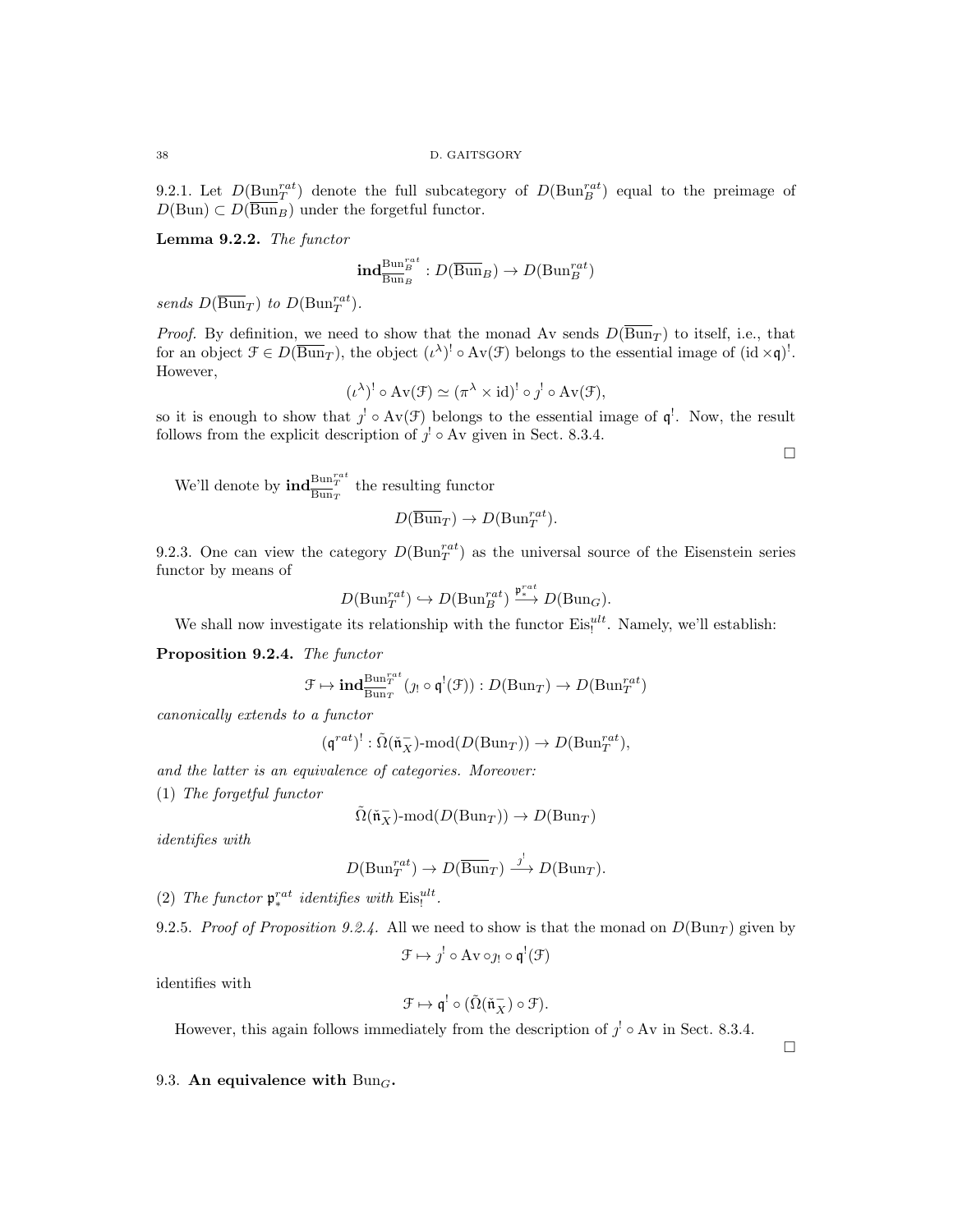9.3.1. Let  $\lambda_1 \leq \lambda_2$  be a pair of weights. Consider the corresponding categories

$$
D^{\left(\leq \lambda_2,\geq \lambda_1 \text{Bun}_B\right)}
$$
 and  $D^{\left(\leq \lambda_2,\geq \lambda_1 \text{Bun}_B^{rat}\right)}$ .

By the same taken as in Sect. 9.1 and Sect. 9.2, we define the corresponding full subcategories

$$
D^{\left(\leq \lambda_2,\geq \lambda_1 \text{Bun}_T\right)}
$$
 and  $D^{\left(\leq \lambda_2,\geq \lambda_1 \text{Bun}_T^{rat}\right)}$ .

It is clear that the Verdier duality functor (defined on the subcategory of compact objects of  $D^{(\leq \lambda_2,\geq \lambda_1} \overline{\text{Bun}}_B)$  sends  $D^{(\leq \lambda_2,\geq \lambda_1} \overline{\text{Bun}}_T)$  to itself. Indeed, it's enough to check this fact on compact generators provided by Proposition 9.1.2. Hence, the same is true for the subcategory

$$
\left(D^{(\leq \lambda_2,\geq \lambda_1} \operatorname{Bun}_T^{rat})\right)^c \subset \left(D^{(\leq \lambda_2,\geq \lambda_1} \operatorname{Bun}_B^{rat})\right)^c.
$$

9.3.2. Recall that for every regular dominant weight  $\lambda$ , there exists a canonically defined locally closed substack

$$
\text{Bun}_G^{\lambda} \subset \text{Bun}_G.
$$

In fact, the projection  $\mathfrak{p}^{\lambda}$  maps  $\text{Bun}_{B}^{\lambda}$  isomorphically onto  $\text{Bun}_{G}^{\lambda}$ .

Let now  $\lambda_1 \leq \lambda_2$  be as above, and assume that they are deep enough in the dominant chamber so that every weight  $\lambda$  satisfying

$$
\lambda_1\leq \lambda\leq \lambda_2
$$

is dominant and regular. In this case, the union of strata

$$
\leq \lambda_2, \geq \lambda_1 \operatorname{Bun}_G := \bigcup_{\lambda_1 \leq \lambda \leq \lambda_2} \operatorname{Bun}_G^{\lambda}
$$

is also a locally closed substack of  $Bun_G$ .

The preimage of  $\leq \lambda_2, \geq \lambda_1$  Bun<sub>G</sub> under  $\bar{p}$  equals the substack

$$
\leq \lambda_2, \geq \lambda_1 \overline{\text{Bun}}_B \subset \overline{\text{Bun}}_B.
$$

Hence, the functor  $\bar{p}_!$  gives rise to a well-defined functor

$$
D^{\left(\leq \lambda_2,\geq \lambda_1 \overline{\mathrm{Bun}}_B\right)} \to D^{\left(\leq \lambda_2,\geq \lambda_1 \right)}_{\varepsilon_1} \mathrm{Bun}_G,
$$

which canonically factors through a functor

$$
\mathfrak{p}_{*}^{rat}: D({}^{\leq \lambda_2,\geq \lambda_1} \operatorname{Bun}_{B}^{rat}) \to D({}^{\leq \lambda_2,\geq \lambda_1} \operatorname{Bun}_{G}).
$$

9.3.3. We are going to prove:

**Theorem 9.3.4.** Assume that  $\lambda_1, \lambda_2$  are deep enough the dominant chamber so that every weight  $\lambda$  satisfying

$$
\lambda_1 \leq \lambda \leq \lambda_2
$$

satisfies also

$$
\langle \lambda, \check{\alpha}_i \rangle > 2g - 2,
$$

for every simple root  $\alpha_i$ . In this case the composed functor

$$
D^{\left(\leq\lambda_2,\geq\lambda_1\mathrm{Bun}_T^{rat}\right)}\hookrightarrow D^{\left(\leq\lambda_2,\geq\lambda_1\mathrm{Bun}_B^{rat}\right)}\overset{\mathfrak{p}_s^{rat}}{\to} D^{\left(\leq\lambda_2,\geq\lambda_1\mathrm{Bun}_G\right)}
$$

is an equivalence.

The rest of this section is devoted to the proof of this theorem.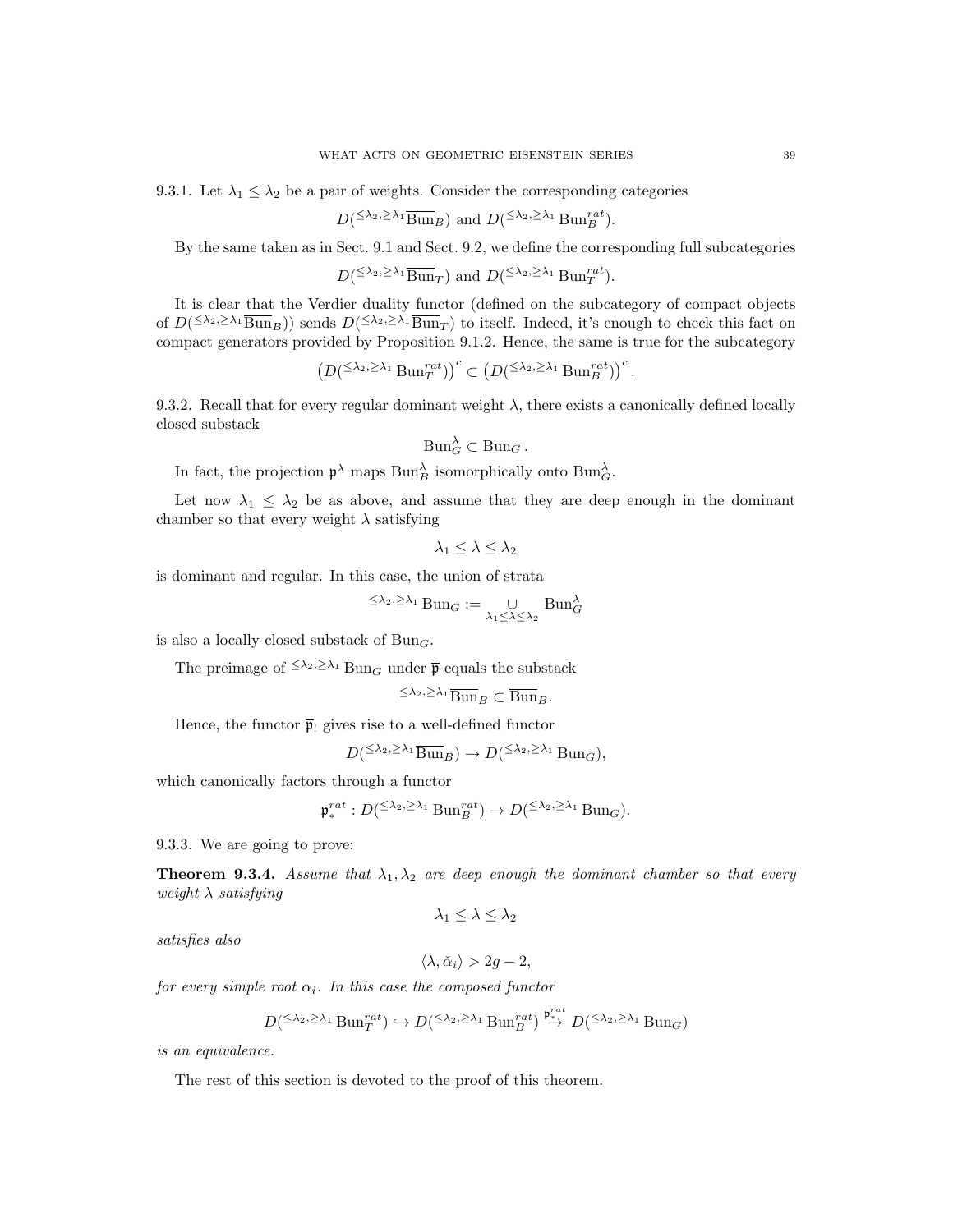9.3.5. First, we note that under the assumptions on  $\lambda_1, \lambda_2$  for every  $\lambda$  between them the map

$$
\mathfrak{q}^! : D(\mathrm{Bun}_T^{\lambda}) \to D(\mathrm{Bun}_B^{\lambda})
$$

is an equivalence. Hence, the functors

$$
D^{(\leq \lambda_2, \geq \lambda_1} \overline{\operatorname{Bun}}_T) \hookrightarrow D^{(\leq \lambda_2, \geq \lambda_1} \overline{\operatorname{Bun}}_B)
$$

and

$$
D^{\left(\leq \lambda_2, \geq \lambda_1 \text{ Bun}_T^{rat}\right)} \hookrightarrow D^{\left(\leq \lambda_2, \geq \lambda_1 \text{Bun}_B^{rat}\right)}
$$

are equivalences as well.

This implies that the essential image of the functor in the theorem generates the target category. Therefore, it remains to establish fully faithfulness. The latter is, in turn, equivalent to the fact that the monad

(9.2) 
$$
\overline{\mathfrak{p}}^! \circ \overline{\mathfrak{p}}_! : D({}^{\leq \lambda_2, \geq \lambda_1} \overline{\text{Bun}}_B) \to D({}^{\leq \lambda_2, \geq \lambda_1} \overline{\text{Bun}}_B)
$$

is canonically isomorphic to the monad Av.

The monad in the LHS of (9.2) is given by pull-push along the diagram

$$
\leq \lambda_2, \geq \lambda_1 \overline{\text{Bun}}_B \leftarrow \leq \lambda_2, \geq \lambda_1 \overline{\text{Bun}}_B \times \leq \lambda_2, \geq \lambda_1 \overline{\text{Bun}}_B \rightarrow \leq \lambda_2, \geq \lambda_1 \overline{\text{Bun}}_B.
$$

The monad in the RHS of (9.2) is given by pull-push along the diagram

$$
\leq \lambda_2, \geq \lambda_1 \overline{\text{Bun}}_B \leftarrow \leq \lambda_2, \geq \lambda_1 \overline{\text{Bun}}_B \underset{\overline{\text{Bun}}_B}{\times} \mathcal{H} \underset{\overline{\text{Bun}}_B}{\times} \leq \lambda_2, \geq \lambda_1 \overline{\text{Bun}}_B \rightarrow \leq \lambda_2, \geq \lambda_1 \overline{\text{Bun}}_B.
$$

We have a canonical closed embedding from the latter diagram to the former, and it remains to show that this embedding is in fact an isomorphism. This is equivalent to the following well-known assertion:

**Lemma 9.3.6.** Let  $P_G$  be an unstable G-bundle, equipped with two B-reductions both of which have dominant Chern classes. Then these two reductions coincide.

# 10. THE LOCAL NATURE OF  $\tilde{\Omega}(\tilde{\mathfrak{n}}_X^-)$

## 10.1. The Hecke stack.

10.1.1. For a reductive group G let  $\text{Sat}_G$  be the Satake category, i.e., the (slightly renormalized version of) category  $D(\text{Hecke}_{G,x,loc})$ , <sup>3</sup> where  $\text{Hecke}_{G,x,loc}$  is the local Hecke stack at x, i.e.,

$$
\text{Hecke}_{G,x,loc} := \text{Bun}_G(\mathcal{D}_x) \underset{\text{Bun}_G(\mathcal{D}_x)}{\times} \text{Bun}_G(\mathcal{D}_x),
$$

where  $\mathcal{D}_x$  and  $\mathcal{D}_x$  are the formal and formal punctured discs around x, respectively.

 ${}^{3}$ It's crucial for what follows that we consider the "full" i.e., derived category and not the heart of its t-structure.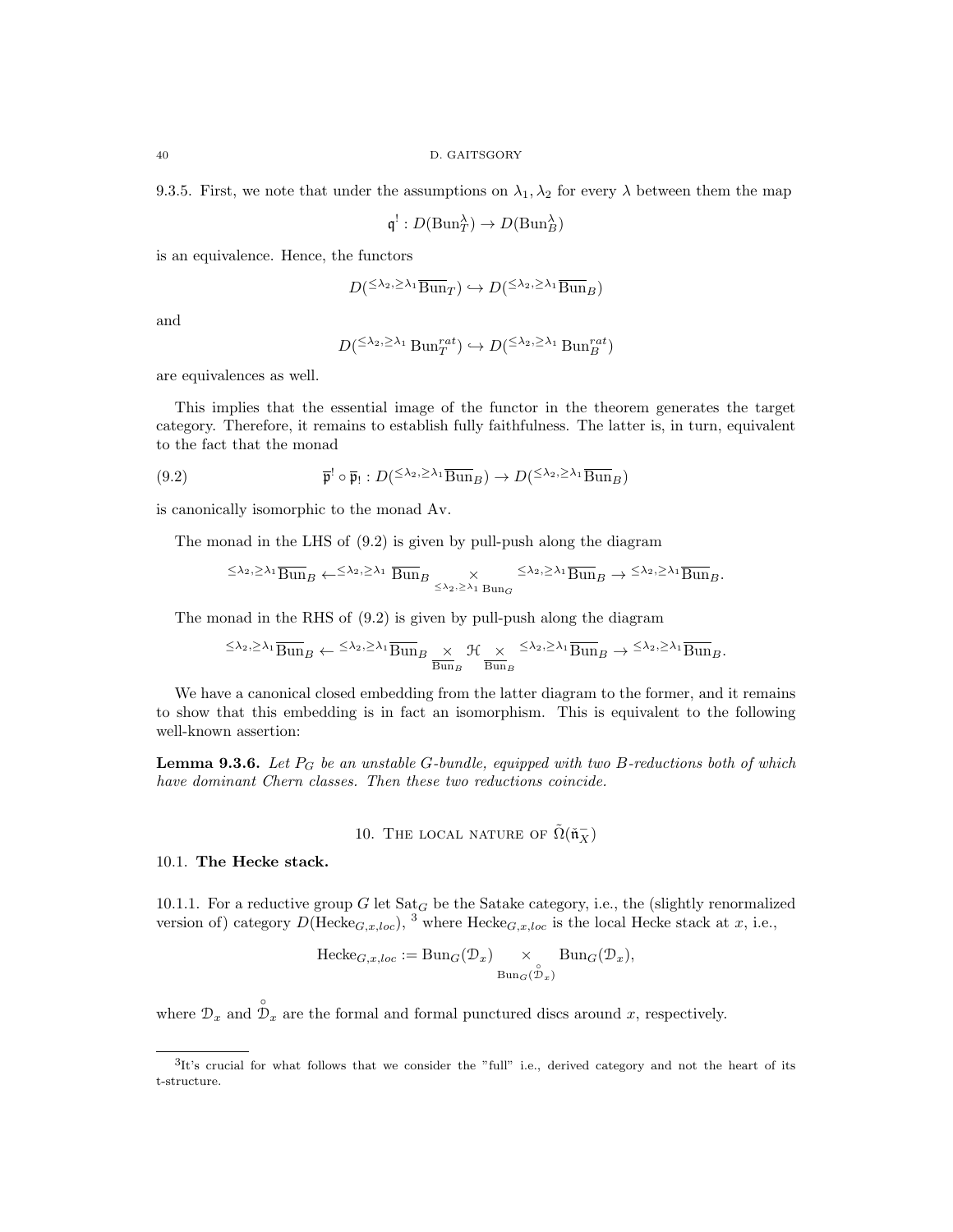We can also consider the global Hecke stack



There is a natural functor

$$
Sat_{G,x} \to D(Hecke_{G,x,glob}).
$$

10.1.2. We regard the assignment  $x \mapsto$  Sat $_{G,x}$  as a chiral monoidal category, which we denote by Sat<sub>G</sub>. In particular, the category  $\text{Sat}_G(\text{Ran}(X))$  makes sense, and there is a functor

(10.1) 
$$
Sat_G(\text{Ran}(X)) \to D(\text{Hecke}_{G,glob, \text{Ran}(X)}),
$$

where  $\text{Hecke}_{G,glob, Ran(X)}$  is the Ran version of the global Hecke stack.

10.1.3. We apply this to the group being T. For  $\lambda \in \Lambda^{pos}$  we can regard the product  $X^{\lambda} \times \text{Bun}_T$ with its two projections

$$
\mathrm{Bun}_T \stackrel{\mathrm{mult}_\lambda}{\longleftarrow} X^\lambda \times \mathrm{Bun}_T \stackrel{\pi^\lambda \times \mathrm{id}_{\mathrm{Bun}_T}}{\longrightarrow} \mathrm{Bun}_T
$$

as a closed substack of the  $\lambda$ -graded component of  $\text{Hecke}_{T, glob, Ran(X)}$ .

In what follows, we'll describe a chiral algebra in  $\text{Sat}_T$ , such that the corresponding object of  $\text{Sat}_G(\text{Ran}(X))$  conjecturally gives rise to  $\tilde{\Omega}(\tilde{\mathfrak{n}}_X^-)$  via (10.1).

## 10.2. Geometric Satake.

10.2.1. For a group  $G_1$ , let us denote by  $\text{Hecke}_{G_1,x,loc,spec}$  the local spectral Hecke (DG)-stack, i.e.,

$$
\mathrm{Hecke}_{G_1,x,loc,spec}:=\mathrm{LocSys}_{G_1}(\mathcal{D}_x)\underset{\mathrm{LocSys}_{G_1}(\overset{\circ}{\mathcal{D}}_x)}{\times}\mathrm{LocSys}_{G_1}(\mathcal{D}_x),
$$

and let

$$
Sat_{G_1,x,spec} := Ind\text{Coh}(\text{Hecke}_{G_1,x,loc,spec}).
$$

The assignment  $x \mapsto \text{Sat}_{G_1,x,spec}$  forms a monoidal chiral category that we denote  $\text{Sat}_{G_1,spec}$ .

Recall that for a reductive group  $G$  we have a canonical equivalence of monoidal chiral categories.

(10.2) 
$$
\text{Sat}_G \simeq \text{Sat}_{\tilde{G},spec}.
$$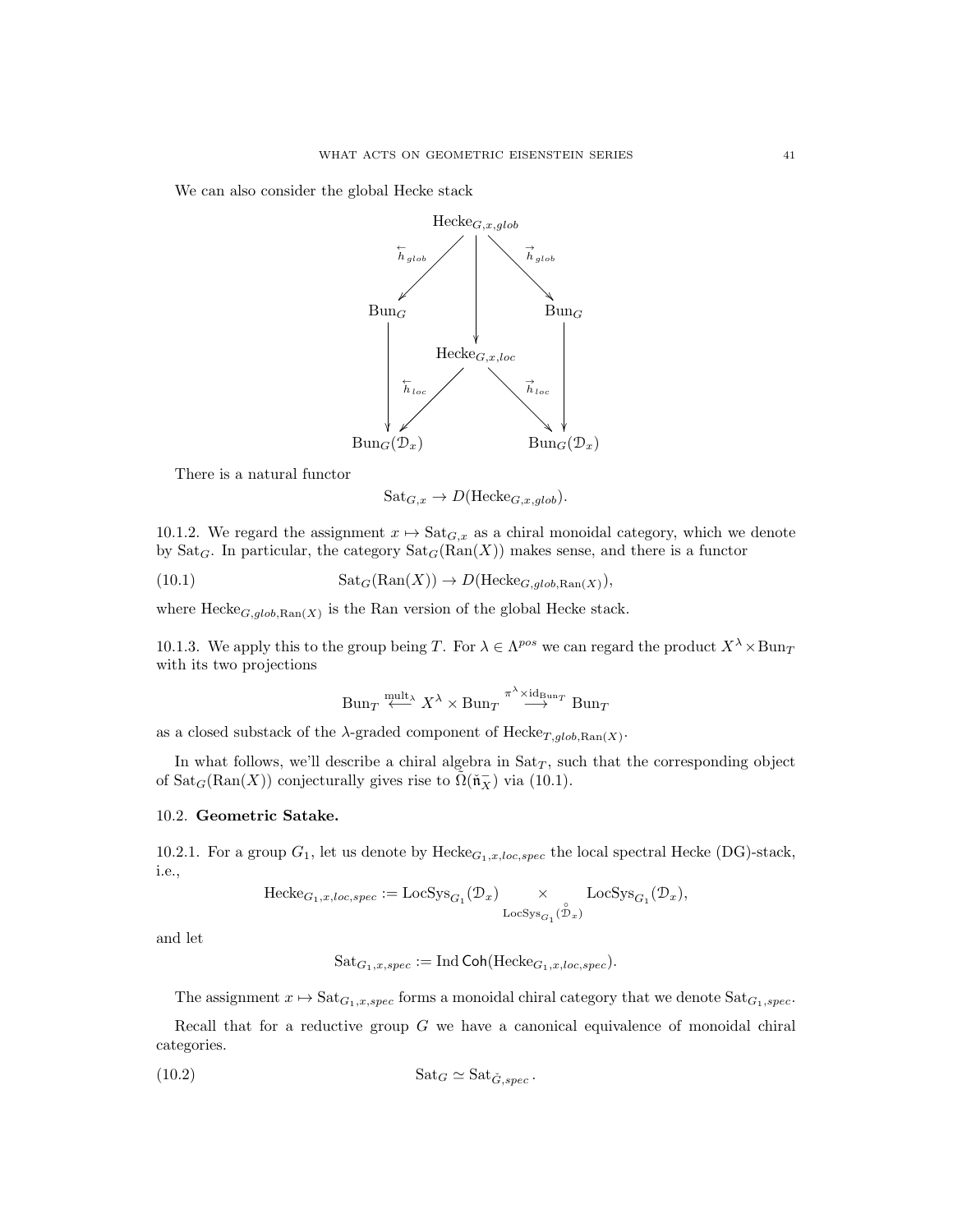10.2.2. The following general construction will be used in the sequel. Let  $G_1 \rightarrow G_2$  be a group homomorphism. Consider the following relative version of the local spectral Hecke stack:

 $Hecke_{G_1,G_2,x,loc,spec} := \text{LocS}$ 

$$
\mathrm{ysg}_{G_1}(\mathcal{D}_x) \underset{\mathrm{LocSys}_{G_2}(\mathcal{D}_x) \xrightarrow{\times} \mathrm{LocSys}_{G_1}(\overset{\circ}{\mathcal{D}}_x)}{\times} \mathrm{LocSys}_{G_1}(\overset{\circ}{\mathcal{D}}_x).
$$

endowed with the corresponding maps



The assignment

 $x \mapsto \text{Ind}$  Coh(Hecke<sub>G<sub>1</sub>,G<sub>2</sub>,x,loc,spec)</sub>

also forms a monoidal chiral category, which we denote  $Sat_{G_1,G_2,spec}$ .

We have a natural forgetful morphism

 $\text{Hecke}_{G_1,G_2,x,loc,spec} \to \text{Hecke}_{G_1,x,loc,spec},$ 

which defines a monoidal chiral functor

$$
Sat_{G_1,G_2,spec} \to Sat_{G_1,spec}.
$$

We let

$$
\mathcal{A}_{G_1,G_2} \in \text{Sat}_{G_1,spec}
$$

be the chiral algebra equal to image under the above functor of the chiral algebra in  $\text{Sat}_{G_1,G_2,spec}$ , whose value on each  $\text{Hecke}_{G_1,G_2,x,loc,spec}$  is the (relative with respect to  $h_{rel,loc}$ ) of the dualizing sheaf on this (DG)-stack. By construction, this chiral algebra carries an associative algebra structure with respect to the monoidal structure on  $\text{Sat}_{G_1,spec}$ . To disambiguate the notation, we'll denote by  $\mathcal{A}_{G_1,G_2}(\text{Ran}(X))$  the corresponding factorizable object of  $\text{Sat}_{G_1,spec}(\text{Ran}(X)).$ 

## 10.3. The conjecture.

10.3.1. We apply the discussion of Sect. 10.2.2 to  $G_1 = \check{B}$  and  $\check{G}_2 = G$ . We obtain the chiral algebra

$$
\mathcal{A}_{\check{B},\check{G}} \in \text{Sat}_{\check{B},spec} \, .
$$

Note that the (DG)-stack

$$
\operatorname{LocSys}_{\check G}(\mathcal D_x) \underset{\operatorname{LocSys}_{\check G}(\overset{\circ}{\mathcal D}_x)}{\times} \operatorname{LocSys}_{\check B}(\overset{\circ}{\mathcal D}_x)
$$

identifies with the derived Springer fiber over  $0 \in \check{\mathfrak{g}}$ , denoted Spr<sub>0</sub>.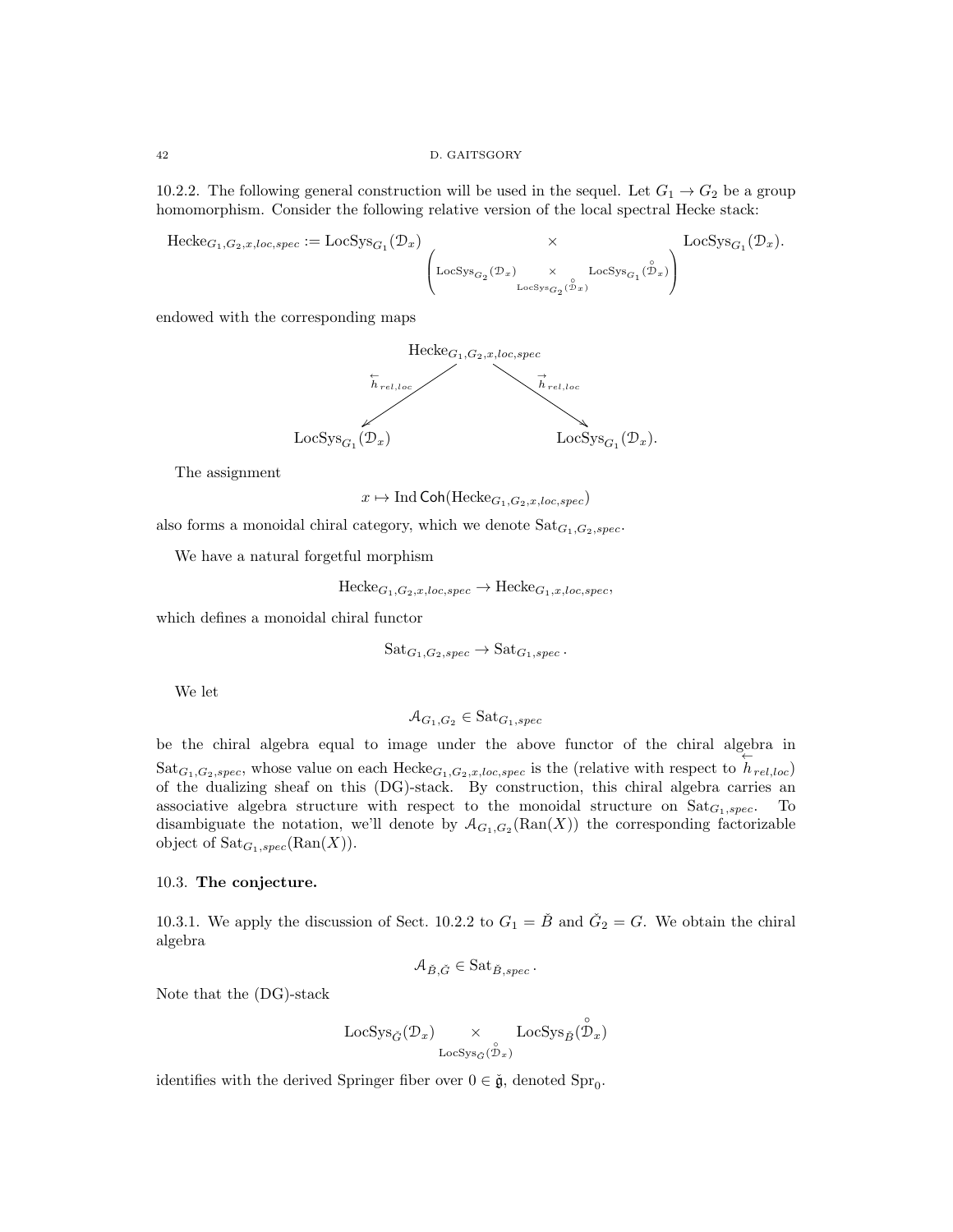10.3.2. Consider now the canonical map

$$
\mathfrak{q}_{\text{Hecke},x,spec} : \text{Hecke}_{\tilde{B},x,loc,spec} \to \text{Hecke}_{\tilde{T},x,loc,spec},
$$

induced by the projection  $\check{B} \to \check{T}$ . Direct image defines a chiral functor

(10.3) 
$$
(\mathfrak{q}_{\text{Hecke},spec})_* : \text{Sat}_{\check{B},spec} \to \text{Sat}_{\check{T},spec}.
$$

The above functor (10.3) has an additional structure of lax monoidal functor.

We let

$$
\mathcal{A}_{\check{T},\check{B},\check{G}} \in \text{Sat}_{\check{T},spec}
$$

be the image of  $\mathcal{A}_{\check{B},\check{G}}$  under the above functor  $(\mathfrak{q}_{\text{Hecke},spec})_*$ .

By construction, this is a chiral algebra in  $Sat_{\check{T},spec}$  with an additional structure of associative algebra with respect to the monoidal structure on  $\text{Sat}_{\check{T},spec}$ .

10.3.3. We propose:

Conjecture 10.3.4. The pull-back by means of

$$
(\mathrm{id}_{X^{\lambda}} \boxtimes - \rho(\omega_X)) : X^{\lambda} \times \mathrm{Bun}_T \to X^{\lambda} \times \mathrm{Bun}_T
$$

of  $\tilde{\Omega}(\tilde{\mathbf{n}}_X^-)$ , when viewed as an associative algebra in D(Hecke<sub>T,glob,Ran(X)</sub>) arises via (10.1) from  $\mathcal{A}_{\check{T},\check{B},\check{G}}(\text{Ran}(X))$  via (10.2).

This conjecture doesn't seem very far-fetched. We expect that it results from the description of the local category

$$
D(G(\mathbb{O}_x)\backslash G(\mathfrak{X}_x)/N^{\rho(\omega_{\mathbb{D}_x})}(\mathfrak{X}_x))
$$

as  $\mathsf{QCoh}(\mathrm{Spr}_0)$  a la Bezrukavnikov. Here  $N^{\rho(\omega_{\mathcal{D}_x})}$  is the twist of N, veiwed as a groop-scheme over  $\mathcal{D}_x$  by the T-torsor  $\rho(\omega_X)$ .

In the next two sections we'll explain the role that Conjecture 10.3.4 plays in viewing geometric Eisenstein series within geometric Langlands correspondence.

## 11. Eisenstein series and Langlands correspondence

This section is devoted to our goal 1, namely the analysis of Eisenstein series in the framework of Langlands correspondence.

## 11.1. Spectral Eisenstein series.

11.1.1. Let  $\mathsf{QCoh}_{\mathbb{N}}(\mathrm{LocSys}_{\check{G}}) \subset \mathrm{Ind}\,\mathsf{Coh}(\mathrm{LocSys}_{\check{G}})$  be the category introduced in [Sum]. Consider the diagram



As was explained in loc. cit., the functor

 $\mathrm{Eis}_{spec} := \mathfrak{p}_{spec*} \circ \mathfrak{q}_{spec}^*$ 

is well-defined as a functor

$$
\operatorname{Perf}(\operatorname{LocSys}_{\check{T}}) \to \operatorname{Coh}_{\mathcal{N}}(\operatorname{LocSys}_{\check{G}}),
$$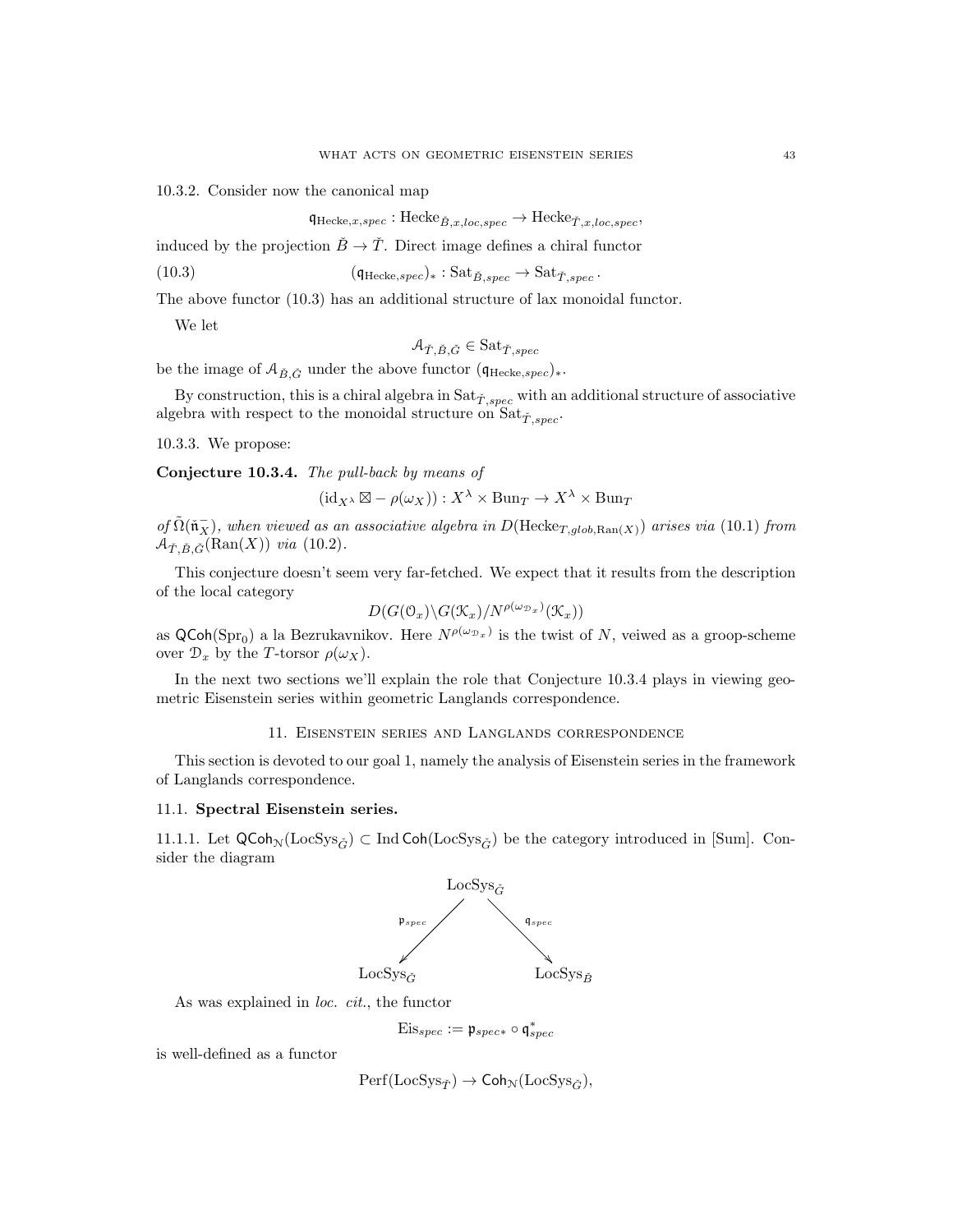and hence gives rise to (the same named functor)

$$
\mathsf{QCoh}(\mathrm{LocSys}_{\check{T}}) \to \mathsf{QCoh}_{\mathcal{N}}(\mathrm{LocSys}_{\check{G}}).
$$

The functor  $Eis_{spec}$  admits a right adjoint  $CT_{spec}$  given by

$$
\mathrm{CT}_{spec}:=\mathfrak{q}_{spec*}\circ\mathfrak{p}_{spec}^!
$$

Let  $\Gamma_{spec}$  denote the monad on QCoh(LocSys<sub>T<sup>†</sup>)</sub> given by  $CT_{spec} \circ Eis_{spec}$ .

11.1.2. The morphism

 $\mathfrak{p}_{spec}: \text{LocSys}_{\check{B}} \to \text{LocSys}_{\check{G}}$ 

is easily seen to be proper. Let

(11.1) 
$$
\mathsf{QCoh}_{\mathcal{N}}(\mathrm{LocSys}_{\check{G}, \mathrm{Eis}}) \subset \mathsf{QCoh}_{\mathcal{N}}(\mathrm{LocSys}_{\check{G}})
$$

be the full subcategory consisting of objects that vanish when localized on the complement to the image of  $\mathfrak{p}_{spec}$ . I.e., the functor  $Eis_{spec}$  factors through a functor

 $\mathsf{QCoh}(\mathrm{LocSys}_{\check{\mathcal{T}}}) \to \mathsf{QCoh}_{\mathcal{N}}(\mathrm{LocSys}_{\check{\mathcal{C}}, \mathrm{Eis}}),$ 

which we'll denote by the same symbol by a slight abuse of notation. The adjoint functor  $CT_{spec}$  factors through the right adjoint

$$
\mathsf{QCoh}_{\mathcal{N}}(\mathsf{LocSys}_{\check{G}, \mathsf{Eis}}) \leftarrow \mathsf{QCoh}_{\mathcal{N}}(\mathsf{LocSys}_{\check{G}}).
$$

The following has been recently established by D. Arinkin:

**Theorem 11.1.3.** The image of the functor  $(\mathfrak{p}_{spec})_*$  (or, equivalently, Eis<sub>spec</sub>) generates  $\mathsf{QCoh}_{\mathcal{N}}(\mathrm{LocSys}_{\check{G}, \mathrm{Eis}}).$ 

11.1.4. Recall that our goal 5 stated in the introduction was to construct an equivalence

$$
\Psi_{G,\mathrm{Eis}} : \mathsf{QCoh}_{\mathcal{N}}(\mathrm{LocSys}_{\check{G},\mathrm{Eis}}) \to D(\mathrm{Bun}_G)_{\mathrm{Eis}},
$$

which would make the following diagram

$$
\begin{array}{ccc}\n\text{QCoh}_{\mathcal{N}}(\text{LocSys}_{\check{G}, \text{Eis}}) & \xrightarrow{\Psi_{G, \text{Eis}}} & D(\text{Bun}_G)_{\text{Eis}} \\
\text{Eis}_{spec} \uparrow & & \text{Eis}_{!} \circ \text{--} \rho(\omega_{X}) \uparrow \\
\text{QCoh}(\text{LocSys}_{\check{T}}) & \xrightarrow{\Psi_{T}} & D(\text{Bun}_T)\n\end{array}
$$

commute, where  $-\rho(\omega_X)$  is the functor of shift by  $-\rho(\omega_X) \in \text{Bun}_T$ . Equivalently, we'd like the following diagram to commute:

$$
\begin{array}{ccc}\n\mathsf{QCoh}_{\mathcal{N}}(\mathsf{Loc} \mathsf{Sys}_{\check{G}, \mathsf{Eis}}) & \xrightarrow{\Psi_{G, \mathsf{Eis}}} & D(\mathsf{Bun}_G)_{\mathsf{Eis}} \\
(\mathfrak{p}_{spec})_* \upharpoonright & & \mathsf{Eis}_1^{int} \circ -\rho(\omega_X) \upharpoonright \\
\mathsf{QCoh}(\mathsf{Loc} \mathsf{Sys}_{\check{B}}) & \xrightarrow{\Psi_B} \Omega(\check{\mathfrak{n}}_X^-) \text{-mod}(D(\mathsf{Bun}_T)),\n\end{array}
$$

where  $\Psi_B$  is the enhancement of the Fourier-Mukai transform  $\Psi_T$  obtained by considering modules over the corresponding monads.

Taking into account Theorem 11.1.3, the construction of such a functor amounts to establishing the following plausible conjecture: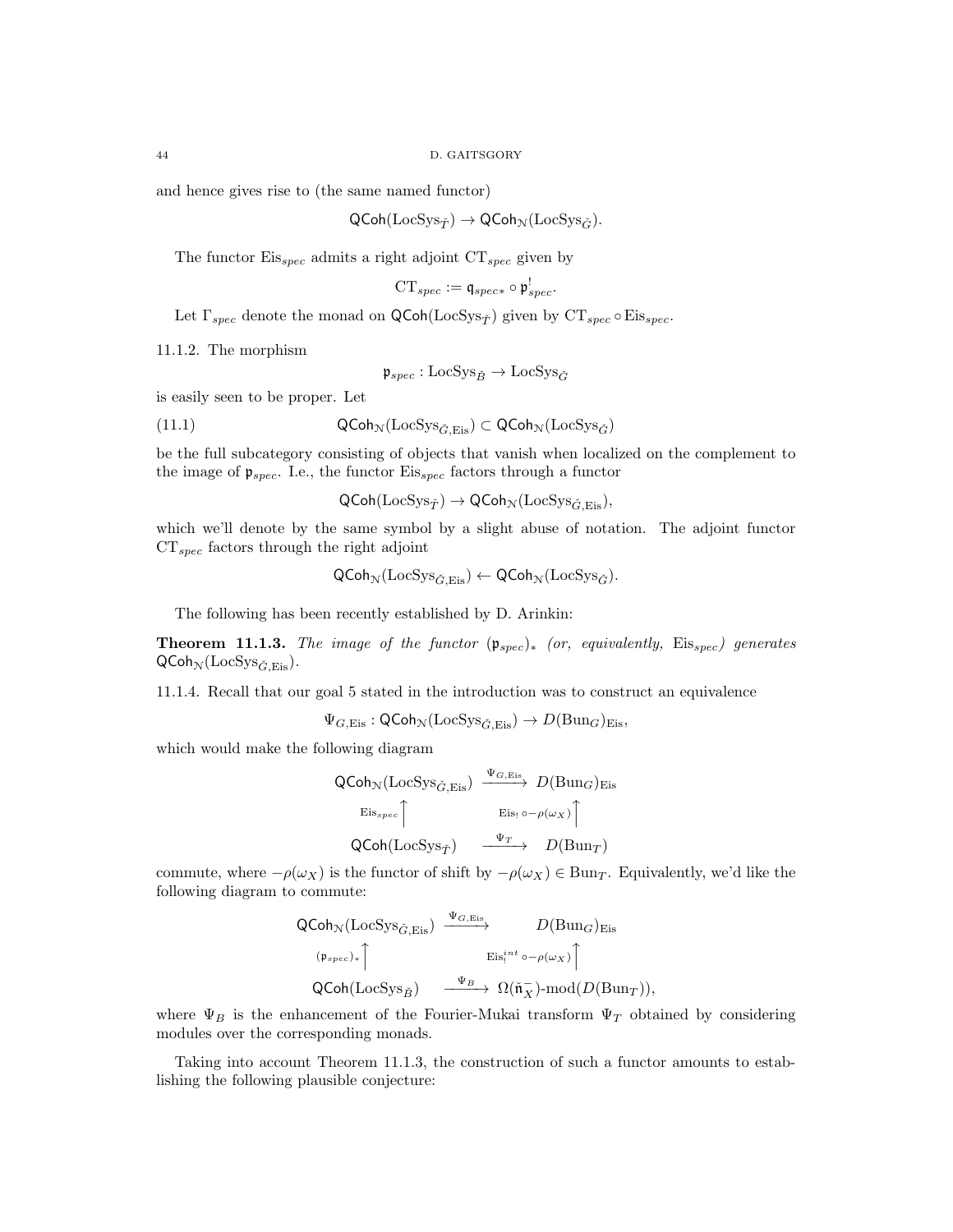Conjecture 11.1.5. The Fourier-Mukai equivalence  $\Psi_T$  intertwines the two monads:

(11.2) 
$$
\rho(\omega_X) \circ \Gamma \circ -\rho(\omega_X) : D(\text{Bun}_T) \to D(\text{Bun}_T)
$$

and

(11.3) 
$$
\Gamma_{spec} : \mathsf{QCoh}(\mathrm{LocSys}_{\check{T}}) \to \mathsf{QCoh}(\mathrm{LocSys}_{\check{T}}).
$$

Unfortunately, we can't prove this conjecture at the moment. However, we'll able able to match certain parts of both sides.

# 11.2. Bruhat decomposition of  $\Gamma_{spec}$ .

11.2.1. Consider the diagram



The functor  $\Gamma_{spec}$  is isomorphic to the composition

$$
(\mathfrak{q}_{spec})_* \circ (\mathfrak{p}_{spec}^r)_* \circ (\mathfrak{p}_{spec}^l)^! \circ (\mathfrak{p}_{spec})^*.
$$

11.2.2. For each  $w \in W$  let

$$
\left(\text{LocSys}_{\check{B}} \underset{\text{LocSys}_{\check{G}}}{\times} \text{LocSys}_{\check{B}} \right)_w \subset \left(\text{LocSys}_{\check{B}} \underset{\text{LocSys}_{\check{G}}}{\times} \text{LocSys}_{\check{B}} \right)_w^{\sim}
$$

be the corresponding locally closed substack and its completion. (Our normalization is such that for  $w = 1$ , the substack  $\left($ LocSys<sub> $\check{B}$ </sup><sub>LocSys<sub> $\check{\alpha}$ </sub> LocSys<sub> $\check{\alpha}$ </sub></sub></sub> 1 is closed. Let us denote its two projections as in the diagram below:



We define the corresponding functor

$$
\Gamma_{w,spec}:\mathsf{QCoh}(\mathrm{LocSys}_{\check{T}})\rightarrow\mathsf{QCoh}(\mathrm{LocSys}_{\check{T}})
$$

by

(11.4) 
$$
(\mathfrak{q}_{spec})_* \circ (\mathfrak{p}^r_{w,spec})_* \circ (\mathfrak{p}^l_{w,spec})^! \circ (\mathfrak{q}_{spec})^*.
$$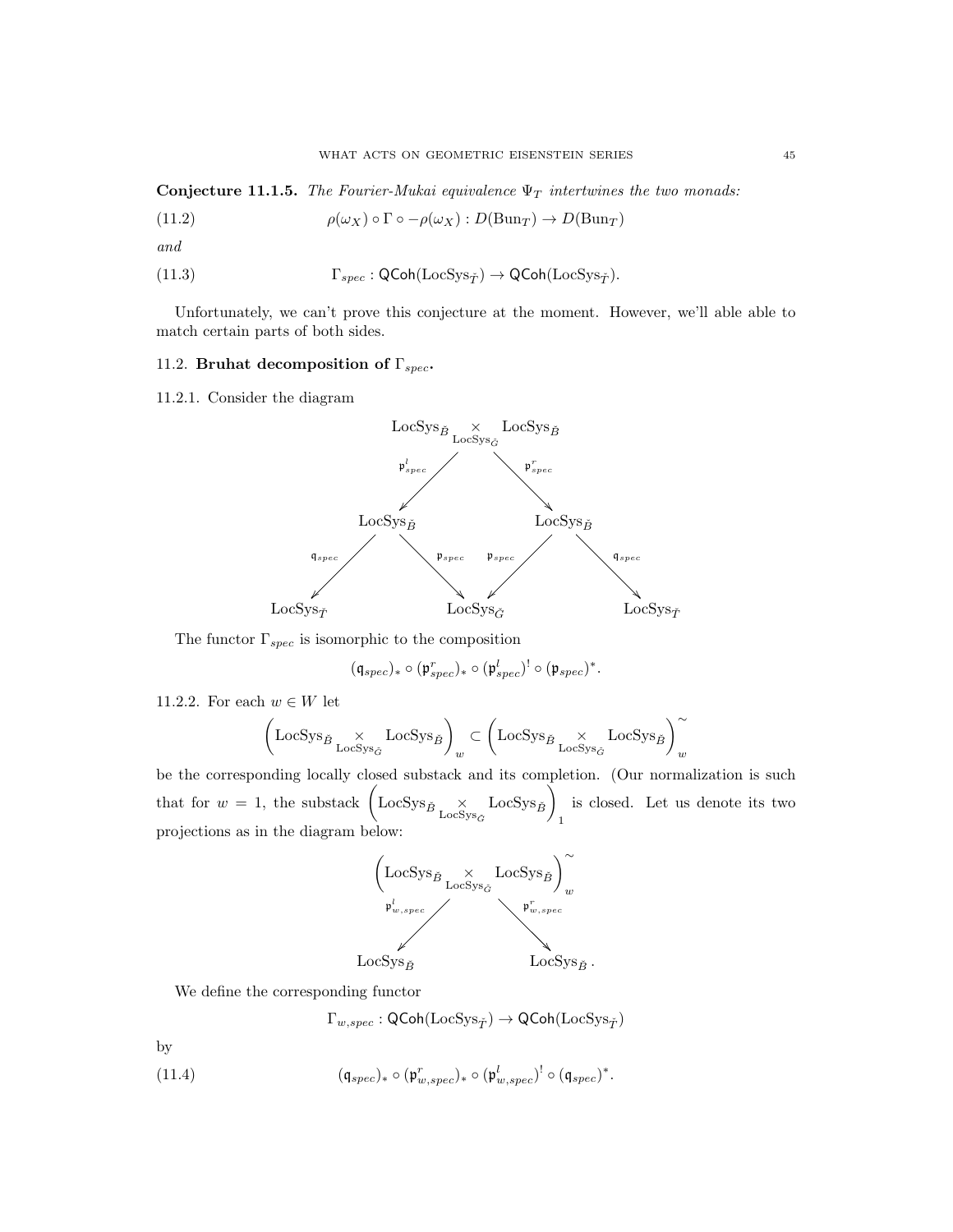#### 46 D. GAITSGORY

11.2.3. The following seems to be a local (and hence, more tractable) case of Conjecture 11.1.5:

Conjecture 11.2.4. Fourier-Mukai equivalence  $\Psi_T$  intertwines the functors

 $\rho(\omega_X) \circ \Gamma_{w,spec} \circ -\rho(\omega_X)$  and  $\Gamma_w$ .

Let us note that one case of this conjecture is easy, namely  $w = w_0$ . Indeed, in this case both functors are given by the action of  $w_0$  on Bun $_T$ .

In what follows we'll concentrate on "the most interesting" case of Conjecture 11.2.4, namely for  $w = 1$ , i.e.:

Conjecture 11.2.5. Fourier-Mukai equivalence  $\Psi_T$  intertwines the monads

 $\rho(\omega_X) \circ \Gamma_{1,spec} \circ -\rho(\omega_X)$  and  $\Gamma_1$ .

We'll show that Conjecture 11.2.5 follows from Conjecture 10.3.4. It's plausible that a similar argument will show that Conjecture 11.2.4 also follows from Conjecture 10.3.4.

## 11.3. "Proof" of Conjecture 11.2.5.

11.3.1. Let's note that the monad

 $\mathfrak{p}^r_{1,spec})_* \circ (\mathfrak{p}^l_{1,spec})^! : {\sf QCoh}({\rm LocSys}_{\check B}) \to {\sf QCoh}({\rm LocSys}_{\check B})$ 

falls into the following general paradigm.

Let  $f: Z_1 \to Z_2$  be a map between Artin (DG)-stacks of finite type. Consider the completion of the diagonal:



Then we can consider the monad

(11.5) Ind Coh
$$
(Z_1) \xrightarrow{('f^1)} \text{Ind Coh}\left(\left(Z_1 \underset{Z_2}{\times} Z_1\right)^{\sim}\right) \xrightarrow{('f^r)_*} \text{Ind Coh}(Z_1).
$$

We'll denote it by  $U(\Theta_{Z_1/Z_2})$  for the following reason: this monad is given by tensoring with the unversal enveloping  $D_{Z_1}$ -algebra of the relative tangent Lie algebroid  $\Theta_{Z_1/Z_2}$ .

By construction, the functor  $f_*$ : Ind Coh( $Z_1$ )  $\rightarrow$  Ind Coh( $Z_2$ ) factors via the category  $U(\Theta_{Z_1/Z_2})$ -mod $(\operatorname{Ind}\operatorname{\mathsf{Coh}}(Z_1)).$ 

Note that when f is a closed embedding (or, more generally, radicial) the category of modules over this monad is, by the Barr-Beck theorem, equivalent to the full subcategory of Ind  $\text{Coh}(Z_2)$ consisting of modules supported set-theoretically on  $Z_1$ .

In another extreme case, when  $Z_2 =$  pt and  $Z_1$  is l.c.i., the category of modules over this monad is equivalent to that of right D-modules on  $Z_1$ .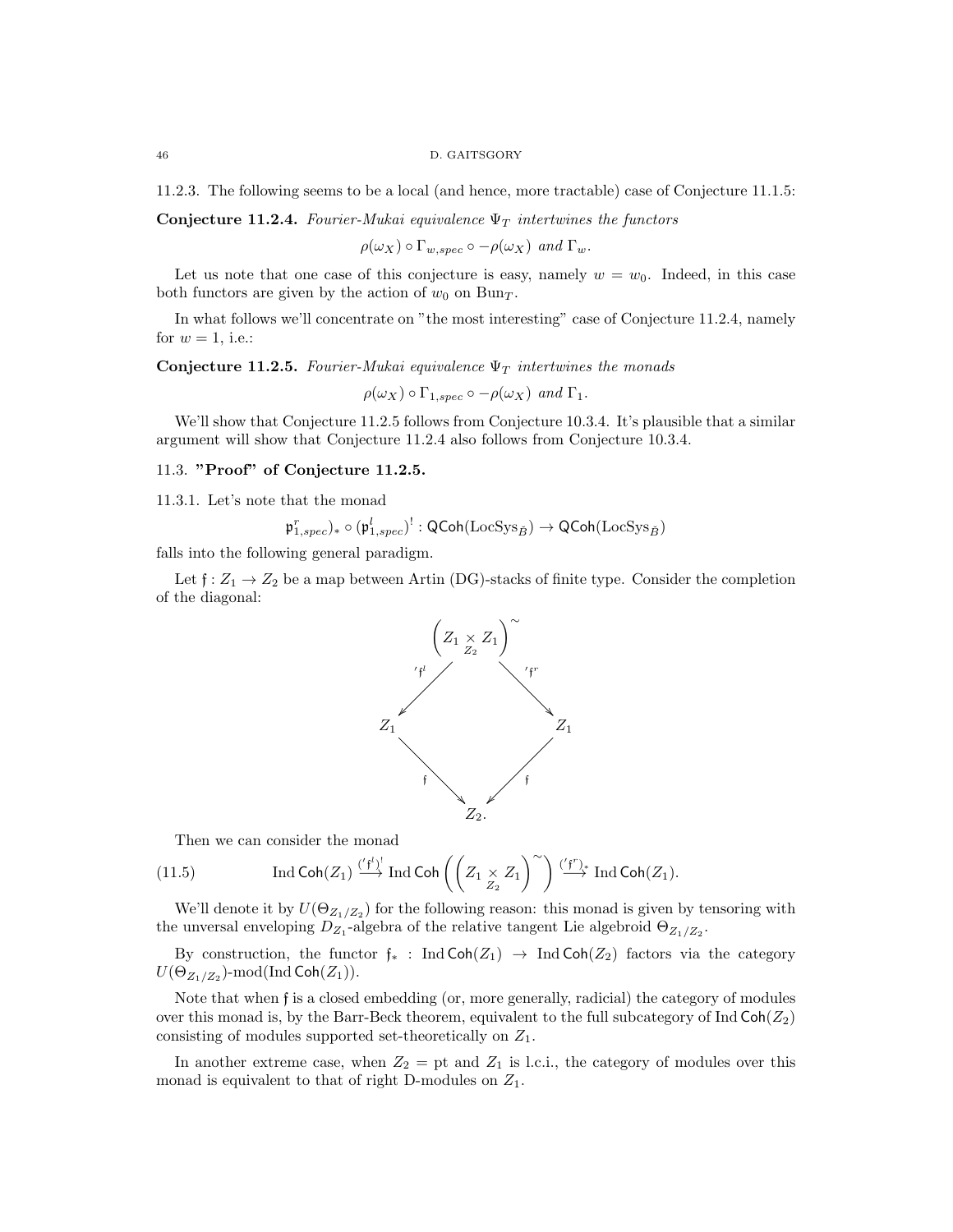Note that the composition

$$
\operatorname{Ind}\nolimits\operatorname{\mathsf{Coh}}\nolimits(Z_1) \stackrel{U(\Theta_{Z_1}/Z_2)}{\longrightarrow} \operatorname{Ind}\nolimits\operatorname{\mathsf{Coh}}\nolimits(Z_1) \to \operatorname{\mathsf{QCoh}}\nolimits(Z_1)
$$

factors through the localization Ind  $\text{Coh}(Z_1) \to \text{QCoh}(Z_1)$ . We'll abuse the notation slightly and use the same symbol  $U(\Theta_{Z_1/Z_2})$  to denote the resulting monad  $\mathsf{QCoh}(Z_1) \to \mathsf{QCoh}(Z_1)$ , i.e., we have a commutative diagram:

$$
\begin{array}{ccc}\n\text{Ind}\,\text{Coh}(Z_1) & \xrightarrow{U(\Theta_{Z_1/Z_2})} & \text{Ind}\,\text{Coh}(Z_1) \\
\downarrow & & \downarrow \\
\text{QCoh}(Z_1) & \xrightarrow{U(\Theta_{Z_1/Z_2})} & \text{QCoh}(Z_1).\n\end{array}
$$

11.3.2. Let  $\mathcal Y$  be a crystal of formally smooth schemes or Artin stacks over X. Along with  $\mathcal Y$ , we can consider the crystal of formal schemes/Artin stacks, denoted  $\mathcal{Y}^{mer, form}$ , whose fiber over  $x \in X$  is the formal neighborhood of  $\mathcal{Y}_x = \mathcal{Y}(\mathcal{D}_x)$  inside the functor  $\mathcal{Y}(\mathcal{D}_x)$ .

Consider the ind-stack

$$
\text{Hecke}_{\mathcal{Y},x,loc} := \mathcal{Y}(\mathcal{D}_x) \underset{\mathcal{Y}(\overset{\circ}{\mathcal{D}}_x)}{\times} \mathcal{Y}(\mathcal{D}_x),
$$

and category

$$
Sat_{\mathcal{Y},x} := \text{Ind}\,\text{Coh}\left(\text{Hecke}_{\mathcal{Y},x,loc}\right).
$$

The assignment  $x \mapsto$  Sat<sub>Y,x</sub> forms a chiral category; moreover convolution defines on it a structure of monoidal chiral category, which we denote Saty.

Note that the projections

$$
\mathcal{Y}(\mathcal{D}_x) \overset{\leftarrow}{\longleftarrow} \text{Hecke}_{\mathcal{Y},x,loc} \overset{\rightarrow}{\xrightarrow{h_{loc}}} \mathcal{Y}(\mathcal{D}_x)
$$

and ind-finite. Let  $\mathcal{A}_y$  denote an associative factorization algebra in Sat<sub>y</sub> equal to the dualizing sheaf of Hecke<sub>y,x,loc</sub> with respect to  $h_{loc}$ .

Let  $\mathcal{Y}(X)$  be the scheme/stack of global sections of  $\mathcal{Y}$ . For every x we have a diagram



with both diamonds being Cartesian.

In particular, objects of  $Sat_y(Ran)$  define functors

Ind  $\text{Coh}(\mathcal{Y}(X)) \to \text{Ind } \text{Coh}(\mathcal{Y}(X)),$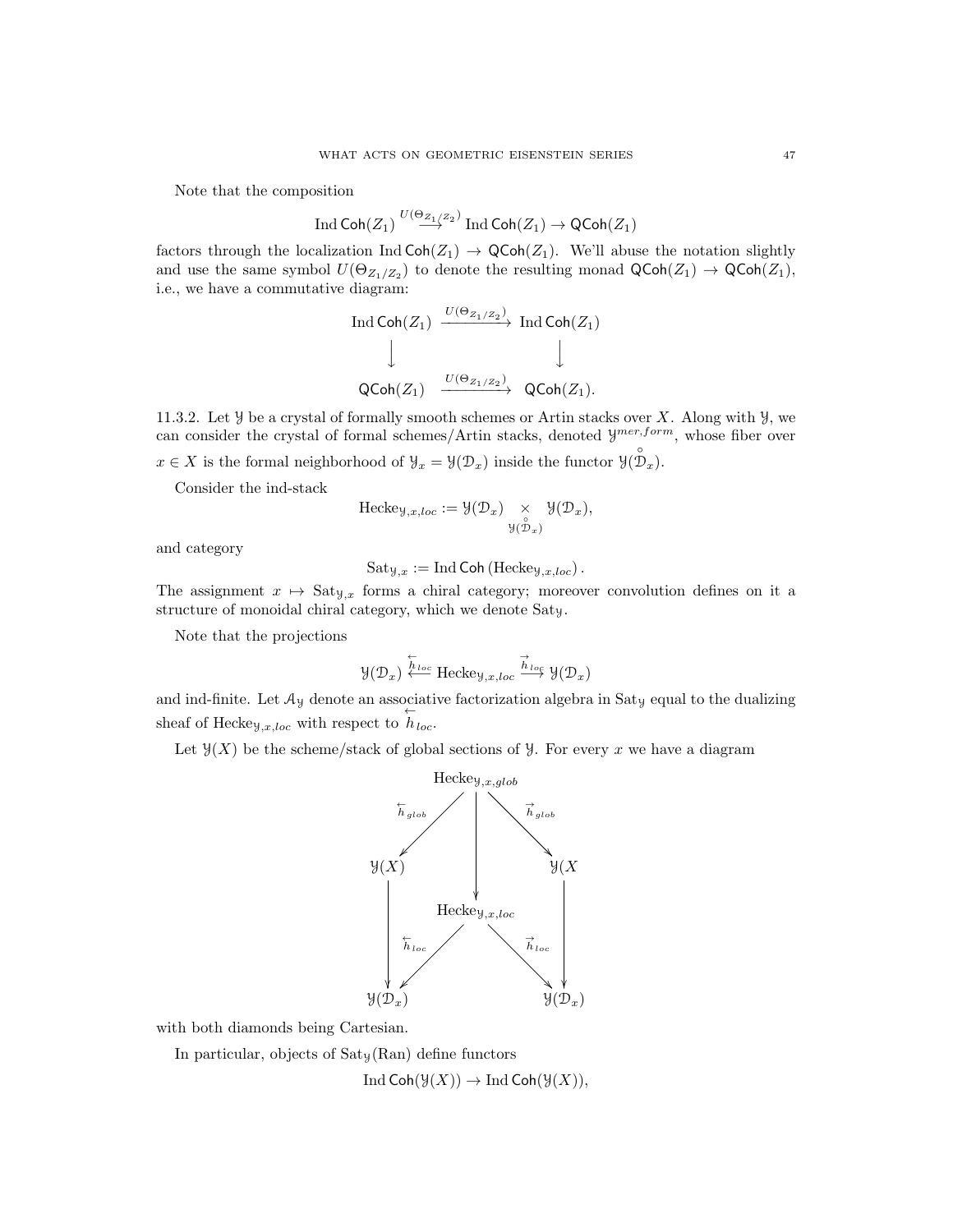which descent do well-defined functors on the localization

$$
\mathsf{QCoh}(\mathcal{Y}(X)) \to \mathsf{QCoh}(\mathcal{Y}(X)).
$$

Associative algebras in  $Sat<sub>y</sub>(\mathrm{Ran})$  give rise to monads.

The following is due to N. Rozenblyum:

**Theorem 11.3.3.** The monad Ind  $\text{Coh}(\mathcal{Y}(X)) \rightarrow \text{Ind } \text{Coh}(\mathcal{Y}(X))$  (resp.,  $\text{QCoh}(\mathcal{Y}(X)) \rightarrow$  $QCoh(\mathcal{Y}(X)))$  given by  $\mathcal{A}_{\mathcal{Y}}(Ran)$  is canonically isomorphic to  $U(\Theta_{\mathcal{Y}(X)/pt})$ .

In what follows, we'll need a relative version of the above situation.

11.3.4. Let  $\mathcal{Y}_1$  and  $\mathcal{Y}_2$  be two crystals of schemes/stacks as above, and let  $\mathfrak{f}_{loc} : \mathcal{Y}_1 \to \mathcal{Y}_2$  be a morphism.

For a point  $x \in X$  consider the ind-stack

$$
\text{Heckey}_{1,\mathcal{Y}_2,x,loc} := \mathcal{Y}_1(\mathcal{D}_x) \times \mathcal{Y}_1(\mathcal{D}_x),
$$
  

$$
\mathcal{Y}_1(\mathcal{D}_x) \times \mathcal{Y}_2(\mathcal{D}_x) \times \mathcal{Y}_1(\mathcal{D}_x),
$$

equipped with the two projections

$$
\text{Var}(D_x) \overset{\leftarrow}{\longleftarrow} \text{Hecke}_{\text{y}_1,\text{y}_2,x,loc} \overset{\rightarrow}{\longrightarrow} \text{Var}(D_x).
$$

These projections are ind-finite.

In addition, we have a natural map

$$
\text{Hecke}_{\mathcal{Y}_1, \mathcal{Y}_2, x, loc} \to \text{Hecke}_{\mathcal{Y}_1, x, loc}.
$$

We let  $\mathcal{A}_{y_1,y_2,x}$  be the associative algebra in  $Sat_{y_1,x}$  equal to the direct image under the above map of the relative (w.r. to  $\overleftarrow{h}_{rel,loc}$ ) of the dualizing sheaf of Hecke<sub>Y<sub>1</sub>, y<sub>2</sub>,*x*,loc.</sub>

The assignment  $x \mapsto \mathcal{A}_{y_1,y_2,x}$  defines an associative factorization algebra in Sat<sub>Y<sub>1</sub></sub> that we denote by  $\mathcal{A}_{\mathcal{Y}_1,\mathcal{Y}_2}$ .

**Theorem 11.3.5.** The monad Ind  $\text{Coh}(\mathcal{Y}(X)) \to \text{Ind } \text{Coh}(\mathcal{Y}(X))$  (resp.,  $\text{QCoh}(\mathcal{Y}(X)) \to$  $Q\text{Coh}(\mathcal{Y}(X)))$  given by  $\mathcal{A}_{\mathcal{Y}_1,\mathcal{Y}_2}(\text{Ran})$  is canonically isomorphic to  $U(\Theta_{\mathcal{Y}_1(X)/\mathcal{Y}_2(X)})$ .

11.3.6. We apply the above discussion to the case  $\mathcal{Y}_1 = \text{pt }/G_1$ , and  $\mathcal{Y}_2 = \text{pt }/G_2$ . Note the slight discrepancy of notation

$$
\text{Hecke}_{\text{pt}}/G_1, x, loc = \text{Hecke}_{G_1, x, loc, spec}
$$

$$
\mathcal{A}_{\mathrm{pt}}/G_{1,\mathrm{pt}}/G_{2}=\mathcal{A}_{G_{1},G_{2},spec}.
$$

From Theorem 11.3.5, we obtain a description of the monad

$$
(11.6) \tU(\Theta_{\text{LocSys}_{G_1}/\text{LocSys}_{G_2}}): \text{QCoh}(\text{LocSys}_{G_1}) \to \text{QCoh}(\text{LocSys}_{G_1}).
$$

Namely:

**Lemma 11.3.7.** The monad (11.6) is given by the action of the chiral algebra  $A_{G_1,G_2,spec}(\text{Ran})$ .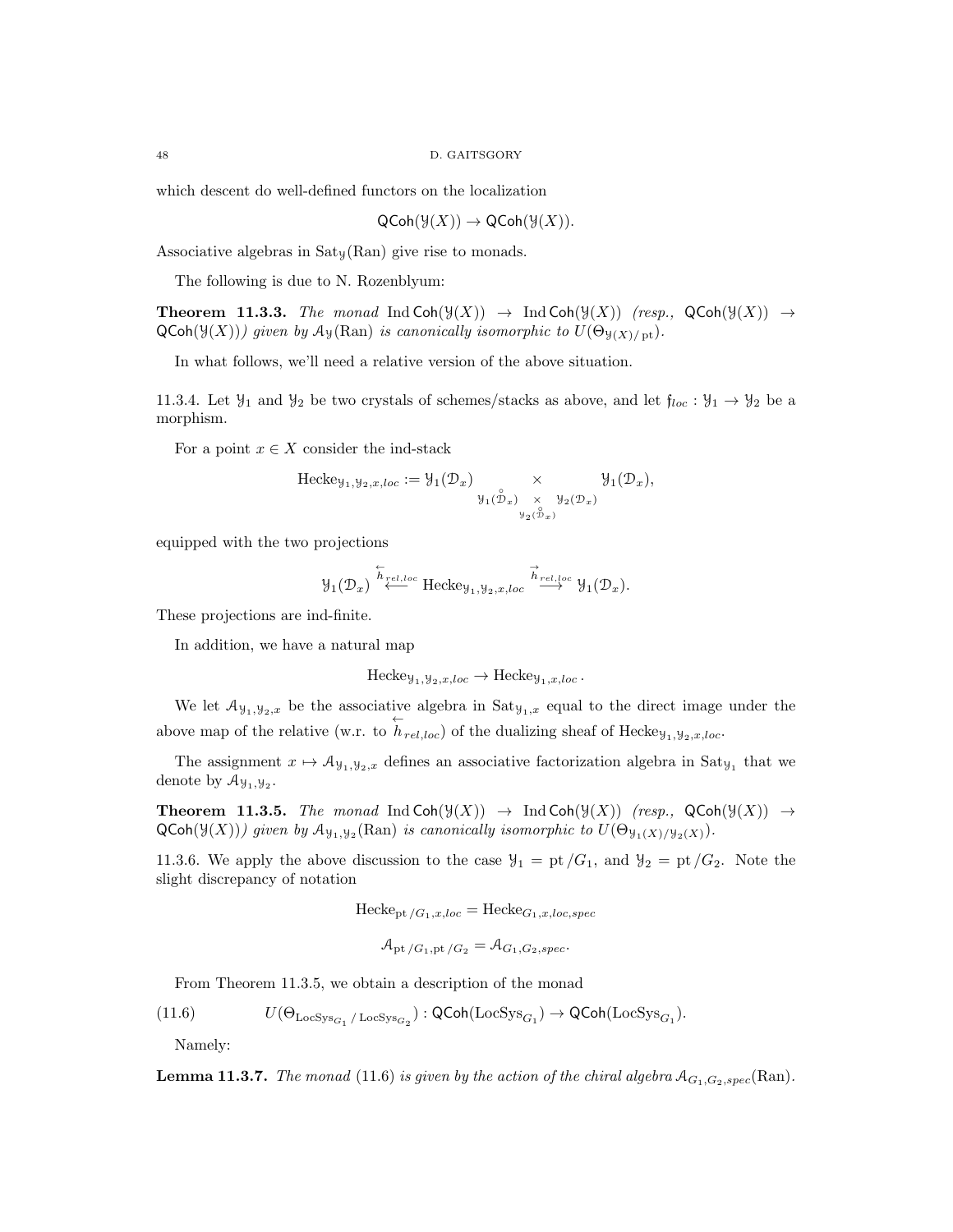11.3.8. We apply the discussion of Sect. 11.3.6 to  $G_1 = B$ ,  $G_2 = G$ .

Lemma 11.3.7 provides an answer for the monad

$$
(\mathfrak{p}_{1,spec}^r)_*\circ(\mathfrak{p}_{1,spec}^l)^!=U(\Theta_{\mathrm{LocSys}_{\check{B}}/\mathrm{LocSys}_{\check{G}}}).
$$

We now wish to describe the monad

$$
(\mathfrak{q}_{spec})_* \circ U(\Theta_{\operatorname{LocSys}_{\check{B}}/ \operatorname{LocSys}_{\check{G}}}) \circ (\mathfrak{p}_{spec})^* : \operatorname{QCoh}(\operatorname{Bun}_T) \to \operatorname{QCoh}(\operatorname{Bun}_T)
$$

of (11.4).

**Lemma 11.3.9.** For a functor S :  $QCoh(Bun_B) \rightarrow QCoh(Bun_B)$  given by the action of  $\mathcal{A}(\text{Ran}(X))$  for a unital chiral algebra  $\mathcal{A} \in \text{Sat}_{B,spec}$ , the composed functor

$$
\operatorname{\mathsf{QCoh}}\nolimits(\operatorname{Bun}_T) \stackrel{(\mathfrak{q}_{spec})^*}{\longrightarrow} \operatorname{\mathsf{QCoh}}\nolimits(\operatorname{Bun}_B) \stackrel{S}{\to} \operatorname{\mathsf{QCoh}}\nolimits(\operatorname{Bun}_B) \stackrel{(\mathfrak{q}_{spec})_*}{\longrightarrow} \operatorname{\mathsf{QCoh}}\nolimits(\operatorname{Bun}_T)
$$

is given by  $\mathcal{A}'(\text{Ran}(X))$ , where  $\mathcal{A}' \in \text{Sat}_{T,spec}$  is the chiral algebra  $(\mathfrak{q}_{\text{Hecke},spec})_*(\mathcal{A})$ .

11.3.10. Lemmas 11.3.7, 11.3.9 monad show that the statement of Conjecture 11.2.5 follows from that of Conjecture 10.3.4, using the fact that the Fourier-Mukai transform  $\Psi_T$  is compatible with the geometric Satake isomorphism  $(10.2)$  via the action of Hecke functors on both sides.

## 12. What acts compactified Eisenstein series

In this subsection we'll assume Conjecture 10.3.4 and pursue our goal 3.

#### 12.1. The local monad.

12.1.1. In Corollary 3.5.11 we've seen that the functor  $Eis_{!*}: D(Bun_T) \to D(Bun_G)$  canonically extends to a functor

$$
\mathrm{Eis}_{!*}^{int}:U(\tilde{\mathfrak{n}}_X^-)\text{-}\mathrm{mod}(D(\mathrm{Bun}_T))\to D(\mathrm{Bun}_G),
$$

where  $U(\tilde{\mathfrak{n}}_X^-) \star -$  was a certain explicit monad acting on  $D(\text{Bun}_T)$ .

The goal of this section is to extend this constructing further. We'll construct a monad that we'll denote  $U(\check{\mathfrak{g}}/\check{\mathfrak{t}}_X)$  acting on  $D(\text{Bun}_T)$ , which receives a map from  $U(\check{\mathfrak{n}}_X^-)$ , and a functor

$$
\mathrm{Eis}_{!*}^{ult}: U(\check{\mathfrak{g}}/\check{\mathfrak{t}}_X) \text{-}\mathrm{mod}(D(\mathrm{Bun}_T)) \to D(\mathrm{Bun}_G),
$$

such that

$$
\mathrm{Eis}_{!*}^{int}\simeq \mathrm{Eis}_{!*}^{ult}\circ \mathrm{\bf ind}^{U(\check{\mathfrak g}/\check{\mathfrak t}_X)}_{U(\check{\mathfrak n}_X)}.
$$

12.1.2. Namely, consider the chiral algebra in  $\text{Sat}_{\tilde{T},spec}$  equal to  $\mathcal{A}_{\tilde{T},\tilde{G}}$ . Let  $U(\tilde{\mathfrak{g}}/\mathfrak{t}_X)$  denote the corresponding object of  $Sat_T(Ran)$  obtained via (10.2). By construction, there exists a canonical algebra homomorphism  $U(\tilde{\mathfrak{n}}_X^-) \to U(\tilde{\mathfrak{g}}/\tilde{\mathfrak{t}}_X)$ . By a slight abuse of notation, we'll denote by the same symbol  $U(\check{g}/\check{t}_X)$  the resulting monad acting on  $D(\text{Bun}_T)$ .

In what follows, we'll show that Conjecture 10.3.4 implies the following:

Conjecture 12.1.3. The functor

$$
\mathrm{Eis}_{!*}^{int}: U(\mathfrak{n}_X^-)\text{-mod}(D(\mathrm{Bun}_T))\to D(\mathrm{Bun}_G)
$$

canonically extends to a functor

$$
\mathrm{Eis}_{!*}^{ult}: U(\check{\mathfrak{g}}/\check{\mathfrak{t}}_X) \text{-}\mathrm{mod}(D(\mathrm{Bun}_T)) \to D(\mathrm{Bun}_G),
$$

such that the functor

$$
\mathrm{Eis}_{!*}^{int} \simeq \mathrm{Eis}_{!*}^{ult} \circ \mathrm{ind}_{U(\tilde{\mathfrak{n}}_X)}^{U(\tilde{\mathfrak{g}}/\mathfrak{k}_X)}.
$$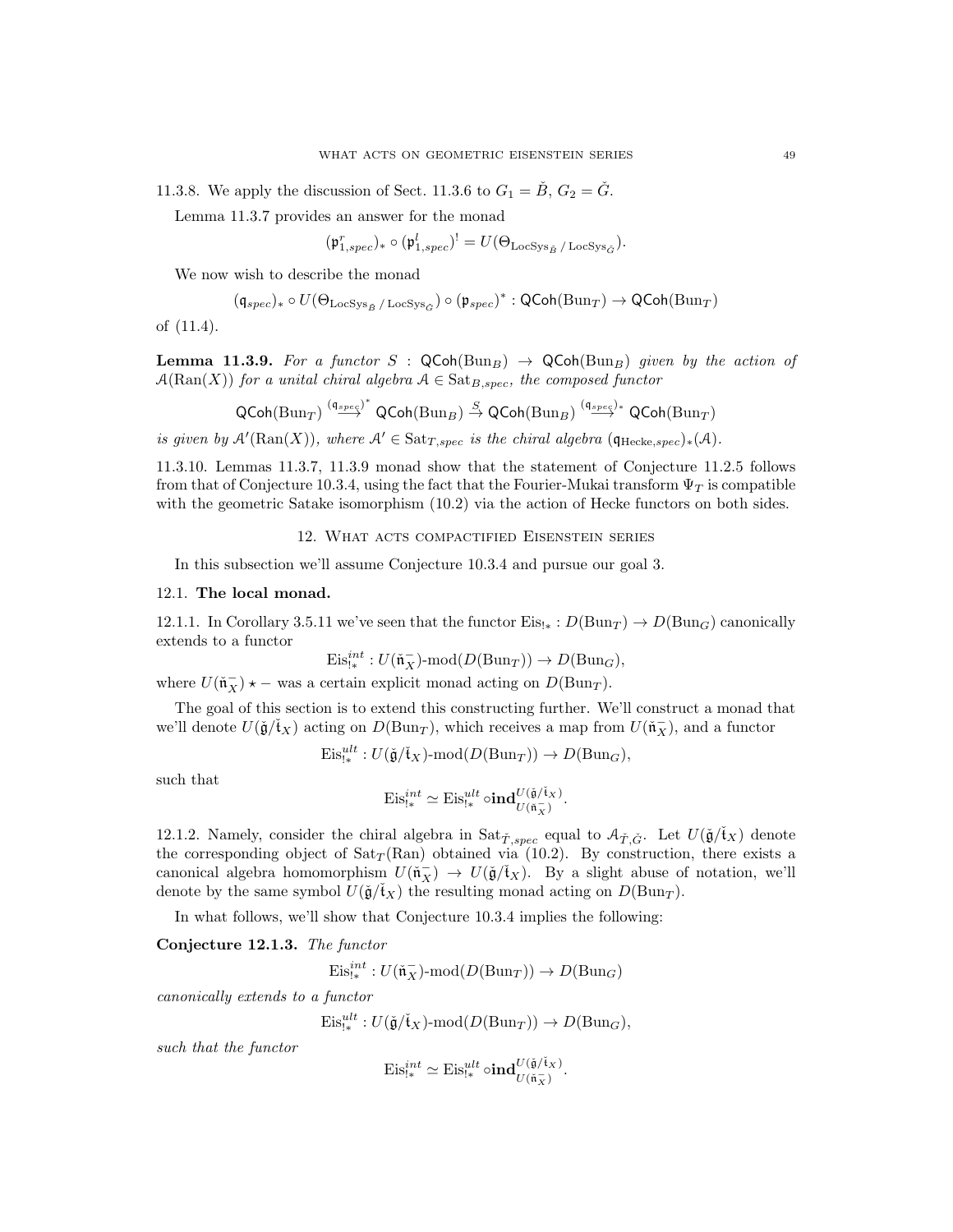Remark. Recall  $\Omega(\tilde{\mathfrak{n}}_X^-)$ , viewed as an object of  $D(\text{Ran}(X, \Lambda^{pos}) \times \text{Bun}_T)$  was initially defined through the geometry of the stack  $\overline{Bun}_B$  (as a certain local cohomology). In Sect. ??, we'll see a similar interpretation for  $U(\check{\mathfrak{g}}/\check{\mathfrak{t}}_X)$ .

Note that from Theorem 11.3.5 we obtain:

**Corollary 12.1.4.** The monad acting on  $QCoh(LocSys_T)$  that corresponds to  $U(\check{q}/\check{t}_X)$  via the Fourier-Mukai equivalence  $\Psi_T$  identifies canonically with  $U(\Theta_{\text{LocSys}_{\tilde{T}} / \text{LocSys}_{\tilde{G}}}).$ 

## 12.2. "Proof" of Conjecture 12.1.3.

12.2.1. We'll work inside the monoidal chiral category  $\text{Sat}_T$ ; let  $\mathbf{1}_{\text{Sat}_T} \in \text{Sat}_T(\text{Ran})$  be the unit. The Koszul resolution

$$
\mathbf{1}_{\mathrm{Sat}_T} \simeq \Omega(\check{\mathfrak{n}}_X^-) \star \otimes U^\vee(\check{\mathfrak{n}}_X^-)
$$

makes it a bi-module with respect to  $\Omega(\tilde{\mathfrak{n}}_X^-)$  and  $U^{\vee}(\tilde{\mathfrak{n}}_X^-)$ . Convolution with this bi-module defines a functor

$$
U^{\vee}(\check{\mathfrak{n}}_X^-)\text{-mod} \to \Omega(\check{\mathfrak{n}}_X^-)\text{-mod}
$$

within any category acted on monoidally by  $\text{Sat}_{\mathcal{T}}(\text{Ran})$ .

We obtain that Conjecture 12.1.3 would follow from the following isomorphism:

(12.1) 
$$
\tilde{\Omega}(\tilde{\mathfrak{n}}_X^-) \underset{\Omega(\tilde{\mathfrak{n}}_X^-)}{\otimes} \mathbf{1}_{\text{Sat}_T} \simeq \mathbf{1}_{\text{Sat}_T} \underset{U(\tilde{\mathfrak{n}}_X^-)}{\otimes} U(\tilde{\mathfrak{g}}/\tilde{\mathfrak{t}}_X),
$$

as bi-modules with respect to  $\Omega(\tilde{\mathfrak{n}}_X^-)$  and  $U^{\vee}(\tilde{\mathfrak{n}}_X^-)$ , in a way compatible with multiplication.

We'll establish (12.1) by transferring it to a (tautological) isomorphism that takes place in  $Sat_{\check{T},spec}$ , and then applying Conjecture 10.3.4.

12.2.2. First, we recall that  $\Omega(\tilde{\mathfrak{n}}_X^-)$  identifies with direct image of the structure sheaf under the morphism of factorization stacks pt  $/\check{B} \to \text{pt}/\check{T}$ . Here we view QCoh(pt  $/\check{T}$ ) as mapping to  $Sat_{\check{T},spec}$  via the diagonal map

$$
\text{pt}/\check{T} \simeq \text{pt}/\check{T}(\mathcal{D}_x) \to \text{pt}/\check{T}(\mathcal{D}_x) \times \text{pt}/\check{T}(\mathcal{D}_x).
$$
  

$$
\text{pt}/\check{T}(\mathcal{D}_x).
$$

According to Conjecture 10.3.4,  $\tilde{\Omega}(\tilde{n}_X^-)$  corresponds to the associative algebra  $\mathcal{A}_{\tilde{T},\tilde{B},\tilde{G},spec}$ .

Finally, we observe that  $U(\tilde{\mathfrak{n}}_X^-)$  corresponds to the associative chital algebra  $\mathcal{A}_{\tilde{T}, \tilde{B}, spec}$ .

Hence, we need to establish an isomorphism

(12.2) 
$$
\mathcal{A}_{\check{T},\check{B},\check{G},spec} \underset{\mathcal{O}_{\mathrm{pt}/\check{B}}}{\otimes} \mathbf{1}_{\mathrm{Sat}_{\check{T},spec}} \simeq \mathbf{1}_{\mathrm{Sat}_{\check{T},spec}} \underset{\mathcal{A}_{\check{T},\check{B},spec}}{\otimes} \mathcal{A}_{\check{T},\check{G}}.
$$

This isomorphism needs to take place in  $Sat_{\check{T},spec}(\mathrm{Ran})$ , i.e., pointwise in Ind Coh(Hecke<sub>T,spec</sub>). We will establish that it takes place in a localization of this category, namely in  $\mathsf{QCoh}(\mathrm{Hecke}_{\tilde{T},spec})$ . However, since both sides are co-connective, the isomorphism in the localization implies the original one.

12.2.3. Let us return to the context of Sect. 11.3.2. We'll use the following result of J. Lurie:

**Theorem 12.2.4.** The action of  $QCoh(Hecke_{\mathcal{Y},x,loc})$  on  $QCoh(\mathcal{Y}_x)$  identifies the former with the category of endomorphisms of the latter as a chiral module category over itself.

Thus, in order to establish (12.2) we need to identify both sides as endomorphisms of  $\mathsf{QCoh}(\mathrm{pt}\,\check{B}(\mathcal{D}_x)),$  viewed as a category over pt  $\check{B}(\overset{\circ}{\mathcal{D}}_x)$ .